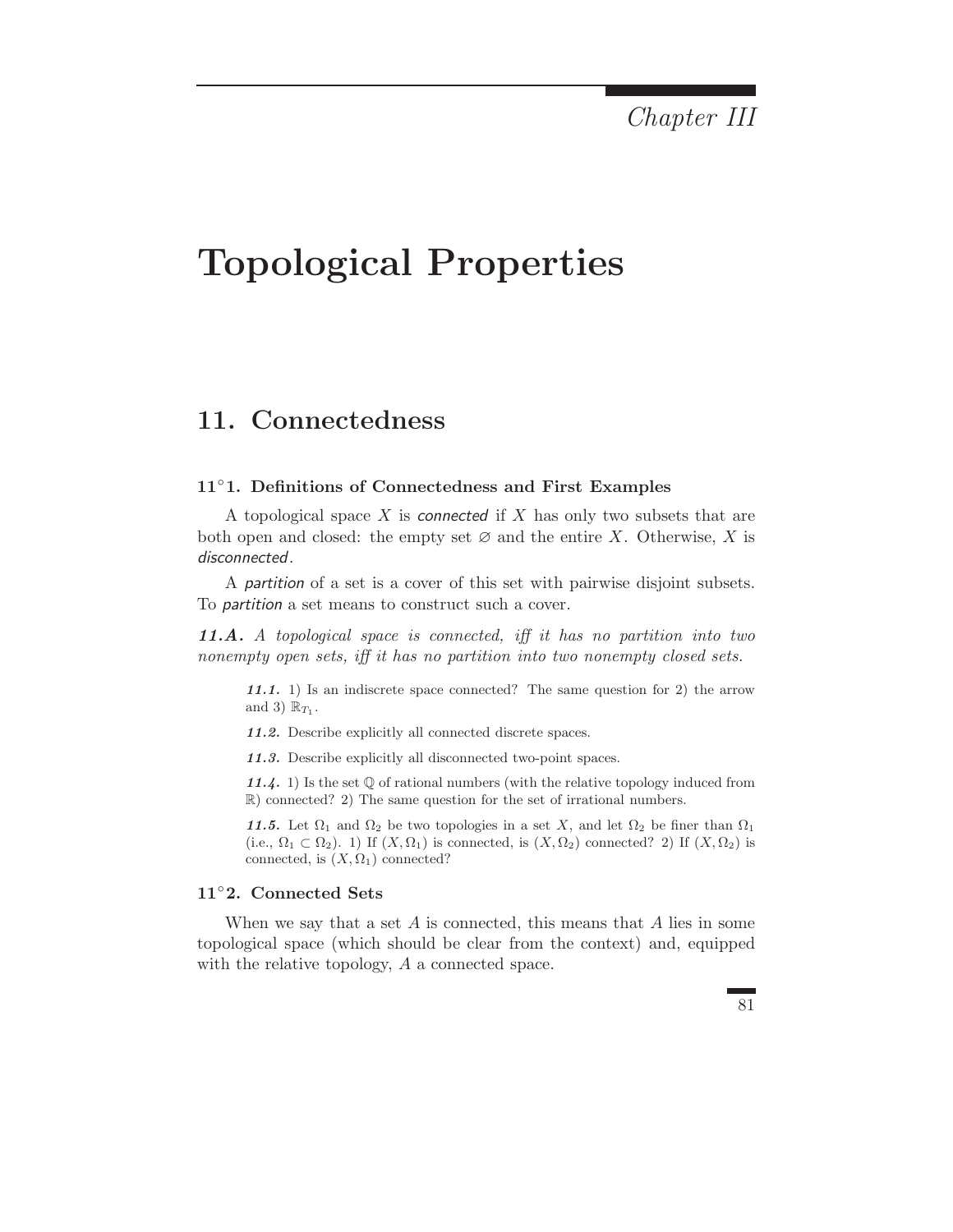11.6. Characterize disconnected subsets without mentioning the relative topology.

11.7. Is the set  $\{0,1\}$  connected 1) in R, 2) in the arrow, 3) in  $\mathbb{R}_{T_1}$ ?

11.8. Describe explicitly all connected subsets 1) of the arrow, 2) of  $\mathbb{R}_{T_1}$ .

11.9. Show that the set  $[0, 1] \cup (2, 3]$  is disconnected in R.

11.10. Prove that every nonconvex subset of the real line is disconnected. (In other words, each connected subset of the real line is a singleton or an interval.)

11.11. Let  $A$  be a subset of a space  $X$ . Prove that  $A$  is disconnected iff  $A$  has two nonempty subsets B and C such that  $A = B \cup C$ ,  $B \cap Cl_X C = \emptyset$ , and  $C \cap Cl_X B = \emptyset.$ 

11.12. Find a space X and a disconnected subset  $A \subset X$  such that if U and V are any two open sets partitioning X, then we have either  $U \supset A$ , or  $V \supset A$ .

11.13. Prove that for every disconnected set A in  $\mathbb{R}^n$  there are disjoint open sets  $U, V \subset \mathbb{R}^n$  such that  $A \subset U \cup V$ ,  $U \cap A \neq \emptyset$ , and  $V \cap A \neq \emptyset$ .

Compare 11.11–11.13 with 11.6.

#### 11◦3. Properties of Connected Sets

11.14. Let X be a space. If a set  $M \subset X$  is connected and  $A \subset X$  is open-closed, then either  $M \subset A$ , or  $M \subset X \setminus A$ .

11.B. The closure of a connected set is connected.

11.15. Prove that if a set A is connected and  $A \subset B \subset \text{Cl } A$ , then B is connected.

**11.C.** Let  $\{A_{\lambda}\}_{{\lambda \in {\Lambda}}}$  be a family of connected subsets of a space X. Assume that any two sets in this family intersect. Then  $\bigcup_{\lambda \in \Lambda} A_{\lambda}$  is connected. (In other words: the union of pairwise intersecting connected sets is connected.)

11.D Special case. If  $A, B \subset X$  are two connected sets with  $A \cap B \neq \emptyset$ , then  $A \cup B$  is also connected.

**11.E.** Let  $\{A_{\lambda}\}_{{\lambda \in \Lambda}}$  be a family of connected subsets of a space X. Assume that each set in this family intersects  $A_{\lambda_0}$  for some  $\lambda_0 \in \Lambda$ . Then  $\bigcup_{\lambda \in \Lambda} A_{\lambda}$ is connected.

11.F. Let  $\{A_k\}_{k\in\mathbb{Z}}$  be a family of connected sets such that  $A_k \cap A_{k+1} \neq \emptyset$ for any  $k \in \mathbb{Z}$ . Prove that  $\bigcup_{k \in \mathbb{Z}} A_k$  is connected.

11.16. Let A and B be two connected sets such that  $A \cap \text{Cl} B \neq \emptyset$ . Prove that  $A \cup B$  is also connected.

11.17. Let A be a connected subset of a connected space X, and let  $B \subset X \setminus A$ be an open-closed set in the relative topology of  $X \setminus A$ . Prove that  $A \cup B$  is connected.

11.18. Does the connectedness of  $A \cup B$  and  $A \cap B$  imply that of A and B?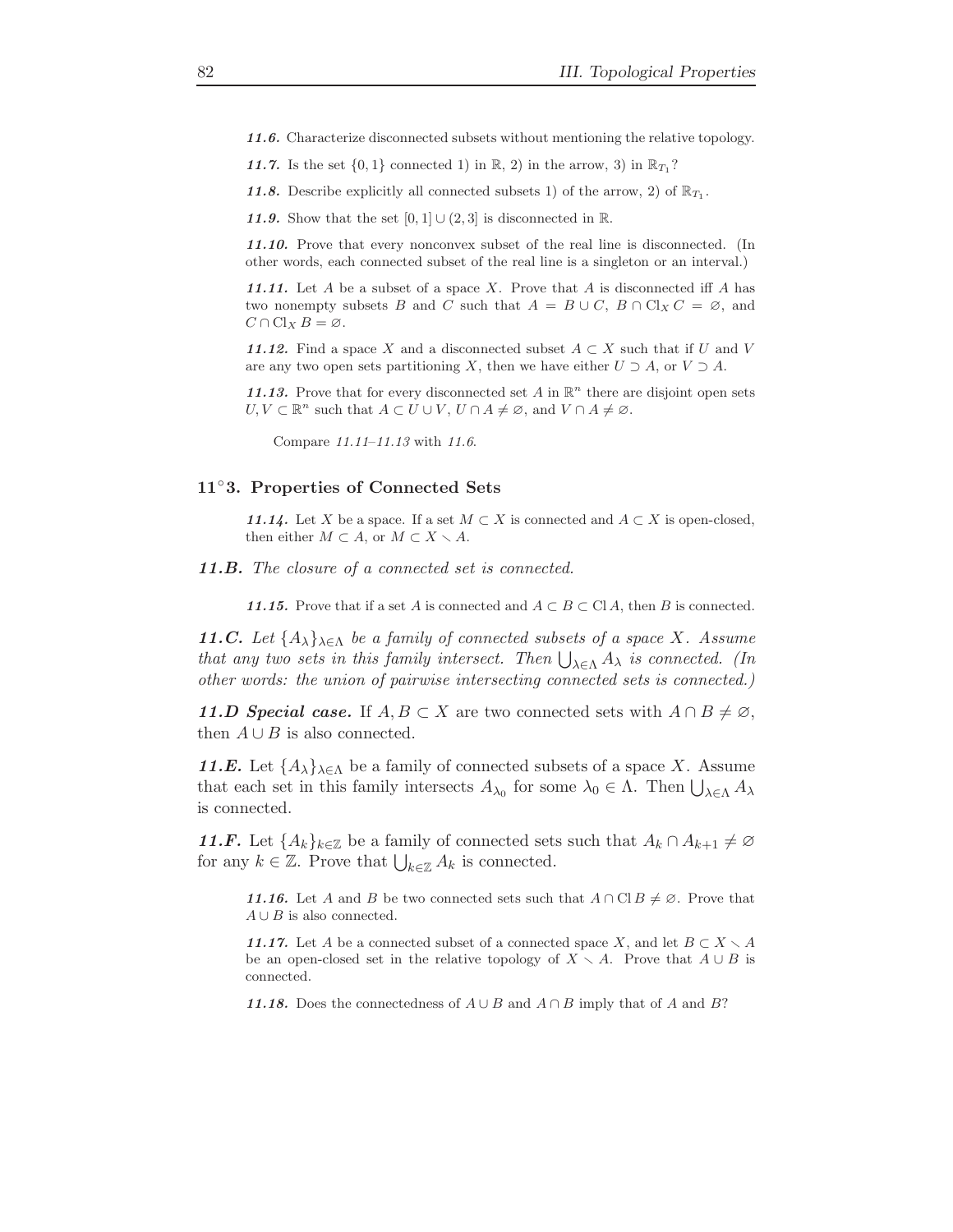11.19. Let A and B be two sets such that both their union and intersection are connected. Prove that  $A$  and  $B$  are connected if both of them are 1) open or 2) closed.



11.20. Let  $A_1$  ⊃  $A_2$  ⊃  $\cdots$  be an infinite decreasing sequence of closed connected sets in the plane  $\mathbb{R}^2$ . Is  $\bigcap_{k=1}^{\infty} A_k$  a connected set?

#### 11◦4. Connected Components

A connected component of a space  $X$  is a maximal connected subset of X, i.e., a connected subset that is not contained in any other (strictly) larger connected subset of X.

11.G. Every point belongs to some connected component. Furthermore, this component is unique. It is the union of all connected sets containing this point.

11.H. Two connected components either are disjoint or coincide.

A connected component of a space X is also called just a *component* of X. Theorems 11.G and 11.H mean that connected components constitute a partition of the whole space. The next theorem describes the corresponding equivalence relation.

11.I. Prove that two points lie in the same component iff they belong to the same connected set.

11.J Corollary. A space is connected iff any two of its points belong to the same connected set.

11.K. Connected components are closed.

11.21. If each point of a space  $X$  has a connected neighborhood, then each connected component of X is open.

11.22. Let  $x$  and  $y$  belong to the same component. Prove that any open-closed set contains either both  $x$  and  $y$ , or none of them (cf. 11.36).

#### 11◦5. Totally Disconnected Spaces

A topological space is totally disconnected if all of its components are singletons.

11.L Obvious Example. Any discrete space is totally disconnected.

11.M. The space  $\mathbb Q$  (with the topology induced from  $\mathbb R$ ) is totally disconnected.

Note that  $\mathbb Q$  is not discrete.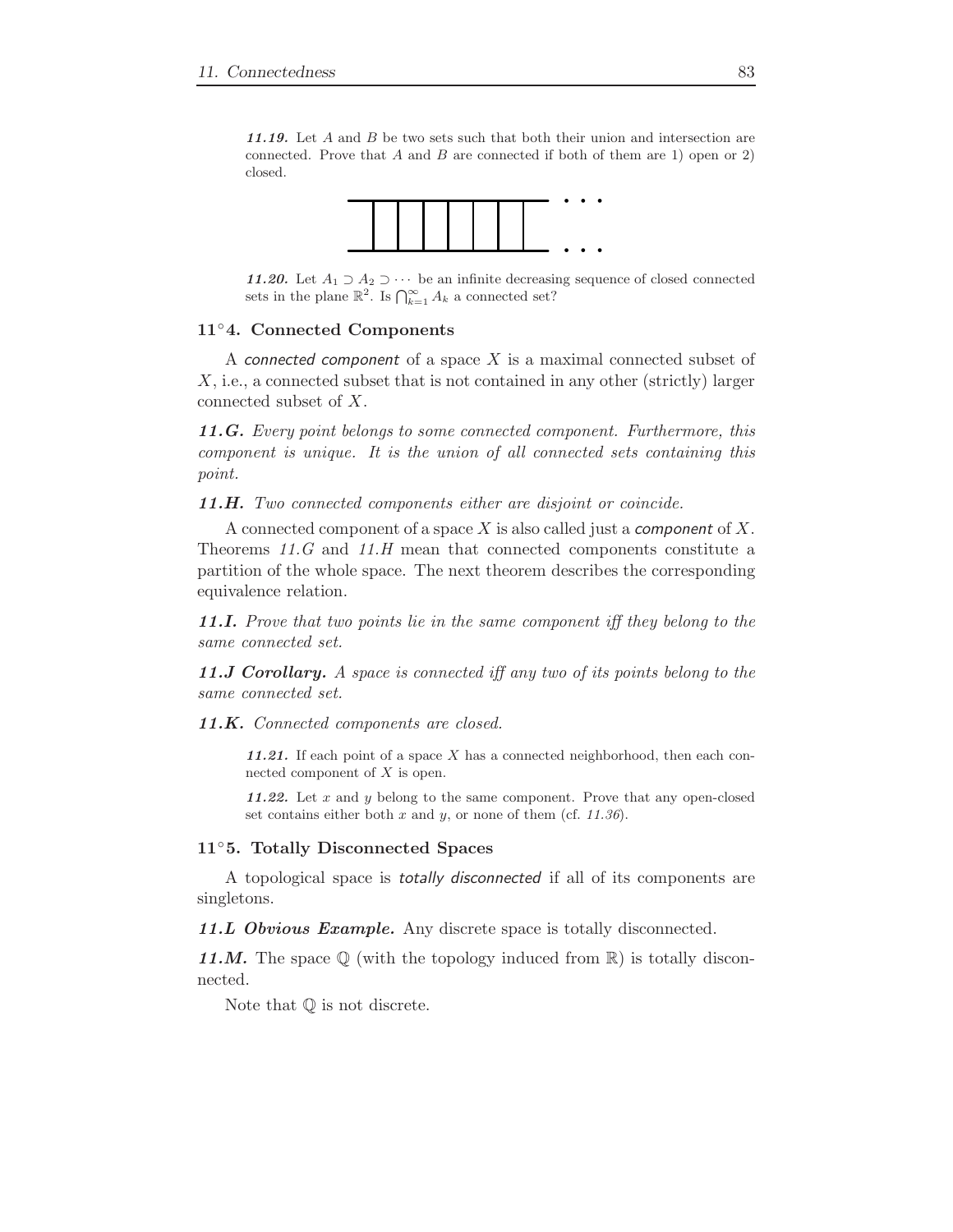11.23. Give an example of an uncountable closed totally disconnected subset of the line.

11.24. Prove that Cantor set (see 2.Bx) is totally disconnected.

#### 11◦6. Boundary and Connectedness

11.25. Prove that if A is a proper nonempty subset of a connected space, then Fr  $A \neq \emptyset$ .

11.26. Let F be a connected subset of a space X. Prove that if  $A \subset X$  and neither  $F \cap A$ , nor  $F \cap (X \setminus A)$  is empty, then  $F \cap Fr A \neq \emptyset$ .

11.27. Let A be a subset of a connected space. Prove that if  $\text{Fr } A$  is connected, then so is  $CIA$ .

#### 11◦7. Connectedness and Continuous Maps

A continuous image of a space is its image under a continuous map.

11.N. A continuous image of a connected space is connected. (In other words, if  $f: X \to Y$  is a continuous map and X is connected, then  $f(X)$  is also connected.)

11.O Corollary. Connectedness is a topological property.

11.P Corollary. The number of connected components is a topological invariant.

11.Q. A space X is disconnected iff there is a continuous surjection  $X \rightarrow$  $S^0$ .

11.28. Theorem 11.Q often yields shorter proofs of various results concerning connected sets. Apply it for proving, e.g., Theorems 11.B–11.F and Problems 11.D and 11.16.

11.29. Let X be a connected space and  $f: X \to \mathbb{R}$  a continuous function. Then  $f(X)$  is an interval of R.

11.30. Suppose a space X has a group structure and the multiplication by any element of the group is a continuous map. Prove that the component of unity is a normal subgroup.

### 11◦8. Connectedness on Line

**11.R.** The segment  $I = [0, 1]$  is connected.

There are several ways to prove Theorem 11.R. One of them is suggested by 11.Q, but refers to a famous Intermediate Value Theorem from calculus, see 12.A. However, when studying topology, it would be more natural to find an independent proof and deduce Intermediate Value Theorem from Theorems 11.R and 11.Q. Two problems below provide a sketch of basically the same proof of 11.R. Cf. 2.Ax below.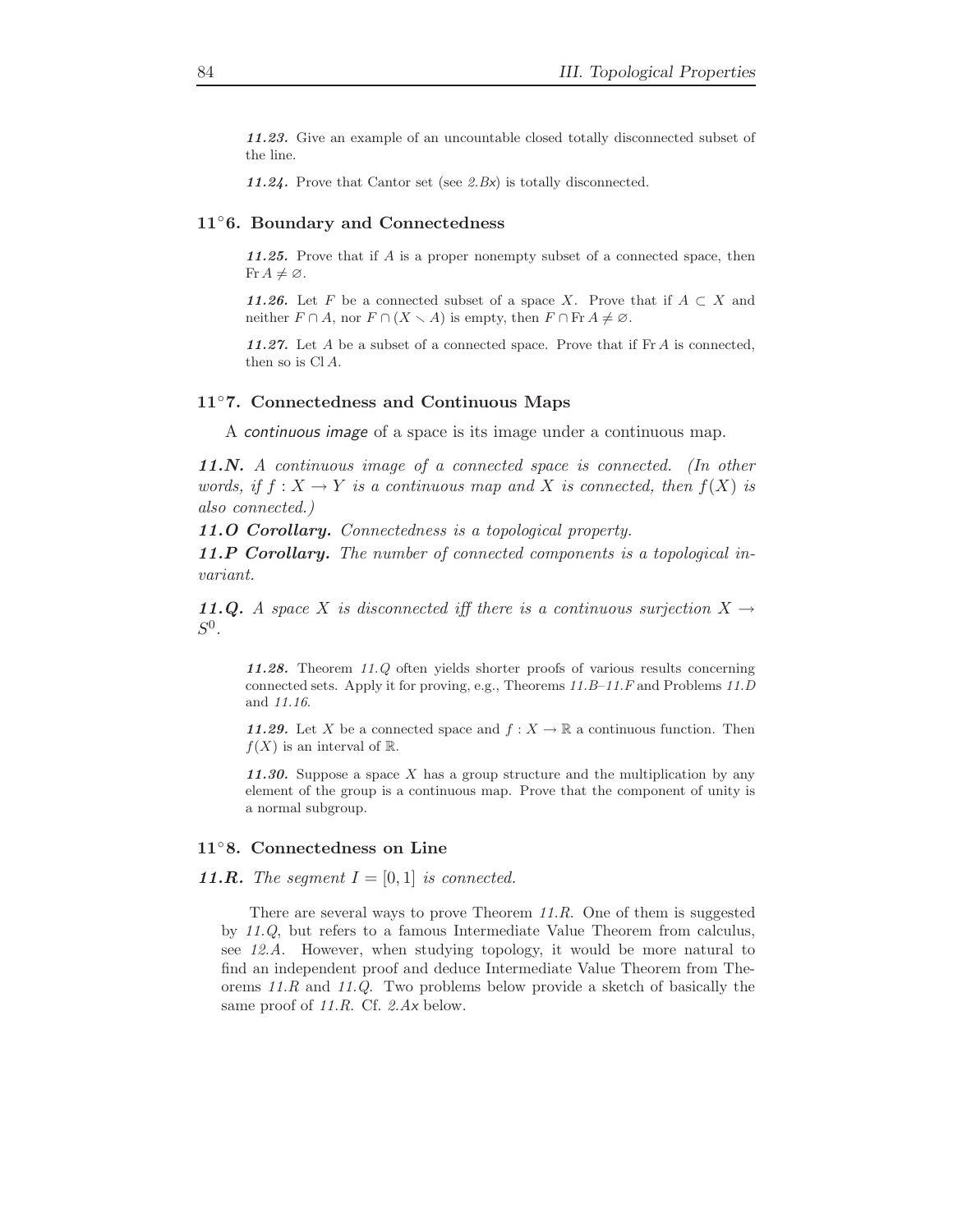11.R.1 Bisection Method. Let U, V be subsets of I with  $V = I \setminus U$ . Let  $a \in U$ ,  $b \in V$ , and  $a < b$ . Prove that there exists a nondecreasing sequence  $a_n$ with  $a_1 = a, a_n \in U$ , and a nonincreasing sequence  $b_n$  with  $b_1 = b, b_n \in V$ , such that  $b_n - a_n = \frac{b-a}{2^{n-1}}$ .

11.R.2. Under assumptions of 11.R.1, if  $U$  and  $V$  are closed in  $I$ , then which of them contains  $c = \sup\{a_n\} = \inf\{b_n\}$ ?

11.31. Deduce  $11.R$  from the result of Problem  $2.Ax$ .

11.S. Prove that an open set in  $\mathbb R$  has countably many connected components.

11.T. Prove that  $\mathbb{R}^1$  is connected.

11. U. Each convex set in  $\mathbb{R}^n$  is connected. (In particular, so are  $\mathbb{R}^n$  itself, the ball  $B^n$ , and the disk  $D^n$ .)

11. *V* Corollary. Intervals in  $\mathbb{R}^1$  are connected.

11.W. Every star-shaped set in  $\mathbb{R}^n$  is connected.

11.X Connectedness on Line. A subset of a line is connected iff it is an interval.

11.Y. Describe explicitly all nonempty connected subsets of the real line.

11.Z. Prove that the *n*-sphere  $S<sup>n</sup>$  is connected. In particular, the circle  $S<sup>1</sup>$ is connected.

11.32. Consider the union of spiral

$$
r = \exp\left(\frac{1}{1+\varphi^2}\right), \text{ with } \varphi \ge 0
$$

 $(r, \varphi)$  are the polar coordinates) and circle  $S^1$ . 1) Is this set connected? 2) Will the answer change if we replace the entire circle by some of its subsets? (Cf. 11.15.)

11.33. Are the following subsets of the plane  $\mathbb{R}^2$  connected:

- (1) the set of points with both coordinates rational;
- (2) the set of points with at least one rational coordinate;
- (3) the set of points whose coordinates are either both irrational, or both rational?

11.34. Prove that for any  $\varepsilon > 0$  the  $\varepsilon$ -neighborhood of a connected subset of Euclidean space is connected.

11.35. Prove that each neighborhood  $U$  of a connected subset  $A$  of Euclidean space contains a connected neighborhood of A.

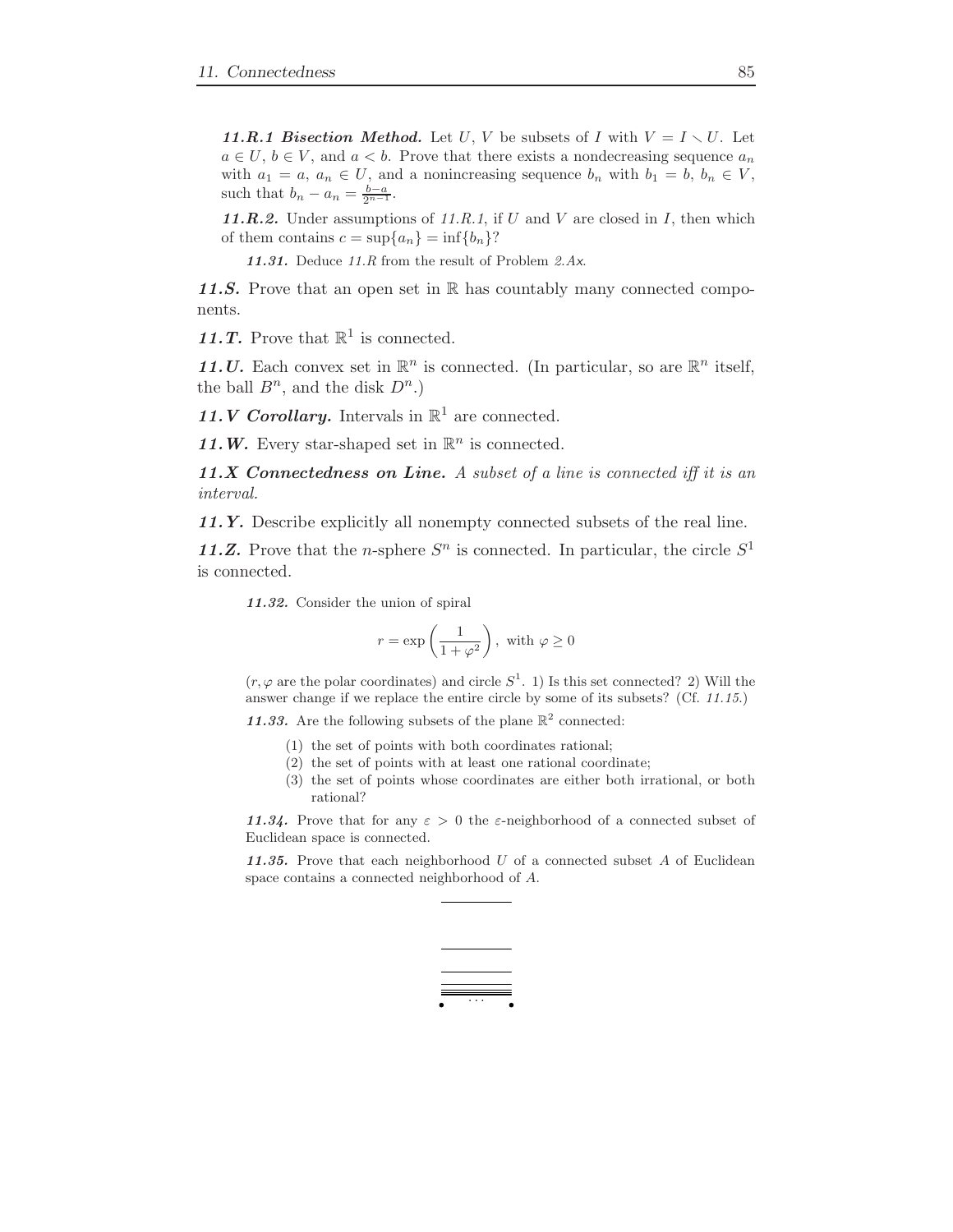11.36. Find a space  $X$  and two points belonging to distinct components of  $X$ such that each simultaneously open and closed set contains either both points, or neither of them. (Cf. 11.22.)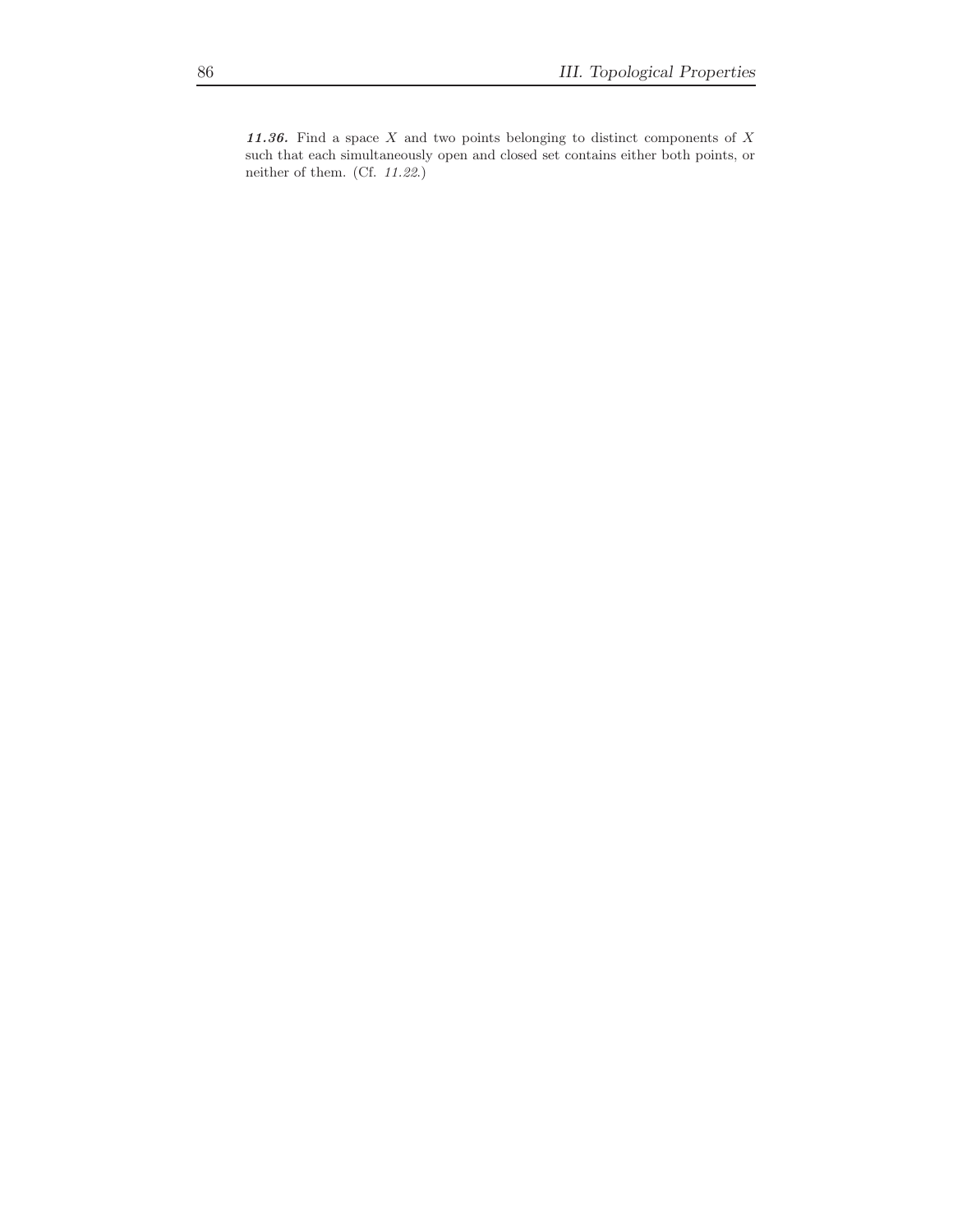# 12. Application of Connectedness

# 12◦1. Intermediate Value Theorem and Its Generalizations

The following theorem is usually included in Calculus. You can easily deduce it from the material of this section. In fact, in a sense it is equivalent to connectedness of the segment.

12.A Intermediate Value Theorem. A continuous function

 $f : [a, b] \rightarrow \mathbb{R}$ 

takes every value between  $f(a)$  and  $f(b)$ .

Many problems that can be solved by using Intermediate Value Theorem can be found in Calculus textbooks. Here are few of them.

12.1. Prove that any polynomial of odd degree in one variable with real coefficients has at least one real root.

12.B Generalization of 12.A. Let X be a connected space and  $f: X \to Y$ R a continuous function. Then  $f(X)$  is an interval of R.

12.C Corollary. Let  $J \subset \mathbb{R}$  be an interval of the real line,  $f : X \to \mathbb{R}$  a continuous function. Then  $f(J)$  is also an interval of R. (In other words, continuous functions map intervals to intervals.)

#### 12◦2. Applications to Homeomorphism Problem

Connectedness is a topological property, and the number of connected components is a topological invariant (see Section 10).

12.D. [0, 2] and  $[0, 1] \cup [2, 3]$  are not homeomorphic.

Simple constructions assigning homeomorphic spaces to homeomorphic ones (e.g., deleting one or several points), allow us to use connectedness for proving that some connected spaces are not homeomorphic.

12.E. I,  $[0, \infty)$ ,  $\mathbb{R}^1$ , and  $S^1$  are pairwise nonhomeomorphic.

12.2. Prove that a circle is not homeomorphic to a subspace of  $\mathbb{R}^1$ .

12.3. Give a topological classification of the letters of the alphabet: A, B, C, D, . . . , regarded as subsets of the plane (the arcs comprising the letters are assumed to have zero thickness).

12.4. Prove that square and segment are not homeomorphic.

Recall that there exist continuous surjections of the segment onto square, which are called Peano curves, see Section 9.

12.F.  $\mathbb{R}^1$  and  $\mathbb{R}^n$  are not homeomorphic if  $n > 1$ .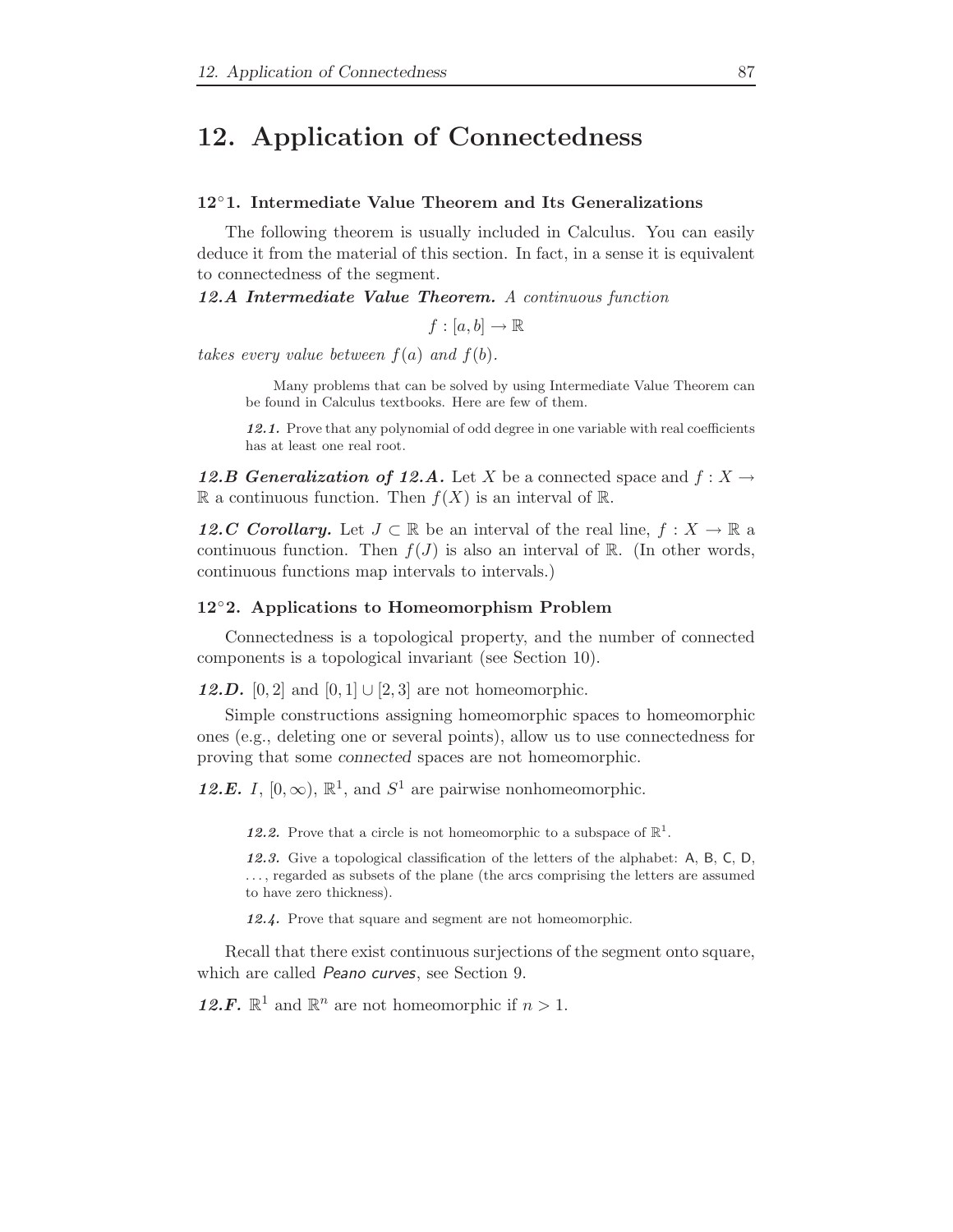Information.  $\mathbb{R}^p$  and  $\mathbb{R}^q$  are not homeomorphic unless  $p = q$ . This follows, for instance, from the Lebesgue–Brouwer Theorem on the invariance of dimension (see, e.g., W. Hurewicz and H. Wallman, Dimension Theory, Princeton, NJ, 1941).

12.5. The statement " $\mathbb{R}^p$  is not homeomorphic to  $\mathbb{R}^q$  unless  $p = q$ " implies that  $S^p$  is not homeomorphic to  $S^q$  unless  $p = q$ .

#### 12◦3x. Induction on Connectedness

A map f is locally constant if each point of its source space has a neighborhood U such that the restriction of  $f$  to  $U$  is constant.

12.1x. Prove that any locally constant map is continuous.

12.2x. A locally constant map on a connected set is constant.

12.3x. Riddle. How are  $11.26$  and  $12.2x$  related?

12.4x. Let G be a group equipped with a topology such that for any  $g \in G$  the map  $G \to G : x \mapsto xgx^{-1}$  is continuous, and let G with this topology be connected. Prove that if the topology induced in a normal subgroup  $H$  of  $G$  is discrete, then H is contained in the center of G (i.e.,  $hg = gh$  for any  $h \in H$  and  $g \in G$ ).

12.5x Induction on Connectedness. Let  $\mathcal E$  be a property of subsets of a topological space  $X$  such that the union of sets with nonempty pairwise intersections inherits this property from the sets involved. Prove that if  $X$  is connected and each point in X has a neighborhood with property  $\mathcal{E}$ , then X also has property  $\mathcal{E}$ .

**12.6x.** Prove 12.2x and solve  $12.4x$  using 12.5x.

For more applications of induction on connectedness, see 13.T, 13.4x, 13.6x, and 13.8x.

#### 12◦4x. Dividing Pancakes

12.7x. Any irregularly shaped pancake can be cut in half by one stroke of the knife made in any prescribed direction. In other words, if A is a bounded open set in the plane and  $l$  is a line in the plane, then there exists a line  $L$  parallel to  $l$ that divides A in half by area.

12.8x. If, under the assumptions of 12.7x, A is connected, then L is unique.

12.9x. Suppose two irregularly shaped pancakes lie on the same platter; show that it is possible to cut both exactly in half by one stroke of the knife. In other words: if  $A$  and  $B$  are two bounded regions in the plane, then there exists a line in the plane that halves each region by area.

12.10 $x$ . Prove that a plane pancake of any shape can be divided to four pieces of equal area by two straight cuts orthogonal to each other. In other words, if  $A$  is a bounded connected open set in the plane, then there are two perpendicular lines that divide A into four parts having equal areas.

12.11x. Riddle. What if the knife is curved and makes cuts of a shape different from the straight line? For what shapes of the cuts can you formulate and solve problems similar to 12.7x–12.10x?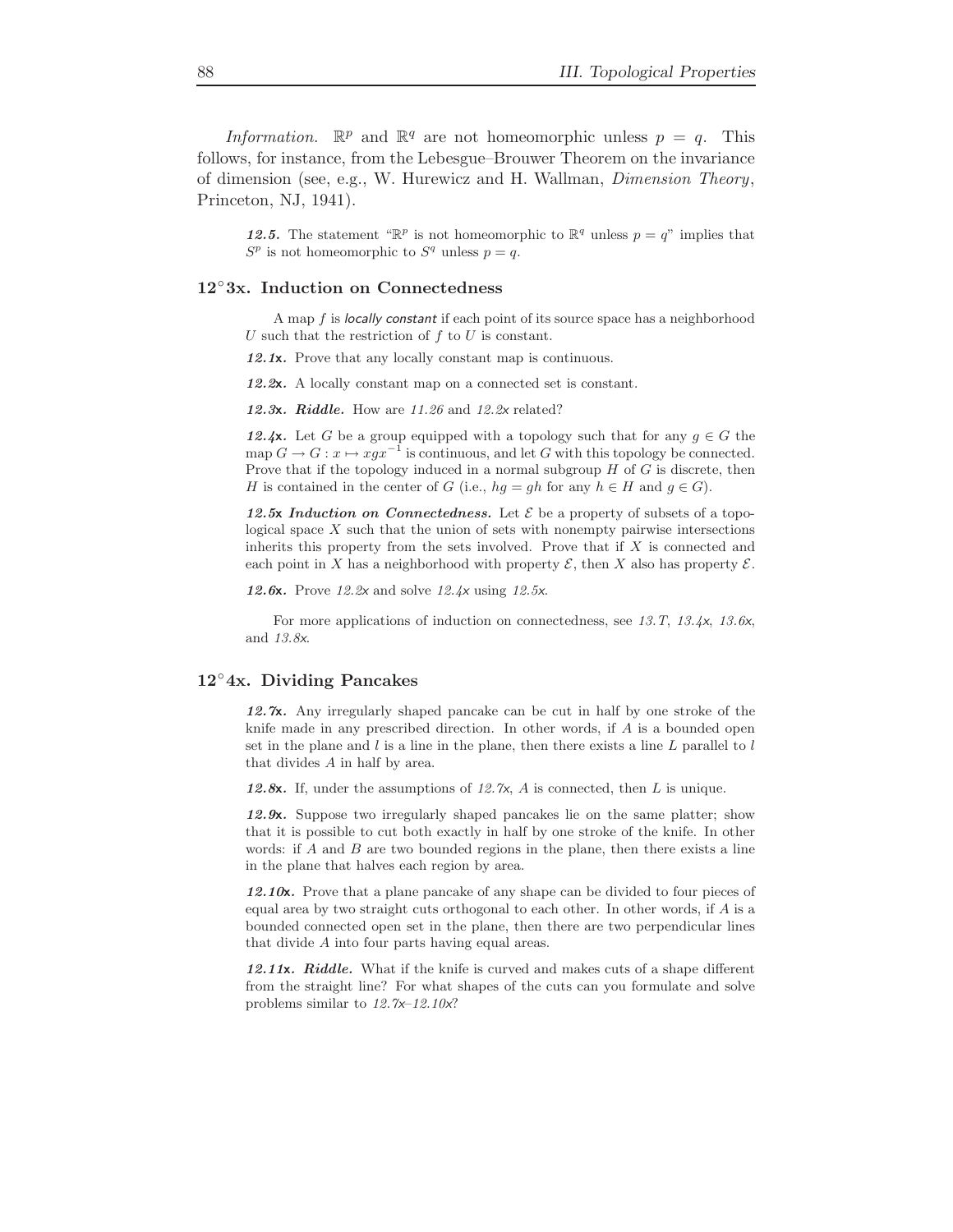12.12x. Riddle. Formulate and solve counterparts of Problems 12.7x–12.10x for regions in three-space. Can you increase the number of regions in the counterpart of  $\it 12.7x$  and  $\it 12.9x?$ 

12.13x. Riddle. What about pancakes in  $\mathbb{R}^n$ ?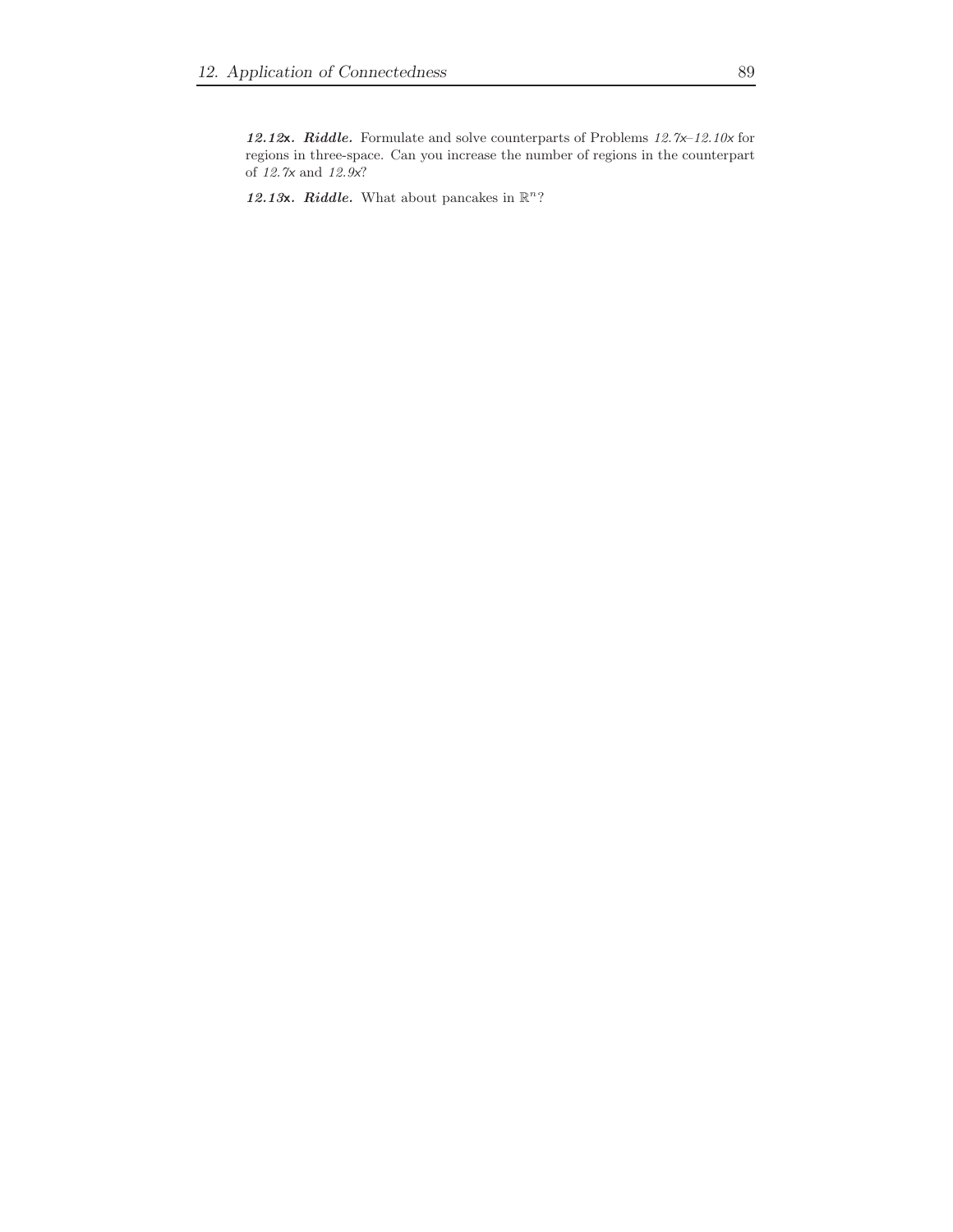# 13. Path-Connectedness

# 13◦1. Paths

A *path* in a topological space X is a continuous map of the segment  $I = [0, 1]$  to X. The point  $s(0)$  is the *initial* point of a path  $s: I \to X$ , while  $s(1)$  is the final point of s. We say that the path s connects  $s(0)$  with  $s(1)$ . This terminology is inspired by an image of a moving point: at the moment  $t \in [0, 1]$ , the point is at  $s(t)$ . To tell the truth, this is more than what is usually called a path, since besides information on the trajectory of the point it contains a complete account on the movement: the schedule saying when the point goes through each point.

13.1. If  $s: I \to X$  is a path, then the image  $s(I) \subset X$  is connected.

13.2. Let  $s: I \to X$  be a path connecting a point in a set  $A \subset X$  with a point in  $X \setminus A$ . Prove that  $s(I) \cap Fr(A) \neq \emptyset$ .



13.3. Let A be a subset of a space X,  $\text{in}_A : A \to X$  the inclusion. Prove that  $u: I \to A$  is a path in  $A$  iff the composition  $\text{in}_A \circ u: I \to X$  is a path in  $X.$ 

A constant map  $s_a: I \to X: x \mapsto a$  is a stationary path. For a path s, the *inverse* path is defined by  $t \mapsto s(1-t)$ . It is denoted by  $s^{-1}$ . Although, strictly speaking, this notation is already used (for the inverse map), the ambiguity of notation usually leads to no confusion: as a rule, inverse maps do not appear in contexts involving paths.

Let  $u: I \to X$  and  $v: I \to X$  be paths such that  $u(1) = v(0)$ . We define

$$
uv: I \to X: t \mapsto \begin{cases} u(2t) & \text{if } t \in [0, \frac{1}{2}], \\ v(2t - 1) & \text{if } t \in [\frac{1}{2}, 1]. \end{cases}
$$
 (22)



13.A. Prove that the above map  $uv: I \to X$  is continuous (i.e., it is a path). Cf. 9.T and 9.V.

The path uv is the **product** of u and v. Recall that it is defined only if the final point  $u(1)$  of u is the initial point  $v(0)$  of v.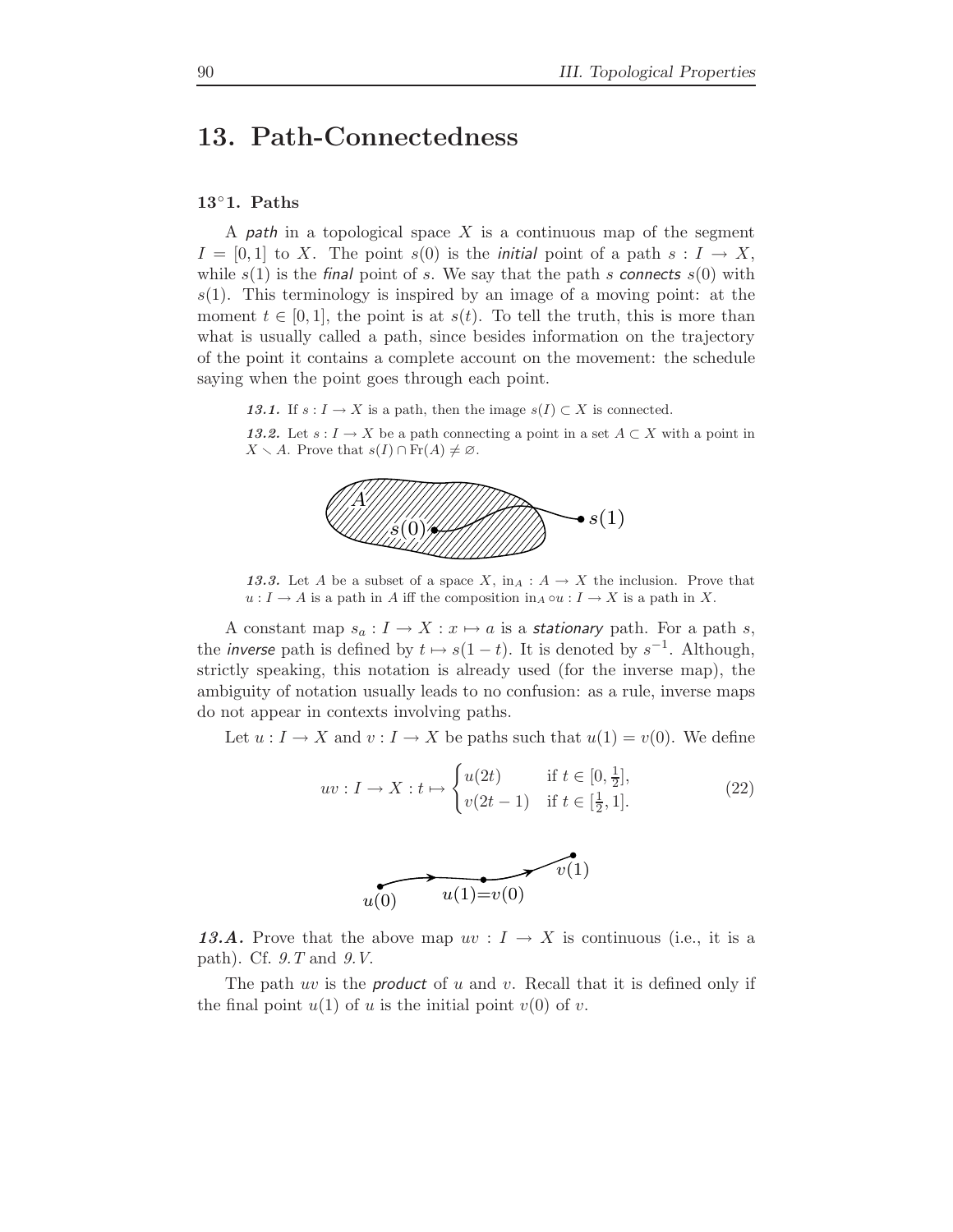#### 13◦2. Path-Connected Spaces

A topological space is path-connected (or arcwise connected) if any two points can be connected in it by a path.

13.B. Prove that I is path-connected.

13.C. Prove that the Euclidean space of any dimension is path-connected.

13.D. Prove that the *n*-sphere  $S<sup>n</sup>$  with  $n > 0$  is path-connected.

13.E. Prove that the 0-sphere  $S^0$  is not path-connected.

13.4. Which of the following spaces are path-connected:

(a) a discrete space; (b) an indiscrete space;  $(c)$  the arrow; (d)  $\mathbb{R}_{T_1};$  $(e) \quad V?$ 

#### 13◦3. Path-Connected Sets

A path-connected set (or arcwise connected set) is a subset of a topological space (which should be clear from the context) that is path-connected as a space with the relative topology.

13.5. Prove that a subset A of a space X is path-connected iff any two points in A are connected by a path  $s: I \to X$  with  $s(I) \subset A$ .

13.6. Prove that a convex subset of Euclidean space is path-connected.



13.7. Every star-shaped set in  $\mathbb{R}^n$  is path-connected.

13.8. The image of a path is a path-connected set.

13.9. Prove that the set of plane convex polygons with topology generated by the Hausdorff metric is path-connected. (What can you say about the set of convex  $n$ -gons with fixed  $n$ ?)

13.10. Riddle. What can you say about the assertion of Problem 13.9 in the case of arbitrary (not necessarily convex) polygons?

# 13◦4. Properties of Path-Connected Sets

Path-connectedness is very similar to connectedness. Further, in some important situations it is even equivalent to connectedness. However, some properties of connectedness do not carry over to the path-connectedness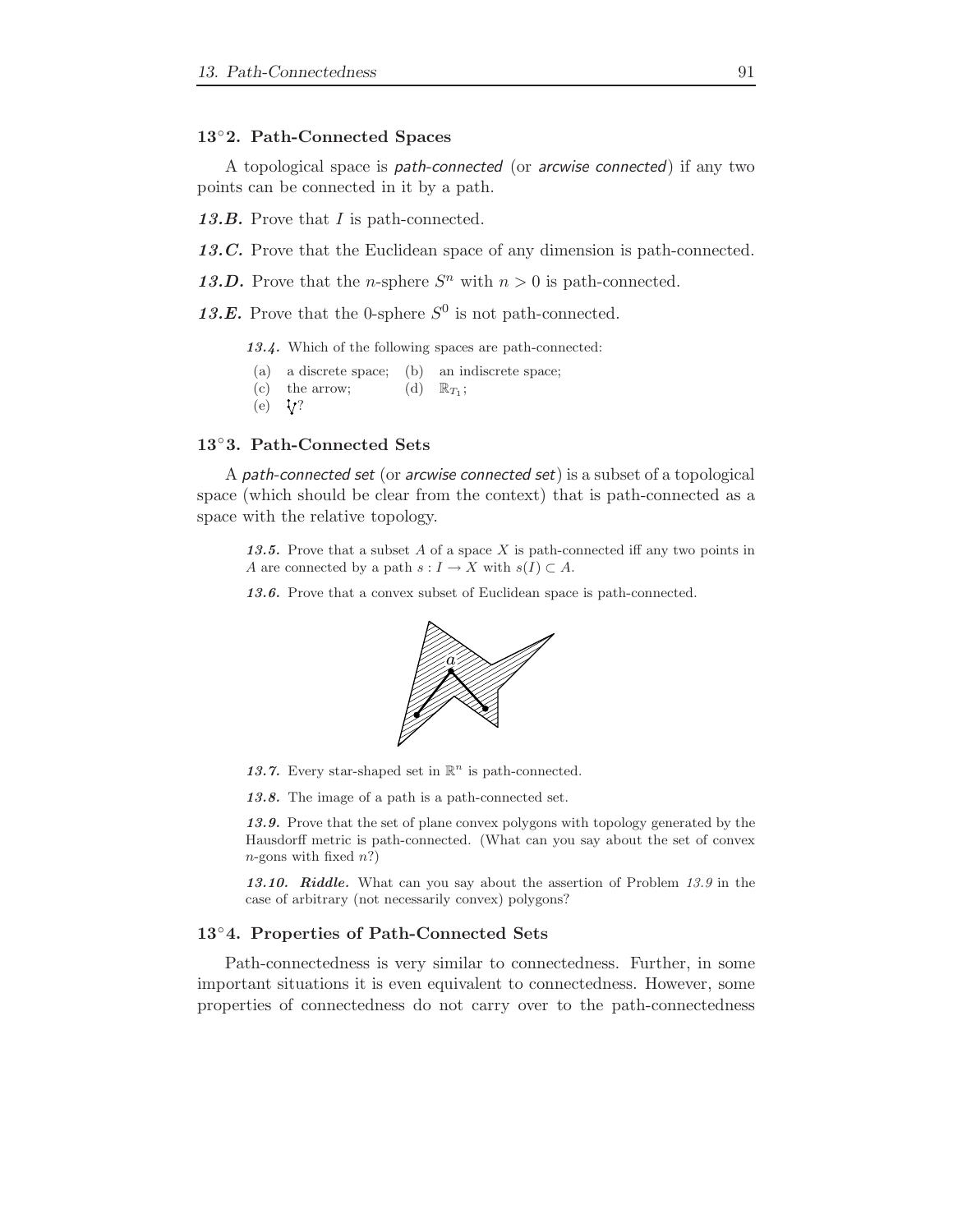(see  $13.Q$  and  $13.R$ ). For the properties that do carry over, proofs are usually easier in the case of path-connectedness.

13.F. The union of a family of pairwise intersecting path-connected sets is path-connected.

13.11. Prove that if two sets  $A$  and  $B$  are both closed or both open and their union and intersection are path-connected, then A and B are also path-connected.

13.12. 1) Prove that the interior and boundary of a path-connected set may not be path-connected. 2) Connectedness shares this property.

13.13. Let  $A$  be a subset of Euclidean space. Prove that if  $\text{Fr } A$  is path-connected, then so is  $Cl A$ .

13.14. Prove that the same holds true for a subset of an arbitrary path-connected space.

#### 13◦5. Path-Connected Components

A path-connected component or arcwise connected component of a space X is a path-connected subset of X that is not contained in any other pathconnected subset of X.

13.G. Every point belongs to a path-connected component.

13.H. Two path-connected components either coincide or are disjoint.

Theorems 13.G and 13.H mean that path-connected components constitute a partition of the entire space. The next theorem describes the corresponding equivalence relation.

13.I. Prove that two points belong to the same path-connected component iff they can be connected by a path (cf. 11.I).

Unlike to the case of connectedness, path-connected components are not necessarily closed. (See 13.Q, cf. 13.P and 13.R.)

#### 13◦6. Path-Connectedness and Continuous Maps

13.J. A continuous image of a path-connected space is path-connected. 13.K Corollary. Path-connectedness is a topological property. 13.L Corollary. The number of path-connected components is a topological invariant.

### 13◦7. Path-Connectedness Versus Connectedness

13.M. Any path-connected space is connected.

Put

$$
A = \{ (x, y) \in \mathbb{R}^2 \mid x > 0, y = \sin(1/x) \}, \quad X = A \cup (0, 0).
$$
  
**13.15.** Sketch A.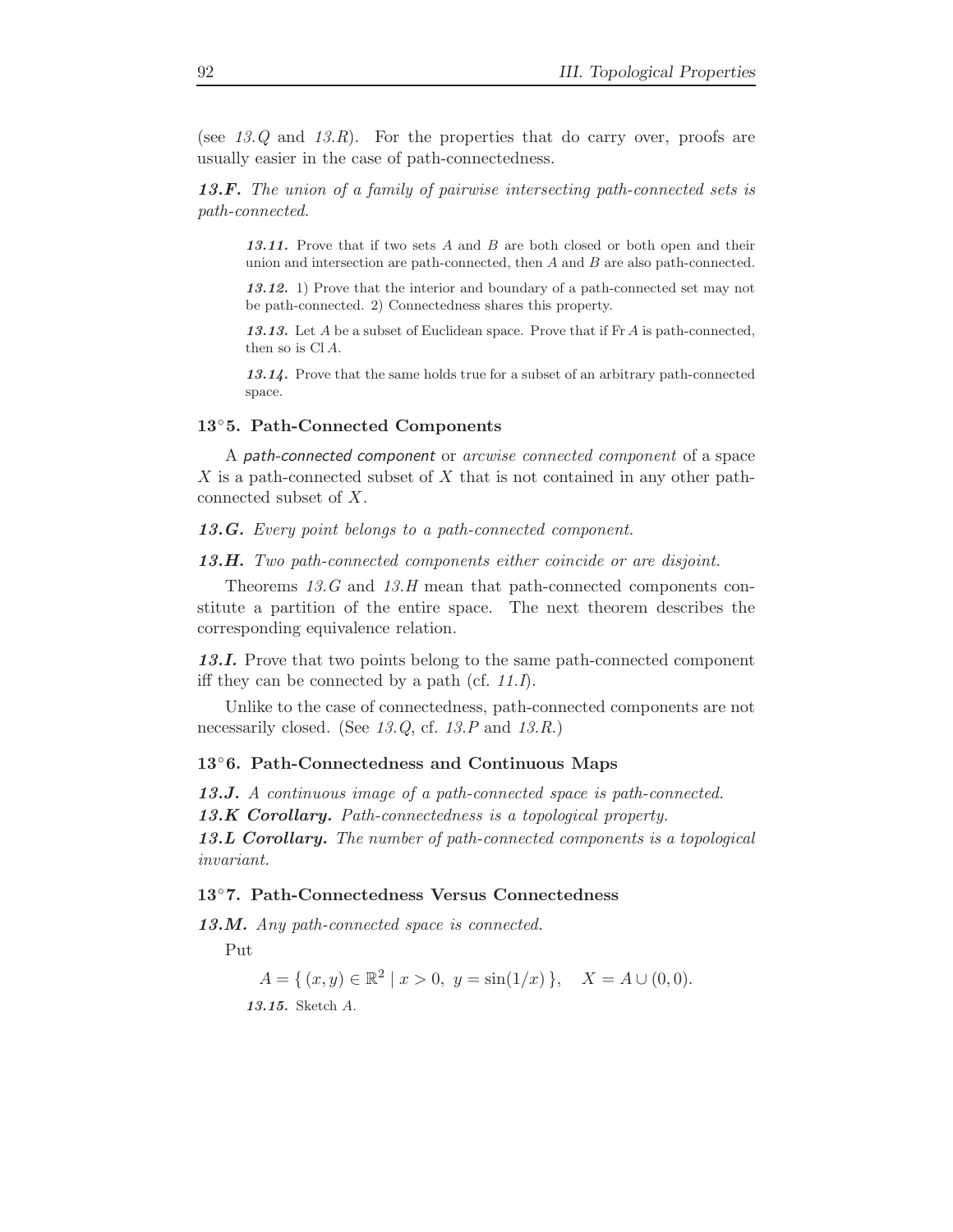13.N. Prove that  $A$  is path-connected and  $X$  is connected.

13.O. Prove that deleting any point from A makes A and X disconnected (and hence, not path-connected).

13.P.  $X$  is not path-connected.

13.Q. Find an example of a path-connected set, whose closure is not pathconnected.

13.R. Find an example of a path-connected component that is not closed.

13.S. If each point of a space has a path-connected neighborhood, then each path-connected component is open. (Cf. 11.21.)

13.T. Assume that each point of a space  $X$  has a path-connected neighborhood. Then  $X$  is path-connected iff  $X$  is connected.

13.U. For open subsets of Euclidean space connectedness is equivalent to path-connectedness.

13.16. For subsets of the real line path-connectedness and connectedness are equivalent.

13.17. Prove that for any  $\varepsilon > 0$  the  $\varepsilon$ -neighborhood of a connected subset of Euclidean space is path-connected.

13.18. Prove that any neighborhood  $U$  of a connected subset  $A$  of Euclidean space contains a path-connected neighborhood of A.

#### 13◦8x. Polygon-Connectedness

A subset A of Euclidean space is polygon-connected if any two points of A are connected by a finite polyline contained in A.

13.1x. Each polygon-connected set in  $\mathbb{R}^n$  is path-connected, and thus also connected.

13.2x. Each convex set in  $\mathbb{R}^n$  is polygon-connected.

13.3x. Each star-shaped set in  $\mathbb{R}^n$  is polygon-connected.

13.4x. Prove that for open subsets of Euclidean space connectedness is equivalent to polygon-connectedness.

13.5x. Construct a path-connected subset A of Euclidean space such that A consists of more than one point and no two distinct points of A can be connected by a polygon in A.

13.6x. Let  $X \subset \mathbb{R}^2$  be a countable set. Prove that then  $\mathbb{R}^2 \setminus X$  is polygonconnected.

13.7x. Let  $X \subset \mathbb{R}^n$  be the union of a countable collection of affine subspaces with dimensions not greater than  $n-2$ . Prove that then  $\mathbb{R}^n \setminus X$  is polygon-connected.

13.8x. Let  $X \subset \mathbb{C}^n$  be the union of a countable collection of algebraic subsets (i.e., subsets defined by systems of algebraic equations in the standard coordinates of  $\mathbb{C}^n$ ). Prove that then  $\mathbb{C}^n \setminus X$  is polygon-connected.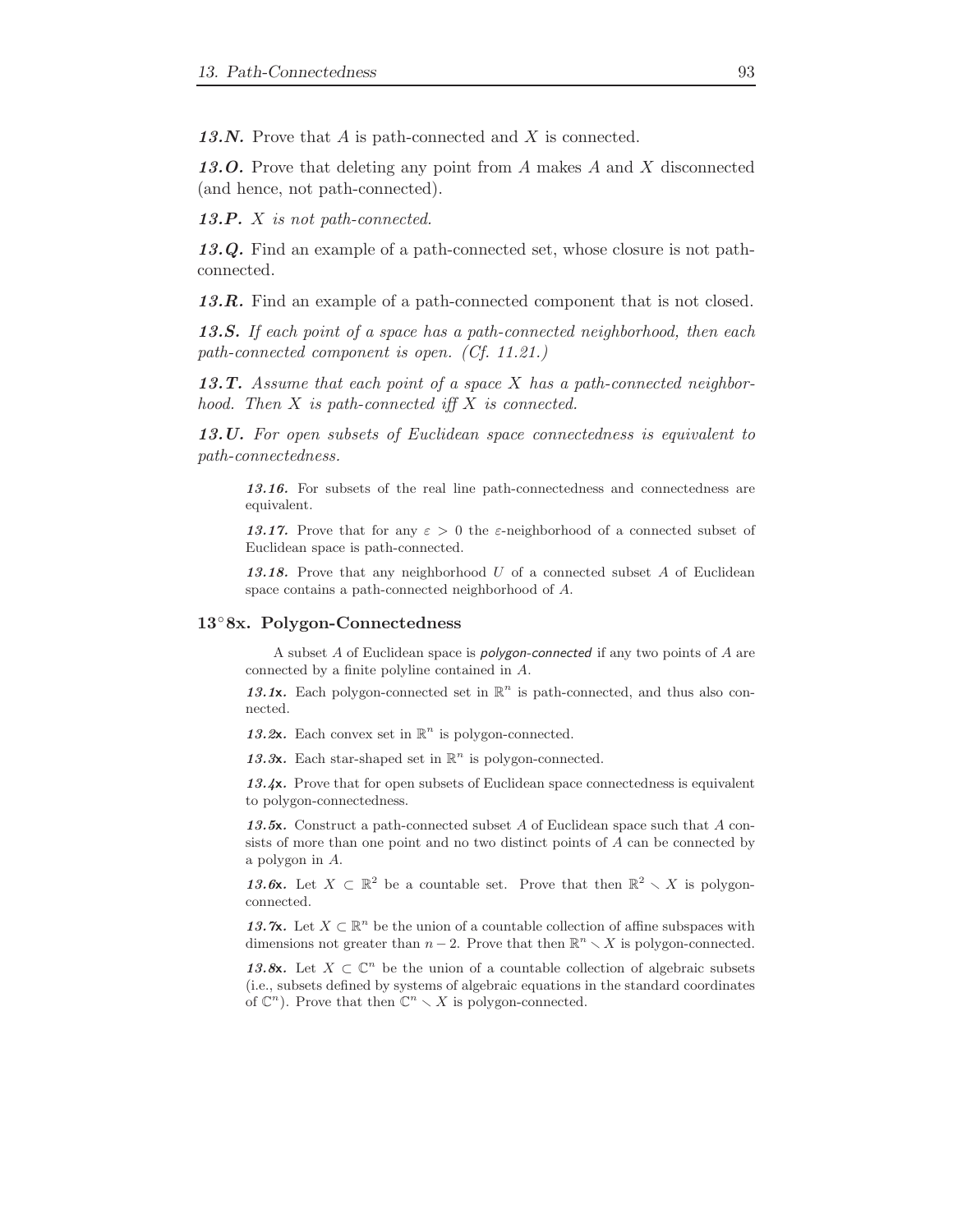# 13◦9x. Connectedness of Some Sets of Matrices

Recall that real  $n \times n$ -matrices constitute a space, which differs from  $\mathbb{R}^{n^2}$  only in the way of enumerating its natural coordinates (they are numerated by pairs of indices). The same relation holds true between the set of complex  $n \times n$ -matrix

and  $\mathbb{C}^{n^2}$  (homeomorphic to  $\mathbb{R}^{2n^2}$ ).

13.9x. Find connected and path-connected components of the following subspaces of the space of real  $n \times n$ -matrices:

- (1)  $GL(n;\mathbb{R}) = \{A \mid \det A \neq 0\};$
- (2)  $O(n; \mathbb{R}) = \{A \mid A \cdot ({}^t\!A) = \mathbb{E}\};$
- (3)  $Symm(n; \mathbb{R}) = \{A \mid {}^t A = A\};$
- (4)  $Symm(n; \mathbb{R}) \cap GL(n; \mathbb{R});$
- (5)  $\{A \mid A^2 = \mathbb{E}\}.$

13.10x. Find connected and path-connected components of the following subspaces of the space of complex  $n \times n$ -matrices:

- (1)  $GL(n;\mathbb{C}) = \{A \mid \det A \neq 0\};$
- (2)  $U(n; \mathbb{C}) = \{A \mid A \cdot (\,^t\bar{A}) = \mathbb{E}\};$
- (3)  $Herm(n; \mathbb{C}) = \{A \mid {}^t A = \bar{A}\};$
- (4)  $Herm(n;\mathbb{C}) \cap GL(n;\mathbb{C})$ .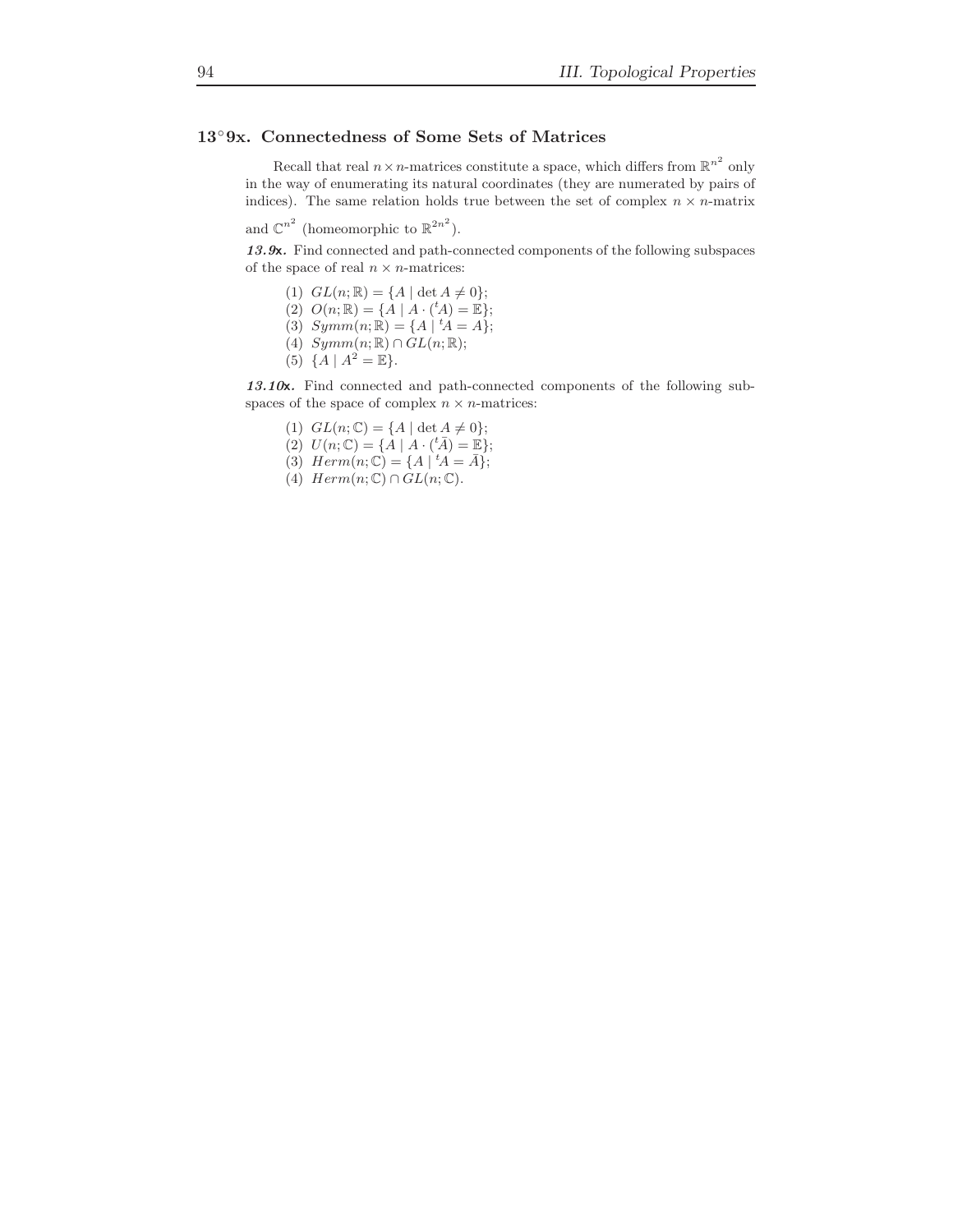# 14. Separation Axioms

The aim of this section is to consider natural restrictions on the topological structure making the structure closer to being metrizable. A lot of separation axioms are known. We restrict ourselves to the five most important of them. They are numerated, and denoted by  $T_0$ ,  $T_1$ ,  $T_2$ ,  $T_3$ , and  $T_4$ , respectively.<sup>1</sup>

### 14◦1. The Hausdorff Axiom

We start with the second axiom, which is most important. Besides the notation  $T_2$ , it has a name: the *Hausdorff axiom*. A topological space satisfying  $T_2$  is a *Hausdorff space*. This axiom is stated as follows: any two distinct points possess disjoint neighborhoods. We can state it more formally:  $\forall x, y \in X, \ x \neq y \ \exists U_x, V_y : \ U_x \cap V_y = \varnothing.$ 



14.A. Any metric space is Hausdorff.

14.1. Which of the following spaces are Hausdorff:

- (1) a discrete space;
- (2) an indiscrete space;
- (3) the arrow;
- $(4)$   $\mathbb{R}_{T_1};$
- $(5)$   $V$ ?

If the next problem holds you up even for a minute, we advise you to think over all definitions and solve all simple problems.

**14.B.** Is the segment [0,1] with the topology induced from  $\mathbb{R}$  a Hausdorff space? Do the points 0 and 1 possess disjoint neighborhoods? Which if any?

14.C. A space X is Hausdorff iff for each  $x \in X$  we have  $\{x\} = \bigcap$  $U \ni x$  $ClU.$ 

<sup>&</sup>lt;sup>1</sup>Letter T in these notation originates from the German word *Trennungsaxiom*, which means separation axiom.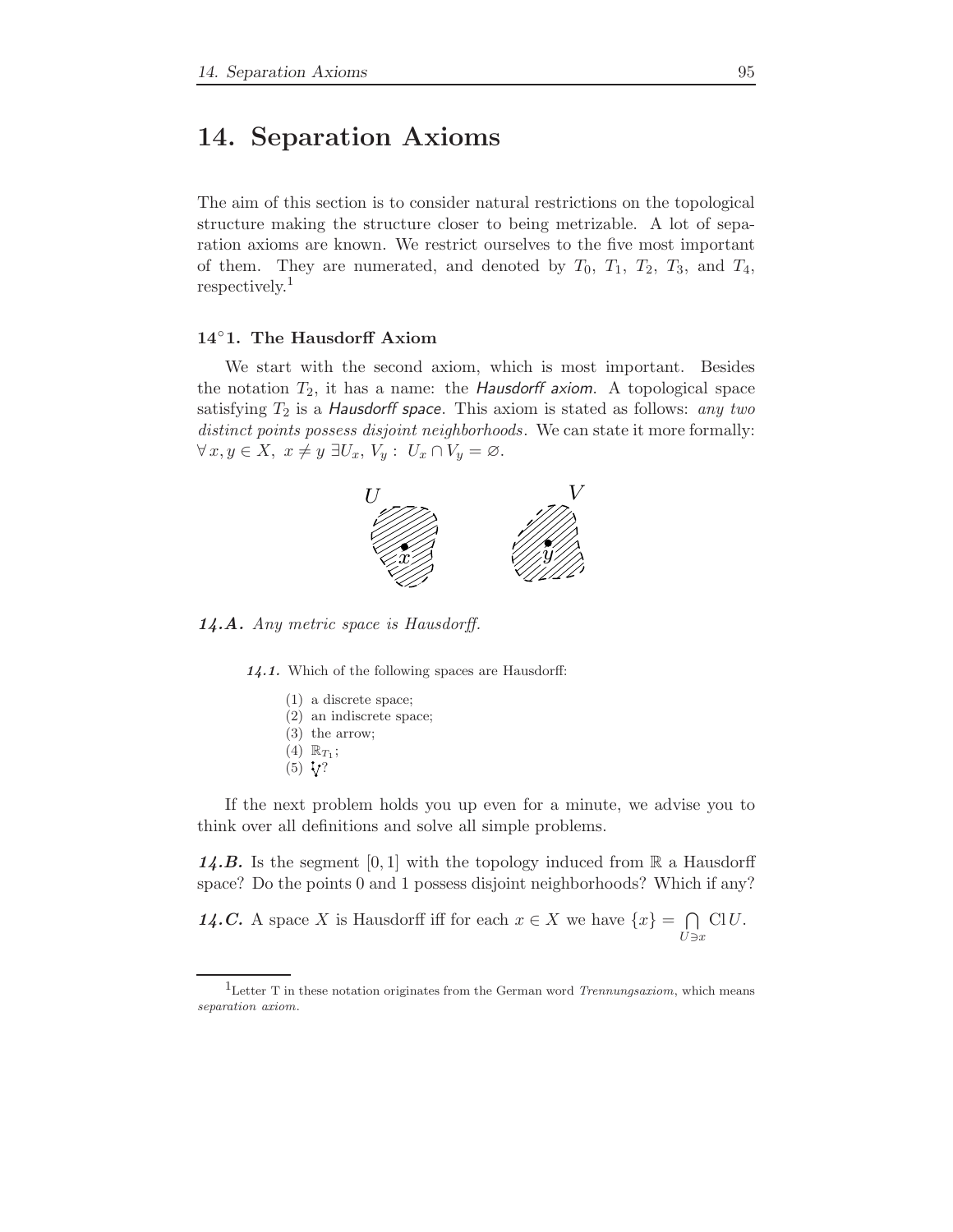#### 14◦2. Limits of Sequence

Let  $\{a_n\}$  be a sequence of points of a topological space X. A point  $b \in X$  is the *limit* of the sequence if for any neighborhood U of b there exists a number N such that  $a_n \in U$  for any  $n \geq N$ .<sup>2</sup> In this case, we say that the sequence *converges* or *tends* to  $b$  as  $n$  *tends* to infinity.

14.2. Explain the meaning of the statement "b is not a limit of sequence  $a_n$ ", using as few negations (i.e., the words no, not, none, etc.) as you can.

14.3. The limit of a sequence does not depend on the order of the terms. More precisely, let  $a_n$  be a convergent sequence:  $a_n \to b$ , and let  $\phi : \mathbb{N} \to \mathbb{N}$  be a bijection. Then the sequence  $a_{\phi(n)}$  is also convergent and has the same limit:  $a_{\phi(n)} \to b$ . For example, if the terms in the sequence are pairwise distinct, then the convergence and the limit depend only on the set of terms, which shows that these notions actually belong to geometry.

14.D. In a Hausdorff space any sequence has at most one limit.

**14.E.** Prove that in the space  $\mathbb{R}_{T_1}$  each point is a limit of the sequence  $a_n = n$ .

#### 14◦3. Coincidence Set and Fixed Point Set

Let  $f, g: X \to Y$  be maps. Then the set  $C(f, g) = \{x \in X \mid f(x) = g(x)\}\$ is the *coincidence* set of  $f$  and  $g$ .

14.4. Prove that the coincidence set of two continuous maps from an arbitrary space to a Hausdorff space is closed.

14.5. Construct an example proving that the Hausdorff condition in  $14.4$  is essential.

A point  $x \in X$  is a fixed point of a map  $f : X \to X$  if  $f(x) = x$ . The set of all fixed points of a map  $f$  is the fixed point set of  $f$ .

14.6. Prove that the fixed-point set of a continuous map from a Hausdorff space to itself is closed.

14.7. Construct an example showing that the Hausdorff condition in  $14.6$  is essential.

14.8. Prove that if  $f, g: X \to Y$  are two continuous maps, Y is Hausdorff, A is everywhere dense in X, and  $f|_A = g|_A$ , then  $f = g$ .

14.9. Riddle. How are problems  $14.4$ ,  $14.6$ , and  $14.8$  related to each other?

#### 14◦4. Hereditary Properties

A topological property is hereditary if it carries over from a space to its subspaces, i.e., if a space X has this property, then each subspace of X also has it.

 $2$ You can also rephrase this as follows: each neighborhood of b contains all members of the sequence that have sufficiently large indices.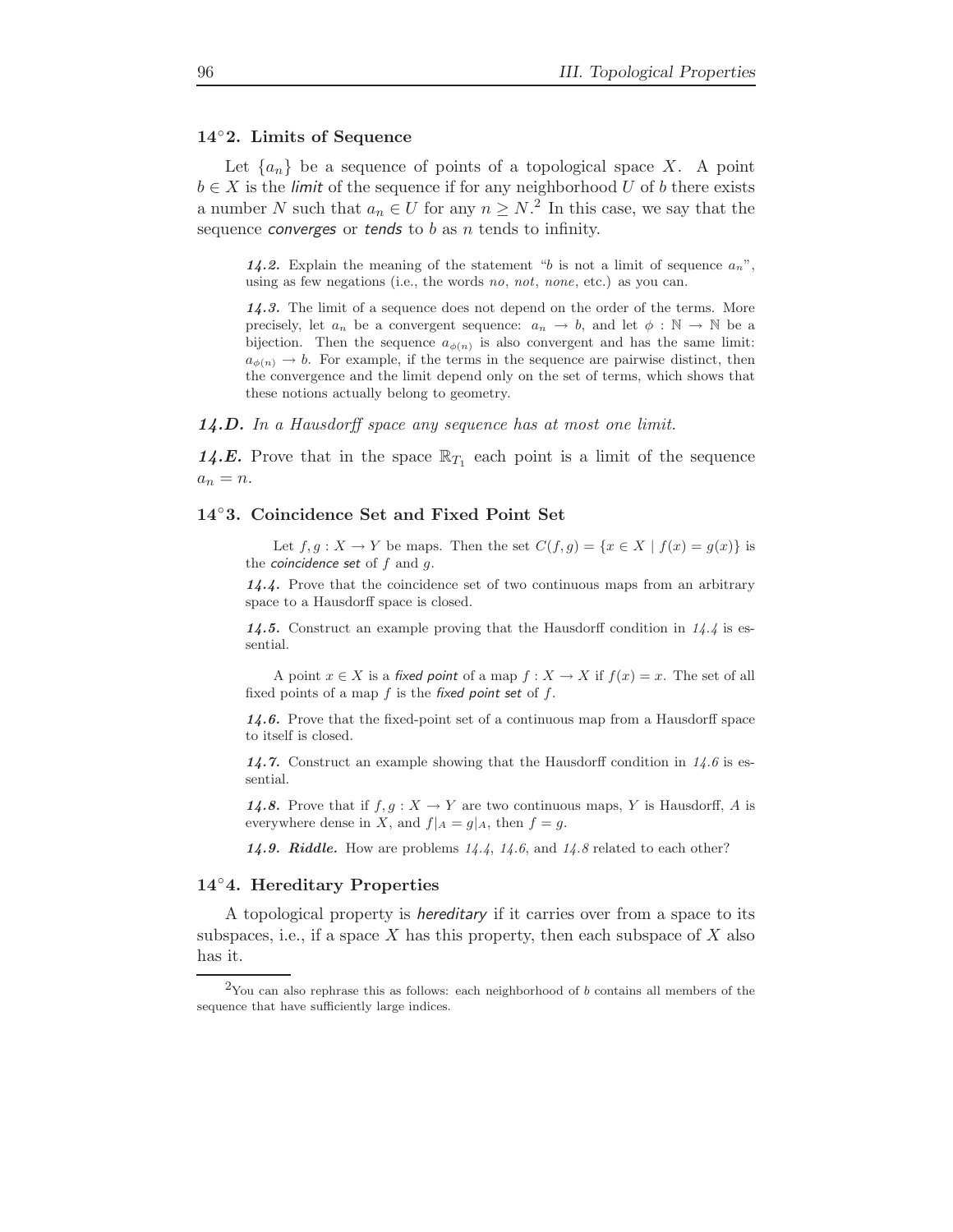14.10. Which of the following topological properties are hereditary:

- (1) finiteness of the set of points;
- (2) finiteness of the topological structure;
- (3) infiniteness of the set of points;
- (4) connectedness;
- (5) path-connectedness?

#### **14.F.** The property of being a Hausdorff space is hereditary.

#### 14◦5. The First Separation Axiom

A topological space X satisfies the first separation axiom  $T_1$  if each one of any two points of  $X$  has a neighborhood that does not contain the other point.<sup>3</sup> More formally:  $\forall x, y \in X, x \neq y \exists U_y : x \notin U_y$ .



**14.G.** A space  $X$  satisfies the first separation axiom,

- iff all one-point sets in X are closed.
- iff all finite sets in X are closed.

 $14.11$ . Prove that a space X satisfies the first separation axiom iff every point of  $\boldsymbol{X}$  is the intersection of all of its neighborhoods.

14.12. Any Hausdorff space satisfies the first separation axiom.

14.H. In a Hausdorff space any finite set is closed.

14.I. A metric space satisfies the first separation axiom.

14.13. Find an example showing that the first separation axiom does not imply the Hausdorff axiom.

14.J. Show that  $\mathbb{R}_{T_1}$  meets the first separation axiom, but is not a Hausdorff space (cf. 14.13).

 $14.K.$  The first separation axiom is hereditary.

14.14. Suppose that for any two distinct points  $a$  and  $b$  of a space  $X$  there exists a continuous map  $f$  from  $X$  to a space with the first separation axiom such that  $f(a) \neq f(b)$ . Prove that then X also satisfies the first separation axiom.

14.15. Prove that a continuous map of an indiscrete space to a space satisfying axiom  $T_1$  is constant.

14.16. Prove that in every set there exists a coarsest topological structure satisfying the first separation axiom. Describe this structure.

 ${}^{3}T_1$  is also called the Tikhonov axiom.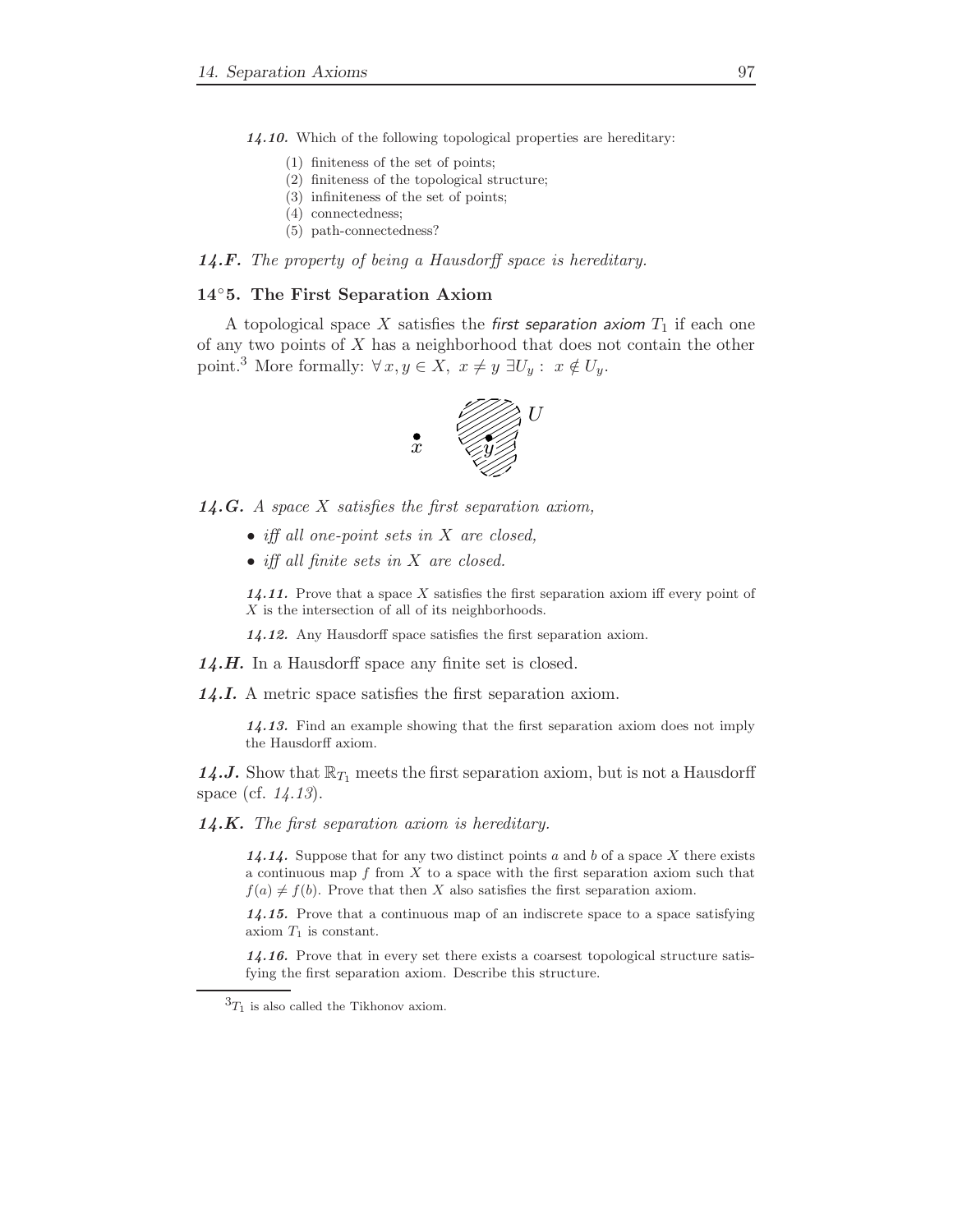### 14◦6. The Kolmogorov Axiom

The first separation axiom emerges as a weakened Hausdorff axiom.

14.L. Riddle. How can the first separation axiom be weakened?

A topological space satisfies the Kolmogorov axiom or the zeroth separation axiom  $T_0$  if at least one of any two distinct points of this space has a neighborhood that does not contain the other of these points.

 $14. M.$  An indiscrete space containing at least two points does not satisfy  $T_0$ .

**14.N.** The following properties of a space  $X$  are equivalent:

- (1) X satisfies the Kolmogorov axiom;
- (2) any two different points of  $X$  has different closures;
- (3) X contains no indiscrete subspace consisting of two points.
- (4) X contains no indiscrete subspace consisting of more than one point;

**14.O.** A topology is a poset topology iff it is a smallest neighborhood topology satisfying the Kolmogorov axiom.

Thus, on the one hand, posets give rise to numerous examples of topological spaces, among which we see the most important spaces, like the line with the standard topology. On the other hand, all posets are obtained from topological spaces of a special kind, which are quite far away from the class of metric spaces.

#### 14◦7. The Third Separation Axiom

A topological space  $X$  satisfies the *third separation axiom* if every closed set in  $X$  and every point of its complement have disjoint neighborhoods, i.e., for every closed set  $F \subset X$  and every point  $b \in X \setminus F$  there exist open sets  $U, V \subset X$  such that  $U \cap V = \emptyset$ ,  $F \subset U$ , and  $b \in V$ .



A space is regular if it satisfies the first and third separation axioms.

14.P. A regular space is a Hausdorff space.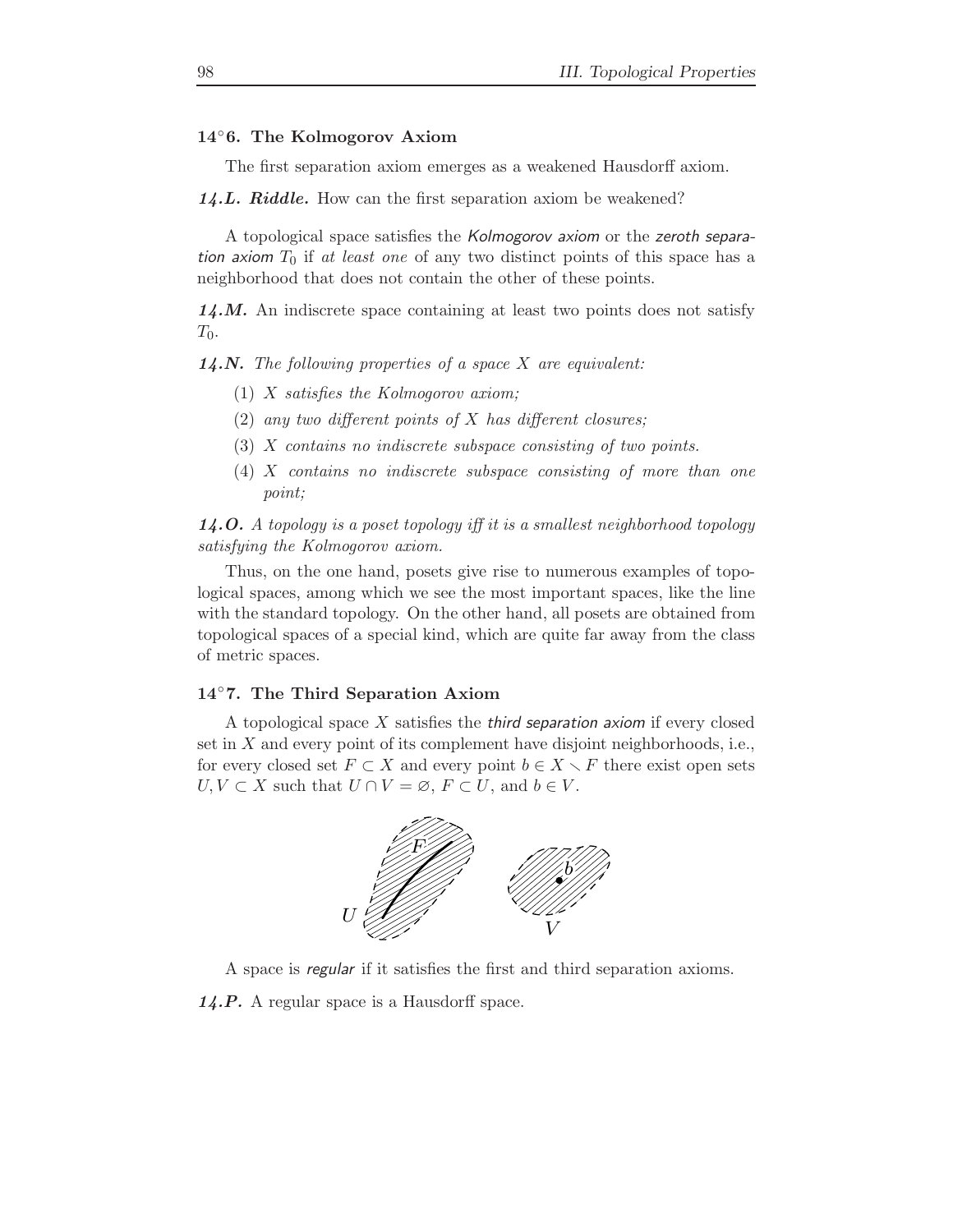14.Q. A space is regular iff it satisfies the second and third separation axioms.

14.17. Find a Hausdorff space which is not regular.

14.18. Find a space satisfying the third, but not the second separation axiom.

14.19. Prove that a space X satisfies the third separation axiom iff every neighborhood of every point  $x \in X$  contains the closure of a neighborhood of x.

14.20. Prove that the third separation axiom is hereditary.

 $14.R.$  Any metric space is regular.

#### 14◦8. The Fourth Separation Axiom

A topological space  $X$  satisfies the fourth separation axiom if any two disjoint closed sets in X have disjoint neighborhoods, i.e., for any two closed sets  $A, B \subset X$  with  $A \cap B = \emptyset$  there exist open sets  $U, V \subset X$  such that  $U \cap V = \emptyset$ ,  $A \subset U$ , and  $B \subset V$ .



A space is normal if it satisfies the first and fourth separation axioms.

14.S. A normal space is regular (and hence Hausdorff).

14.T. A space is normal iff it satisfies the second and fourth separation axioms.

14.21. Find a space which satisfies the fourth, but not second separation axiom.

14.22. Prove that a space X satisfies the fourth separation axiom iff every neighborhood of every closed set  $F \subset X$  contains the closure of some neighborhood of  $F$ .

14.23. Prove that any closed subspace of a normal space is normal.

14.24. Find two closed disjoint subsets  $A$  and  $B$  of some metric space such that  $\inf\{\rho(a, b) \mid a \in A, \ b \in B\} = 0.$ 

14.U. Any metric space is normal.

14.25. Let  $f: X \to Y$  be a continuous surjection such that the image of any closed set is closed. Prove that if  $X$  is normal, then so is  $Y$ .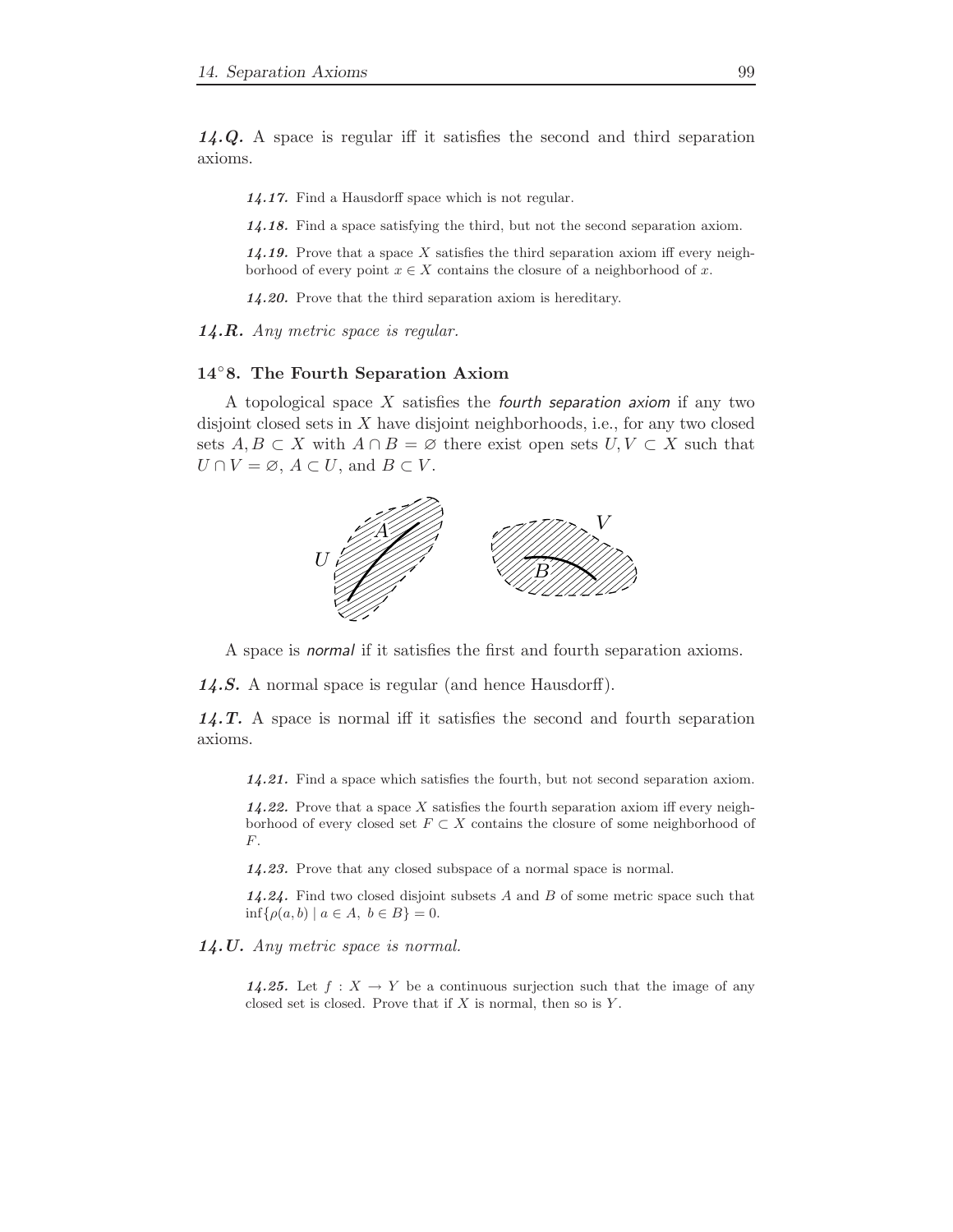#### 14◦9x. Niemytski's Space

Denote by H the open upper half-plane  $\{(x, y) \in \mathbb{R}^2 \mid y > 0\}$  equipped with the topology generated by the Euclidean metric. Denote by  $N$  the union of  $H$  and the boundary line  $\mathbb{R}^1$ :  $\mathcal{N} = \mathcal{H} \cup \mathbb{R}^1$ , but equip it with the topology obtained by adjoining to the Euclidean topology the sets of the form  $x \cup D$ , where  $x \in \mathbb{R}^1$  and D is an open disk in H touching  $\mathbb{R}^1$  at the point x. This is the Niemytski space. It can be used to clarify properties of the fourth separation axiom.

14.1x. Prove that the Niemytski space is Hausdorff.

- 14.2x. Prove that the Niemytski space is regular.
- 14.3x. What topological structure is induced on  $\mathbb{R}^1$  from N?
- 14.4x. Prove that the Niemytski space is not normal.

14.5x Corollary. There exists a regular space which is not normal.

14.6x. Embed the Niemytski space into a normal space in such a way that the complement of the image would be a single point.

14.7x Corollary. Theorem  $14.23$  does not extend to nonclosed subspaces, i.e., the property of being normal is not hereditary, is it?

#### 14◦10x. Urysohn Lemma and Tietze Theorem

14.8x. Let A and B be two disjoint closed subsets of a metric space X. Then there exists a continuous function  $f: X \to I$  such that  $f^{-1}(0) = A$  and  $f^{-1}(1) = B$ .

14.9x. Let F be a closed subset of a metric space X. Then any continuous function  $f: X \to [-1, 1]$  can be extended over the whole X.

**14.9x.1.** Let F be a closed subset of a metric space X. For any continuous function  $f: F \to [-1,1]$  there exists a function  $g: X \to \left[-\frac{1}{3}, \frac{1}{3}\right]$ 

such that  $|f(x) - g(x)| \leq \frac{2}{3}$  for each  $x \in F$ .

 $14.Ax$  Urysohn Lemma. Let A and B be two disjoint closed subsets of a normal space X. Then there exists a continuous function  $f: X \to I$  such that  $f(A) = 0$  and  $f(B) = 1$ .

**14.Ax.1.** Let A and B be two disjoint closed subsets of a normal space X. Consider the set  $\Lambda = \{\frac{k}{2^n} \mid k, n \in \mathbb{Z}_+, k \leq 2^n\}$ . There exists a collection  ${U_p}_{p \in \Lambda}$  of open subsets of X such that for any  $p, q \in \Lambda$  we have: 1)  $A \subset U_0$ and  $B \subset X \setminus U_1$  and 2) if  $p < q$  then Cl $U_p \subset U_q$ .

14.Bx Tietze Extension Theorem. Let A be a closed subset of a normal space X. Let  $f : A \rightarrow [-1,1]$  be a continuous function. Prove that there exists a continuous function  $F: X \to [-1,1]$  such that  $F_A = f$ .

14.Cx Corollary. Let A be a closed subset of a normal space X. Any continuous function  $A \to \mathbb{R}$  can be extended to a function on the whole space.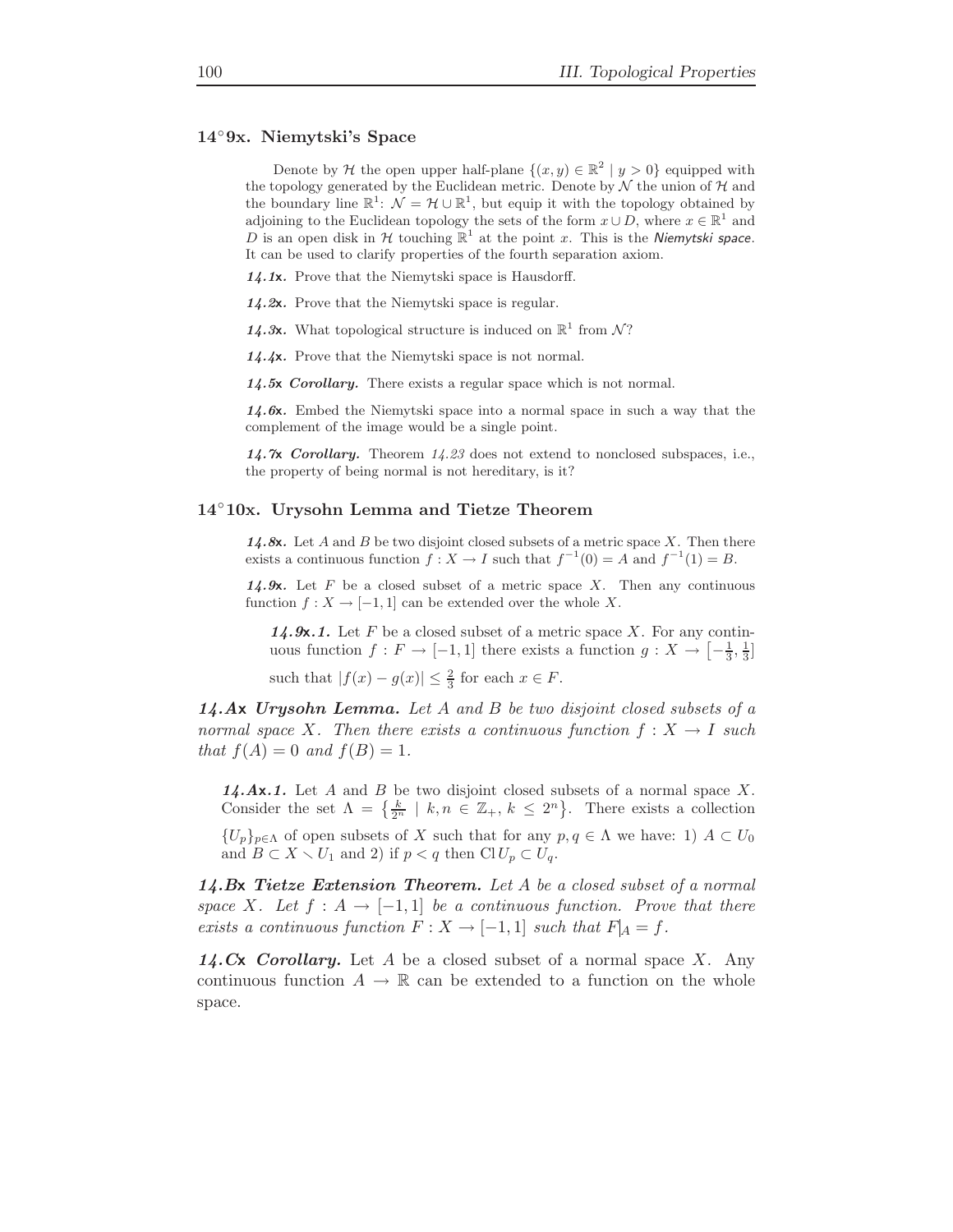$14.10x$ . Will the statement of the Tietze theorem remain true if in the hypothesis we replace the segment  $[-1, 1]$  by  $\mathbb{R}, \mathbb{R}^n, S^1$ , or  $S^2$ ?

14.11x. Derive the Urysohn Lemma from the Tietze Extension Theorem.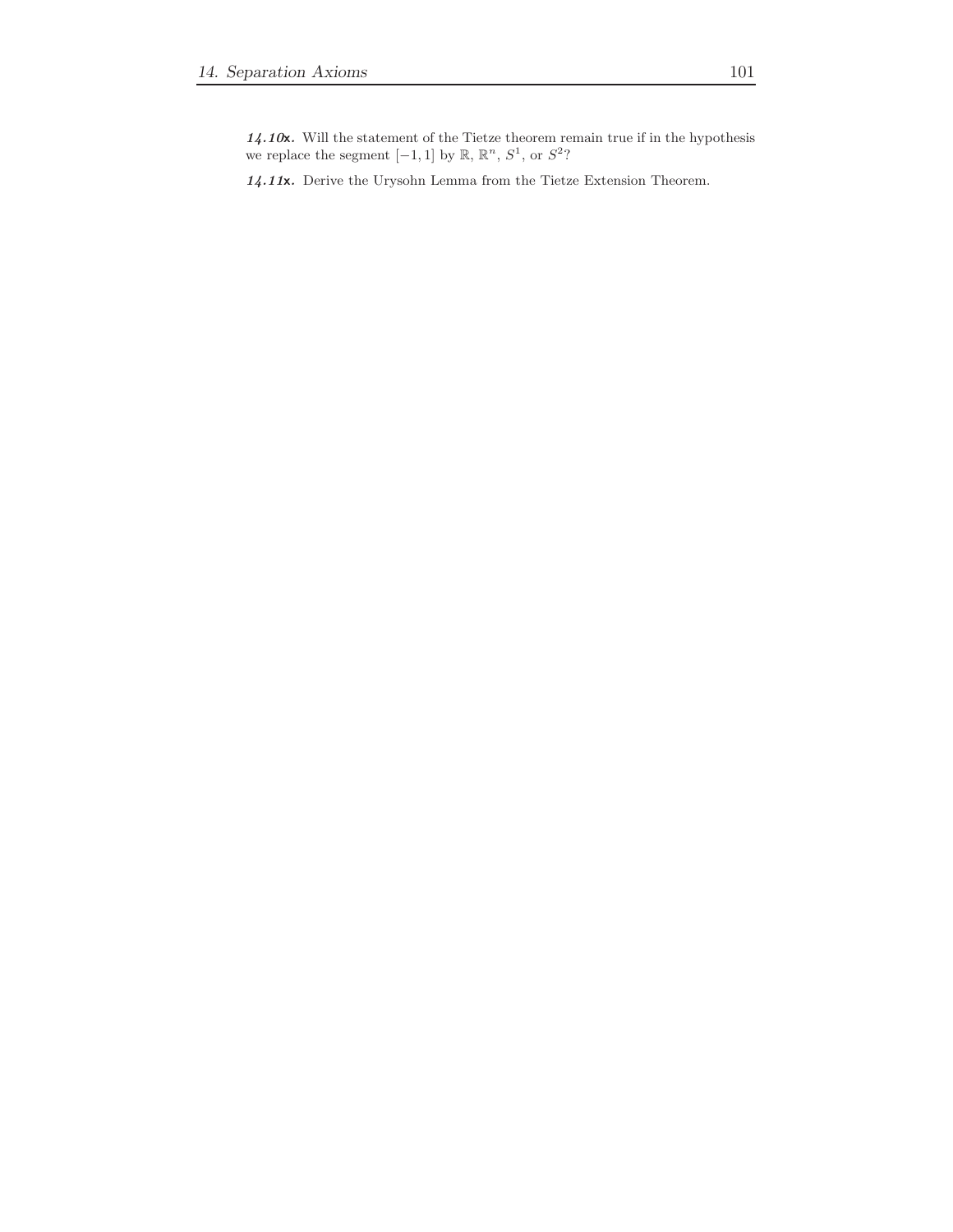# 15. Countability Axioms

In this section, we continue to study topological properties that are additionally imposed on a topological structure to make the abstract situation under consideration closer to special situations and hence richer in contents. The restrictions studied in this section bound a topological structure from above: they require that something be countable.

#### 15◦1. Set-Theoretic Digression: Countability

Recall that two sets have equal cardinality if there exists a bijection of one of them onto the other. A set of the same cardinality as a subset of the set N of positive integers is *countable*.

15.1. A set X is countable iff there exists an injection  $X \to \mathbb{N}$  (or, more generally, an injection of X into another countable set).

Sometimes this term is used only for infinite countable sets, i.e., for sets of the cardinality of the whole set  $N$  of positive integers, while sets countable in the above sense are said to be at most countable. This is less convenient. In particular, if we adopted this terminology, this section would be called "At Most Countability Axioms". This would also lead to other more serious inconveniences as well. Our terminology has the following advantageous properties.

15.A. Any subset of a countable set is countable.

15.B. The image of a countable set under any map is countable.

15.C.  $\mathbb Z$  is countable.

**15.D.** The set  $\mathbb{N}^2 = \{(k, n) \mid k, n \in \mathbb{N}\}\)$  is countable.



15.E. The union of a countable family of countable sets is countable.

15.F.  $\mathbb Q$  is countable.

15.G.  $\mathbb R$  is not countable.

15.2. Prove that any set  $\Sigma$  of disjoint figure eight curves in the plane is countable.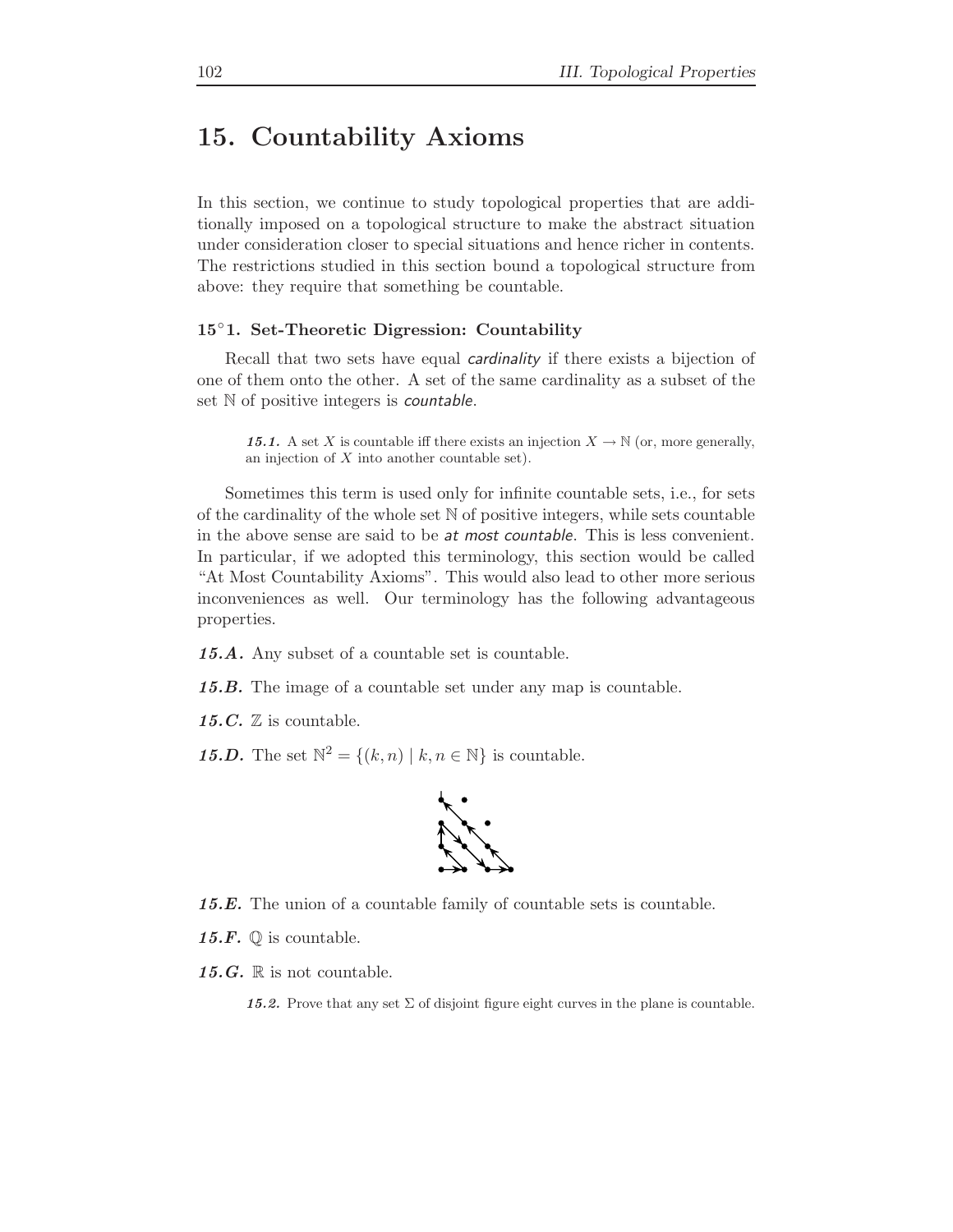### 15◦2. Second Countability and Separability

In this section, we study three restrictions on the topological structure. Two of them have numbers (one and two), the third one has no number. As in the previous section, we start from the restriction having number two.

A topological space X satisfies the **second** axiom of countability or is second countable if  $X$  has a countable base. A space is separable if it contains a countable dense set. (This is the countability axiom without a number that we mentioned above.)

15.H. The second axiom of countability implies separability.

15.I. The second axiom of countability is hereditary.

15.3. Are the arrow and  $\mathbb{R}_{T_1}$  second countable?

15.4. Are the arrow and  $\mathbb{R}_{T_1}$  separable?

15.5. Construct an example proving that separability is not hereditary.

15.J. A metric separable space is second countable.

15.K Corollary. For metrizable spaces, separability is equivalent to the second axiom of countability.

15.L. (Cf. 15.5.) Prove that for metrizable spaces separability is hereditary.

15.M. Prove that Euclidean spaces and all their subspaces are separable and second countable.

15.6. Construct a metric space which is not second countable.

15.7. Prove that in a separable space any collection of pairwise disjoint open sets is countable.

15.8. Prove that the set of components of an open set  $A \subset \mathbb{R}^n$  is countable.

15.N. A continuous image of a separable space is separable.

15.9. Construct an example proving that a continuous image of a second countable space may be not second countable.

**15.O Lindelöf Theorem.** Any open cover of a second countable space contains a countable part that also covers the space.

15.10. Prove that each base of a second countable space contains a countable part which is also a base.

15.11 Brouwer Theorem<sup>\*</sup>. Let  ${K_{\lambda}}$  be a family of closed sets of a second countable space and assume that for every decreasing sequence  $K_1 \supset K_2 \supset \ldots$ of sets belonging to this family the intersection  $\bigcap_{1}^{\infty} K_n$  also belongs to the family. Then the family contains a minimal set  $A$ , i.e., a set such that no proper subset of A belongs to the family.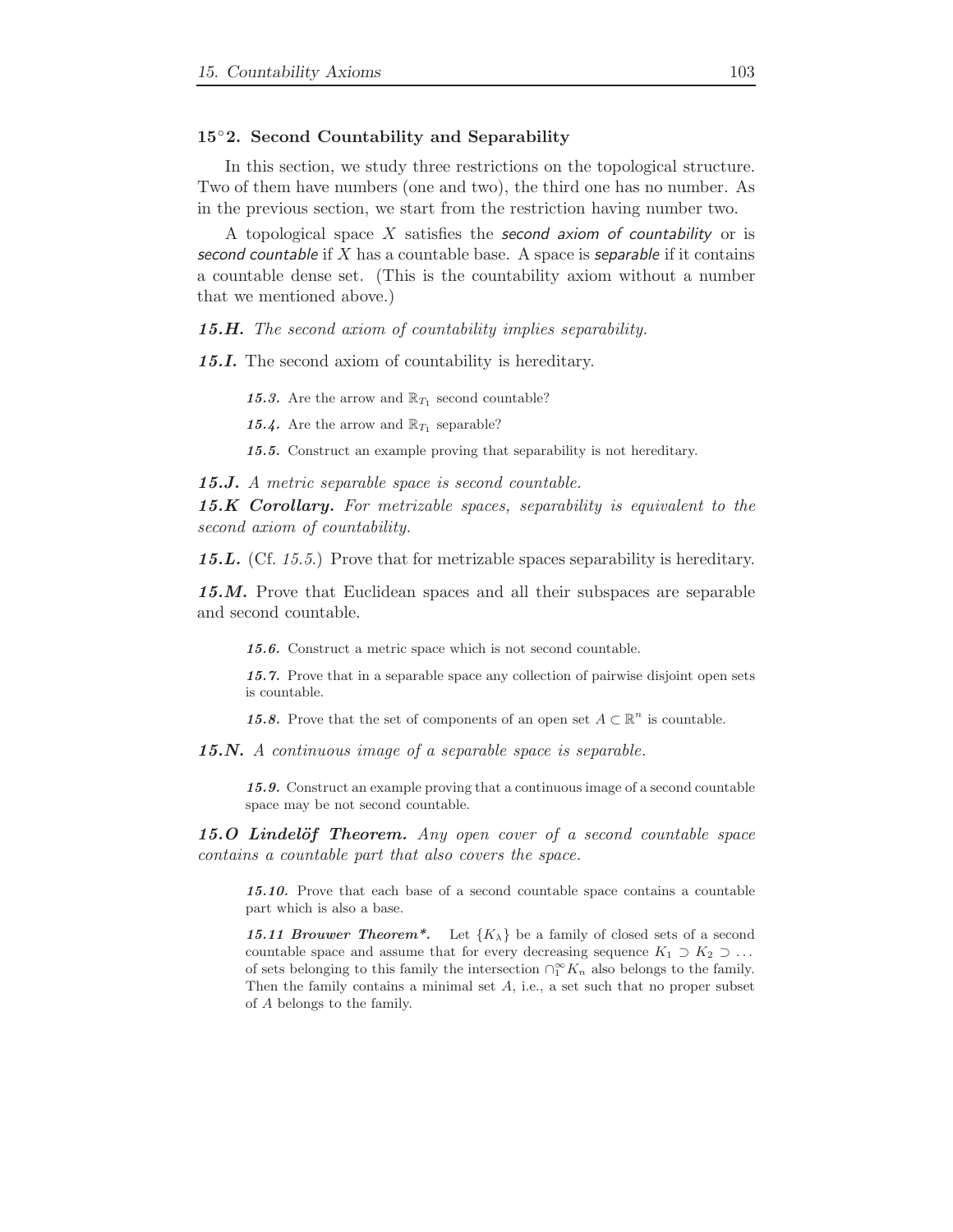#### 15◦3. Bases at a Point

Let X be a space,  $a$  a point of X. A neighborhood base at  $a$  or just a base of X at a is a collection  $\Sigma$  of neighborhoods of a such that each neighborhood of a contains a neighborhood from  $\Sigma$ .

**15.P.** If  $\Sigma$  is a base of a space X, then  $\{U \in \Sigma \mid a \in U\}$  is a base of X at a.

15.12. In a metric space the following collections of balls are neighborhood bases at a point a:

- $\bullet$  the set of all open balls of center  $a$ ;
- $\bullet$  the set of all open balls of center  $a$  and rational radii;
- the set of all open balls of center a and radii  $r_n$ , where  $\{r_n\}$  is any sequence of positive numbers converging to zero.

15.13. What are the minimal bases at a point in the discrete and indiscrete spaces?

#### 15◦4. First Countability

A topological space X satisfies the first axiom of countability or is a first countable space if  $X$  has a countable neighborhood base at each point.

15.Q. Any metric space is first countable.

15.R. The second axiom of countability implies the first one.

**15.S.** Find a first countable space which is not second countable. (Cf. 15.6.)

15.14. Which of the following spaces are first countable:

- (a) the arrow; (b)  $\mathbb{R}_{T_1}$ ;
- (c) a discrete space; (d) an indiscrete space?

15.15. Find a first countable separable space which is not second countable.

15.16. Prove that if X is a first countable space, then at each point it has a decreasing countable neighborhood base:  $U_1 \supset U_2 \supset \ldots$ .

#### 15◦5. Sequential Approach to Topology

Specialists in Mathematical Analysis love sequences and their limits. Moreover, they like to talk about all topological notions relying on the notions of sequence and its limit. This tradition has almost no mathematical justification, except for a long history descending from the XIX century studies on the foundations of analysis. In fact, almost always<sup>4</sup> it is more convenient to avoid sequences, provided you deal with topological notions, except summing of series, where sequences are involved in the underlying

<sup>&</sup>lt;sup>4</sup>The exceptions which one may find in the standard curriculum of a mathematical department can be counted on two hands.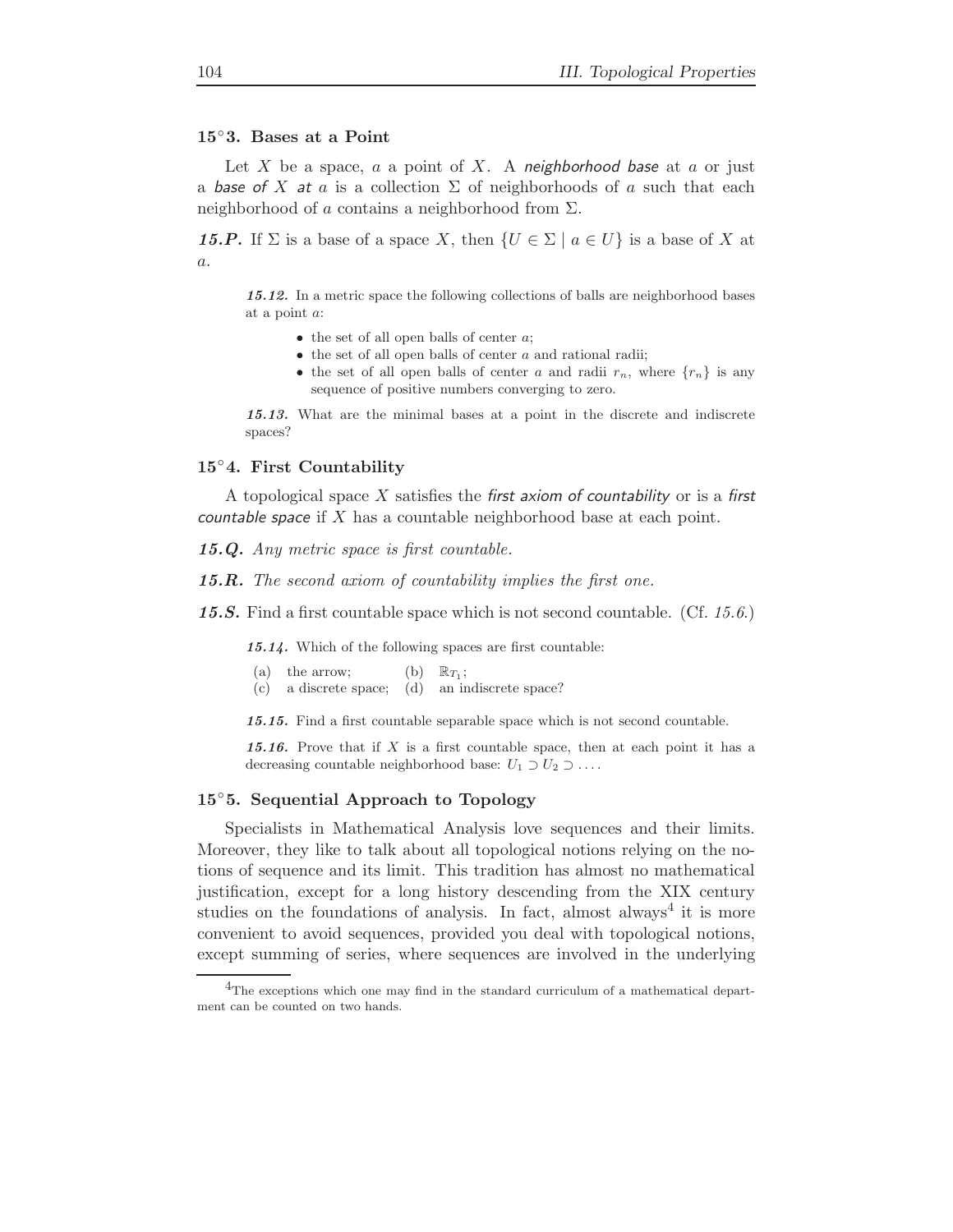definitions. Paying a tribute to this tradition, here we explain how and in what situations topological notions can be described in terms of sequences.

Let A be a subset of a space X. The set  $\text{SCIA}$  of limits of all sequences  $a_n$  with  $a_n \in A$  is the sequential closure of A.

15.T. Prove that  $\text{SCI } A \subset \text{CI } A$ .

**15.U.** If a space X is first countable, then the for any  $A \subset X$  the opposite inclusion  $\text{Cl } A \subset \text{SCI } A$  also holds true, whence  $\text{SCI } A = \text{CI } A$ .

Therefore, in a first countable space (in particular, any metric spaces) we can recover (hence, define) the closure of a set provided it is known which sequences are convergent and what the limits are. In turn, the knowledge of closures allows one to determine which sets are closed. As a consequence, knowledge of closed sets allows one to recover open sets and all other topological notions.

15.17. Let X be the set of real numbers equipped with the topology consisting of ∅ and complements of all countable subsets. (Check that this is actually a topology.) Describe convergent sequences, sequential closure and closure in X. Prove that in X there exists a set A with SCl  $A \neq C$ l A.

## 15◦6. Sequential Continuity

Now we consider the continuity of maps along the same lines. A map  $f: X \to Y$  is sequentially continuous if for each  $b \in X$  and each sequence  $a_n \in X$  converging to b the sequence  $f(a_n)$  converges to  $f(b)$ .

15.V. Any continuous map is sequentially continuous.



15.W. The preimage of a sequentially closed set under a sequentially continuous map is sequentially closed.

15.X. If X is a first countable space, then any sequentially continuous map  $f: X \to Y$  is continuous.

Thus for maps of a first countable space continuity and sequential continuity are equivalent.

15.18. Construct a sequentially continuous, but discontinuous map. (Cf. 15.17)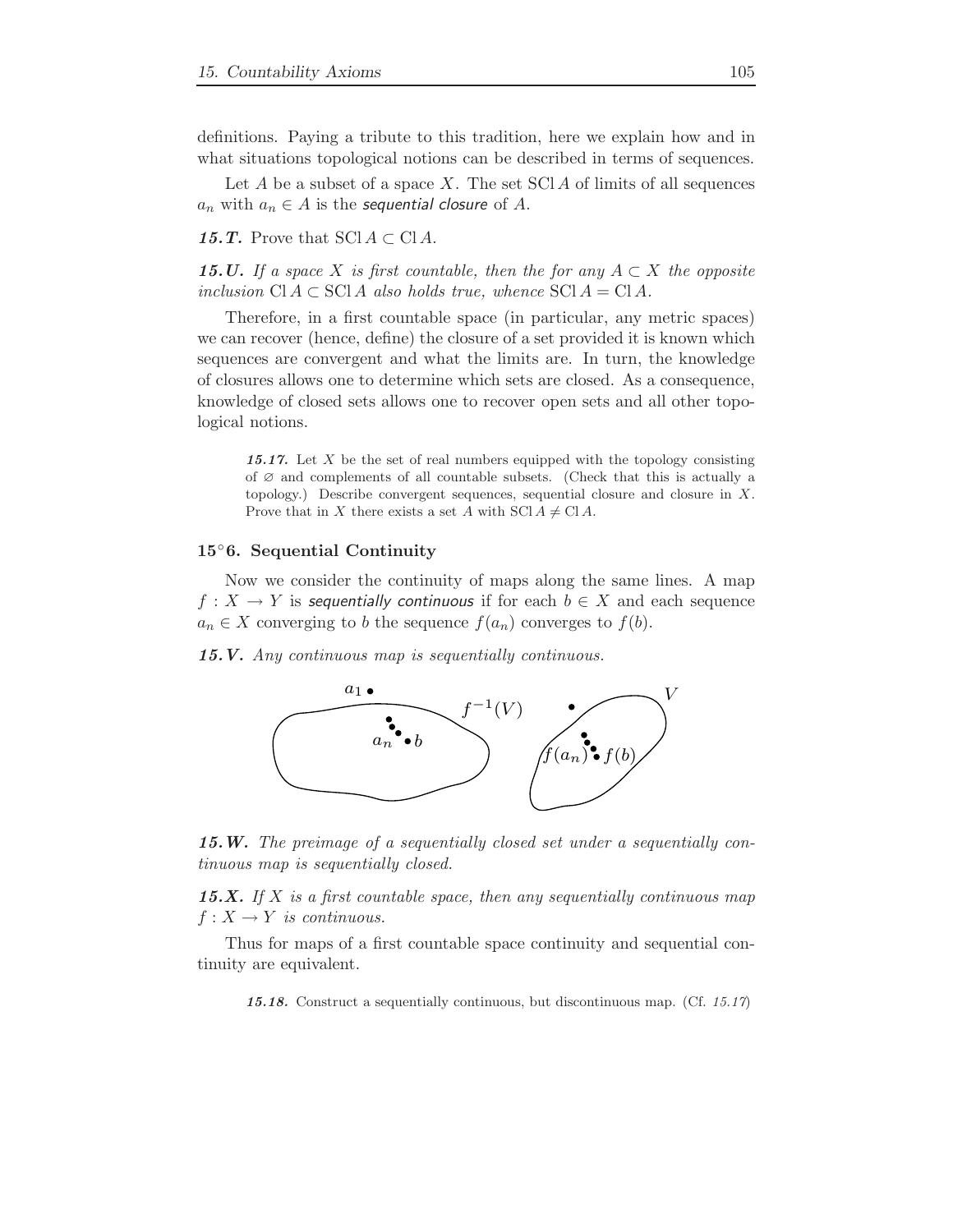# 15◦7x. Embedding and Metrization Theorems

15.Ax. Prove that the space  $l_2$  is separable and second countable.

15.Bx. Prove that a regular second countable space is normal.

15.Cx. Prove that a normal second countable space can be embedded into  $l_2$ . (Use the Urysohn Lemma  $14.Ax$ .)

15.Dx. Prove that a second countable space is metrizable iff it is regular.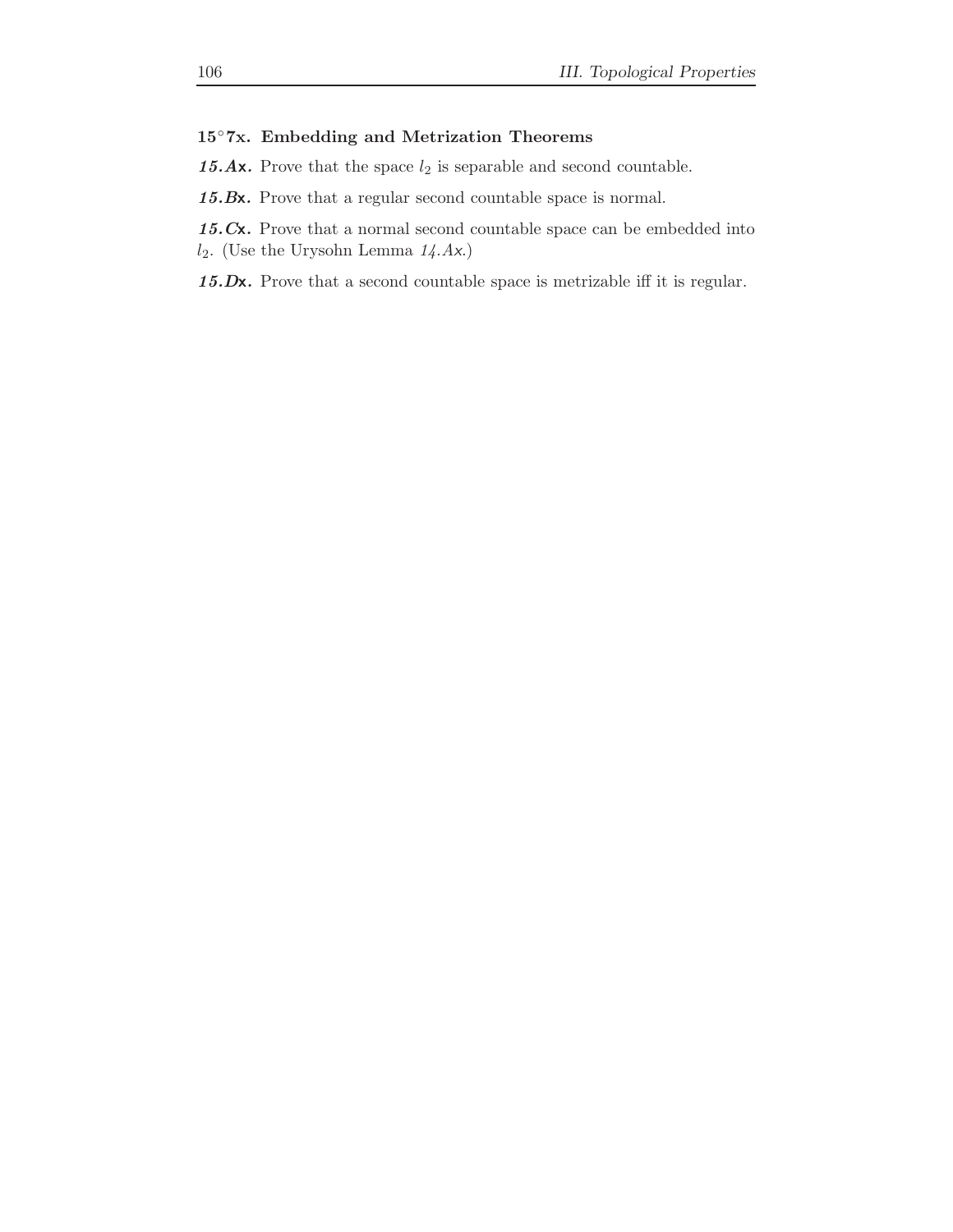# 16. Compactness

#### 16◦1. Definition of Compactness

This section is devoted to a topological property playing a very special role in topology and its applications. It is a sort of topological counterpart for the property of being finite in the context of set theory. (It seems though that this analogy has never been formalized.)

A topological space X is compact if each open cover of X contains a finite part that also covers  $X$ .

If  $\Gamma$  is a cover of X and  $\Sigma \subset \Gamma$  is a cover of X, then  $\Sigma$  is a subcover (or subcovering) of Γ. Thus, a space X is compact if every open cover of X contains a finite subcovering.

16.A. Any finite space and indiscrete space are compact.

16.B. Which discrete spaces are compact?

16.1. Let  $\Omega_1 \subset \Omega_2$  be two topological structures in X. 1) Does the compactness of  $(X, \Omega_2)$  imply that of  $(X, \Omega_1)$ ? 2) And vice versa?

16.C. The line  $\mathbb R$  is not compact.

**16.D.** A space X is not compact iff it has an open cover containing no finite subcovering.

**16.2.** Is the arrow compact? Is  $\mathbb{R}_{T_1}$  compact?

### 16◦2. Terminology Remarks

Originally the word compactness was used for the following weaker property: any countable open cover contains a finite subcovering.

16.E. For a second countable space, the original definition of compactness is equivalent to the modern one.

The modern notion of compactness was introduced by P. S. Alexandrov (1896–1982) and P. S. Urysohn (1898–1924). They suggested for it the term bicompactness. This notion appeared to be so successful that it has displaced the original one and even took its name, i.e., compactness. The term bicompactness is sometimes used (mainly by topologists of Alexandrov's school).

Another deviation from the terminology used here comes from Bourbaki: we do not include the Hausdorff property into the definition of compactness, which Bourbaki includes. According to our definition,  $\mathbb{R}_{T_1}$  is compact, according to Bourbaki it is not.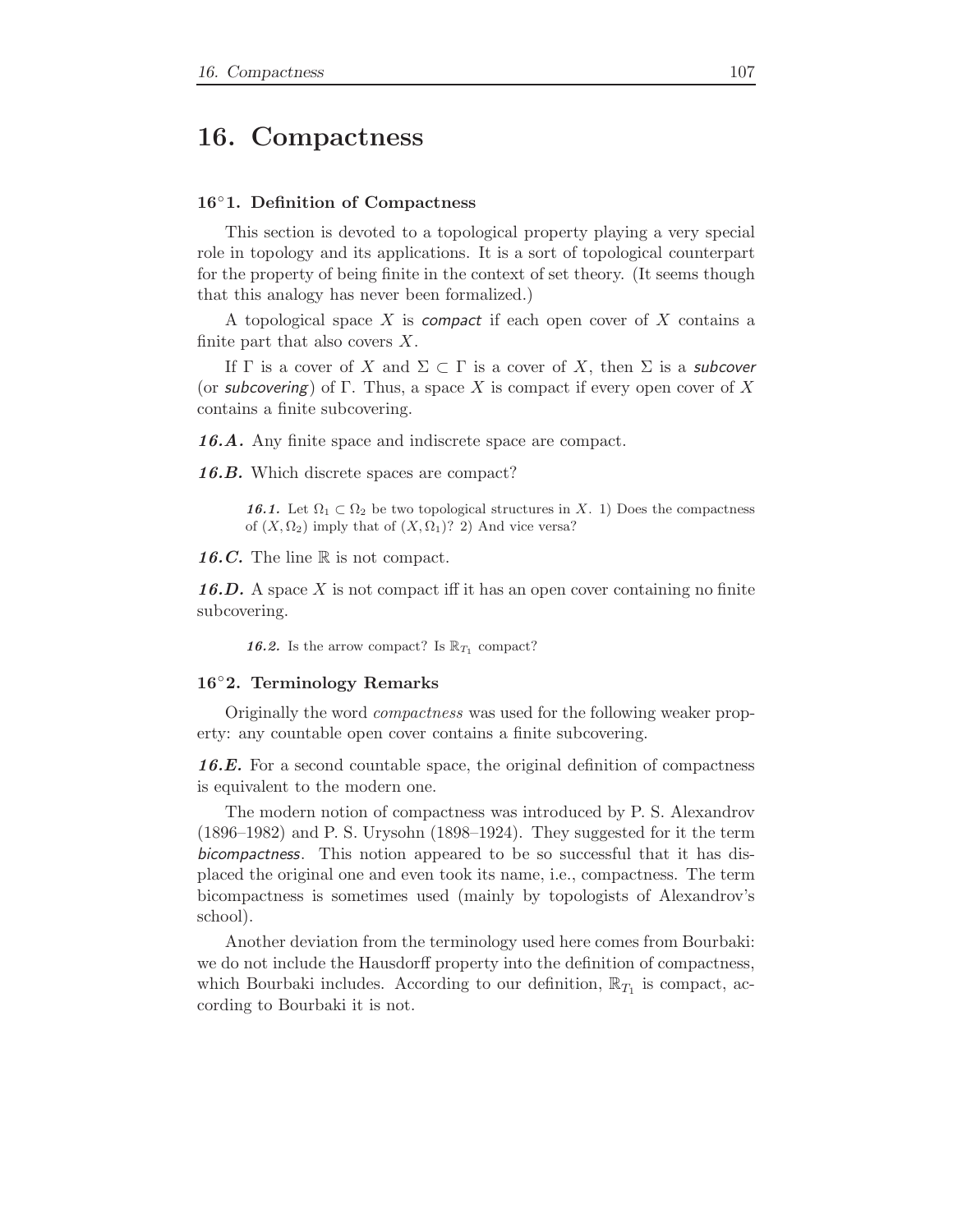# 16◦3. Compactness in Terms of Closed Sets

A collection of subsets of a set is said to have the finite intersection property if the intersection of any finite subcollection is nonempty.

**16.F.** A collection  $\Sigma$  of subsets of a set X has the finite intersection property iff there exists no finite  $\Sigma_1 \subset \Sigma$  such that the complements of the sets in  $\Sigma_1$ cover  $X$ .

16.G. A space is compact iff for every collection of its closed sets having the finite intersection property its intersection is nonempty.

#### 16◦4. Compact Sets

A compact set is a subset A of a topological space  $X$  (the latter must be clear from the context) provided  $\tilde{A}$  is compact as a space with the relative topology induced from X.

**16.H.** A subset A of a space X is compact iff each cover of A with sets open in X contains a finite subcovering.

- 16.3. Is  $[1, 2) \subset \mathbb{R}$  compact?
- 16.4. Is the same set  $(1, 2)$  compact in the arrow?

16.5. Find a necessary and sufficient condition (formulated not in topological terms) for a subset of the arrow to be compact?

**16.6.** Prove that any subset of  $\mathbb{R}_{T_1}$  is compact.

16.7. Let A and B be two compact subsets of a space  $X$ . 1) Does it follow that  $A \cup B$  is compact? 2) Does it follow that  $A \cap B$  is compact?

**16.8.** Prove that the set  $A = 0 \cup \left\{\frac{1}{n}\right\}_{n=1}^{\infty}$  in  $\mathbb{R}$  is compact.

### 16◦5. Compact Sets Versus Closed Sets

16.I. Is compactness hereditary?

16.J. Any closed subset of a compact space is compact.

16.K. Any compact subset of a Hausdorff space is closed.

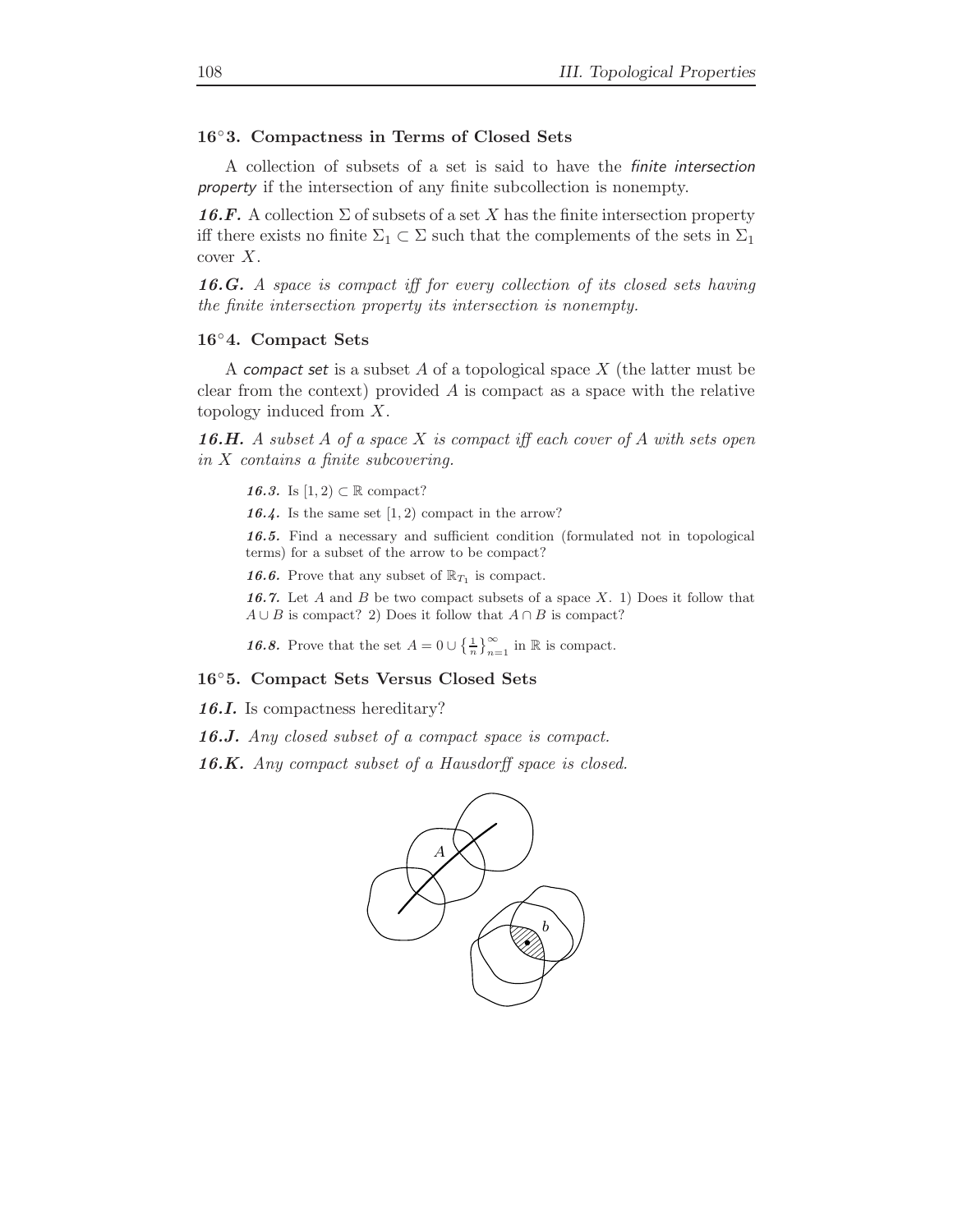16.L Lemma to 16.K, but not only  $\dots$  Let A be a compact subset of a Hausdorff space  $X$  and  $b$  a point of  $X$  that does not belong to  $A$ . Then there exist open sets  $U, V \subset X$  such that  $b \in V$ ,  $A \subset U$ , and  $U \cap V = \emptyset$ .

16.9. Construct a nonclosed compact subset of some topological space. What is the minimal number of points needed?

#### 16◦6. Compactness and Separation Axioms

16.M. A compact Hausdorff space is regular.

16.N. Prove that a compact Hausdorff space is normal.

16.O Lemma to 16.N. In a Hausdorff space, any two disjoint compact subsets possess disjoint neighborhoods.

16.10. Prove that the intersection of any family of compact subsets of a Hausdorff space is compact. (Cf. 16.7.)

**16.11.** Let X be a Hausdorff space, let  ${K_{\lambda}}_{\lambda \in \Lambda}$  be a family of its compact subsets, and let U be an open set containing  $\bigcap_{\lambda \in \Lambda} K_{\lambda}$ . Prove that for some finite

 $A \subset \Lambda$  we have  $U \supset \bigcap_{\lambda \in A} K_{\lambda}$ .

**16.12.** Let  ${K_n}_1^{\infty}$  be a decreasing sequence of nonempty compact connected sets in a Hausdorff space. Prove that the intersection  $\bigcap_{1}^{\infty} K_n$  is nonempty and connected. (Cf. 11.20)

#### 16◦7. Compactness in Euclidean Space

**16.P.** The segment  $I$  is compact.

Recall that n-dimensional cube is the set

$$
I^{n} = \{x \in \mathbb{R}^{n} \mid x_{i} \in [0,1] \text{ for } i = 1, ..., n\}.
$$

16.Q. The cube  $I^n$  is compact.

16.R. Any compact subset of a metric space is bounded.

Therefore, any compact subset of a metric space is closed and bounded (see Theorems  $14.A$ ,  $16.K$ , and  $16.R$ ).

16.S. Construct a closed and bounded, but noncompact set in a metric space.

16.13. Are the metric spaces of Problem 4.A compact?

16.T. A subset of a Euclidean space is compact iff it is closed and bounded.

16.14. Which of the following sets are compact:

| (a) $[0, 1);$                 | (b) ray $\mathbb{R}_+ = \{x \in \mathbb{R} \mid x \geq 0\};$ | (c) $S^1$ ; |                  |
|-------------------------------|--------------------------------------------------------------|-------------|------------------|
| (d) $S^n$ :                   | (e) one-sheeted hyperboloid;                                 |             | $(f)$ ellipsoid; |
| (g) $[0,1] \cap \mathbb{Q}$ ? |                                                              |             |                  |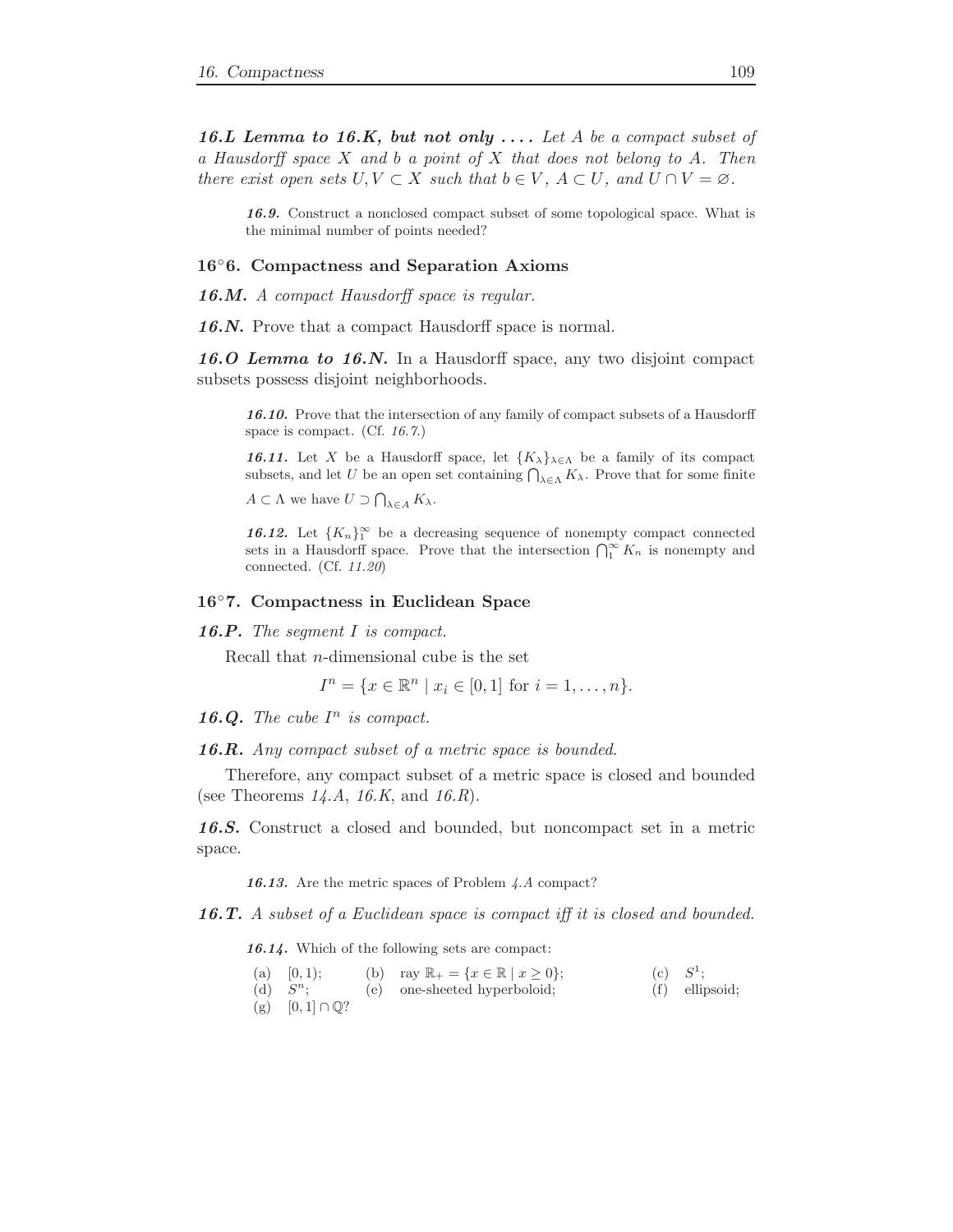An  $(n \times k)$ -matrix  $(a_{ij})$  with real entries can be regarded as a point in  $\mathbb{R}^{nk}$ . To do this, we only need to enumerate somehow (e.g., lexicographically) the entries of  $(a_{ij})$  by numbers from 1 to nk. This identifies the set  $L(n, k)$  of all matrices

like that with  $\mathbb{R}^{nk}$  and endows it with a topological structure. (Cf. Section 13.)

16.15. Which of the following subsets of  $L(n, n)$  are compact:

- (1)  $GL(n) = \{A \in L(n,n) \mid \det A \neq 0\};$
- (2)  $SL(n) = \{A \in L(n,n) \mid \det A = 1\};$
- (3)  $O(n) = \{A \in L(n,n) \mid A \text{ is an orthogonal matrix}\};$
- (4)  $\{A \in L(n,n) \mid A^2 = \mathbb{E}\},\$  where  $\mathbb E$  is the unit matrix?

#### 16◦8. Compactness and Continuous Maps

16.U. A continuous image of a compact space is compact. (In other words, if X is a compact space and  $f: X \to Y$  is a continuous map, then  $f(X)$  is compact.)

16.V. A continuous numerical function on a compact space is bounded and attains its maximal and minimal values. (In other words, if X is a compact space and  $f: X \to \mathbb{R}$  is a continuous function, then there exist  $a, b \in X$ such that  $f(a) \le f(x) \le f(b)$  for every  $x \in X$ .) Cf. 16.U and 16.T.

**16.16.** Prove that if  $f: I \to \mathbb{R}$  is a continuous function, then  $f(I)$  is a segment.

16.17. Let A be a subset of  $\mathbb{R}^n$ . Prove that A is compact iff each continuous numerical function on A is bounded.

16.18. Prove that if  $F$  and  $G$  are disjoint subsets of a metric space,  $F$  is closed, and G is compact, then  $\rho(G, F) = \inf \{\rho(x, y) \mid x \in F, y \in G\} > 0.$ 

**16.19.** Prove that any open set U containing a compact set A of a metric space X contains an  $\varepsilon$ -neighborhood of A (i.e., the set  $\{x \in X \mid \rho(x, A) < \varepsilon\}$ ) for some  $\varepsilon > 0$ .

16.20. Let A be a closed connected subset of  $\mathbb{R}^n$  and let V be the closed  $\varepsilon$ neighborhood of A (i.e.,  $V = \{x \in \mathbb{R}^n \mid \rho(x, A) \leq \varepsilon\}$ ). Prove that V is pathconnected.

16.21. Prove that if the closure of each open ball in a compact metric space is the closed ball with the same center and radius, then any ball in this space is connected.

**16.22.** Let X be a compact metric space, and let  $f: X \to X$  be a map such that  $\rho(f(x), f(y)) < \rho(x, y)$  for any  $x, y \in X$  with  $x \neq y$ . Prove that f has a unique fixed point. (Recall that a fixed point of f is a point x such that  $f(x) = x$ , see 14.6.)

16.23. Prove that for any open cover of a compact metric space there exists a (sufficiently small) number  $r > 0$  such that each open ball of radius r is contained in an element of the cover.

**16.W Lebesgue Lemma.** Let  $f: X \to Y$  be a continuous map from a compact metric space X to a topological space Y, and let  $\Gamma$  be an open cover of Y. Then there exists a number  $\delta > 0$  such that for any set  $A \subset X$  with diameter diam(A)  $< \delta$  the image  $f(A)$  is contained in an element of  $\Gamma$ .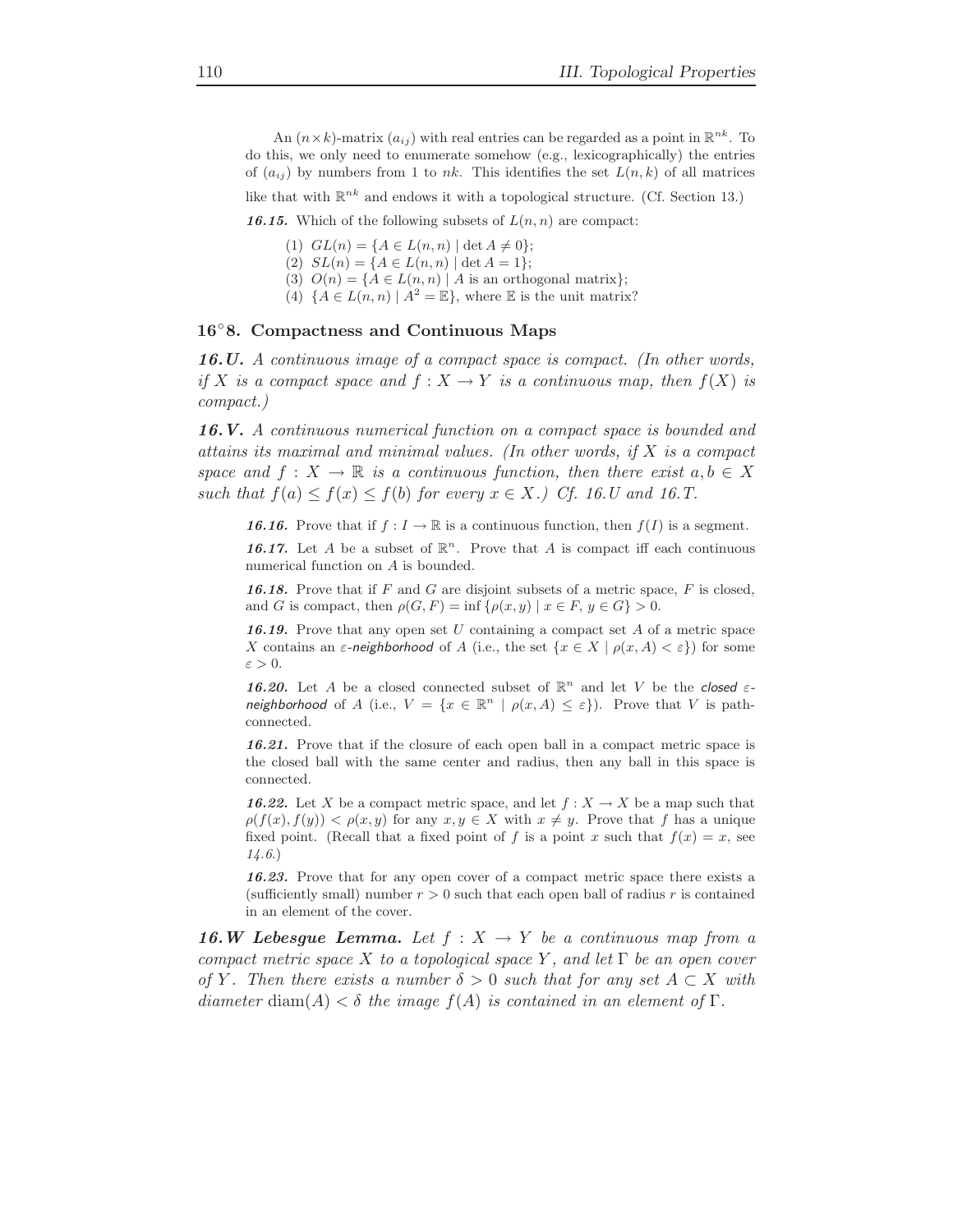#### 16◦9. Closed Maps

a homeomorphism.

A continuous map is closed if the image of each closed set under this map is closed.

16.24. A continuous bijection is a homeomorphism iff it is closed.

16.X. A continuous map of a compact space to a Hausdorff space is closed. Here are two important corollaries of this theorem.

16.Y. A continuous bijection of a compact space onto a Hausdorff space is

16.Z. A continuous injection of a compact space into a Hausdorff space is a topological embedding.

16.25. Show that none of the assumptions in 16.Y can be omitted without making the statement false.

16.26. Does there exist a noncompact subspace A of the Euclidian space such that any continuous map of A to a Hausdorff space is closed? (Cf.  $16. V$  and  $16. X$ .)

16.27. A restriction of a closed map to a closed subset is a also closed map.

# 16°10x. Norms in  $\mathbb{R}^n$

16.1x. Prove that each norm  $\mathbb{R}^n \to \mathbb{R}$  (see Section 4) is a continuous function (with respect to the standard topology of  $\mathbb{R}^n$ ).

16.2x. Prove that any two norms in  $\mathbb{R}^n$  are equivalent (i.e., determine the same topological structure). See 4.27, cf. 4.31.

16.3x. Does the same hold true for metrics in  $\mathbb{R}^n$ ?

#### 16◦11x. Induction on Compactness

A function  $f: X \to \mathbb{R}$  is locally bounded if for each point  $a \in X$  there exist a neighborhood U and a number  $M > 0$  such that  $|f(x)| \leq M$  for  $x \in U$  (i.e., each point has a neighborhood U such that the restriction of f to U is bounded).

16.4x. Prove that if a space X is compact and a function  $f: X \to \mathbb{R}$  is locally bounded, then  $f$  is bounded.

This statement is a simplest application of a general principle formulated below in 16.5x. This principle may be called induction on compactness (cf. induction on connectedness, which was discussed in Section 11).

Let X be a topological space,  $\mathcal C$  a property of subsets of X. We say that  $\mathcal C$  is additive if the union of any finite family of sets having  $C$  also has  $C$ . The space X possesses  $C$  locally if each point of  $X$  has a neighborhood with property  $C$ .

16.5x. Prove that a compact space which locally possesses an additive property has this property itself.

16.6x. Using induction on compactness, deduce the statements of Problems  $16.R$ , 17.M, and 17.N.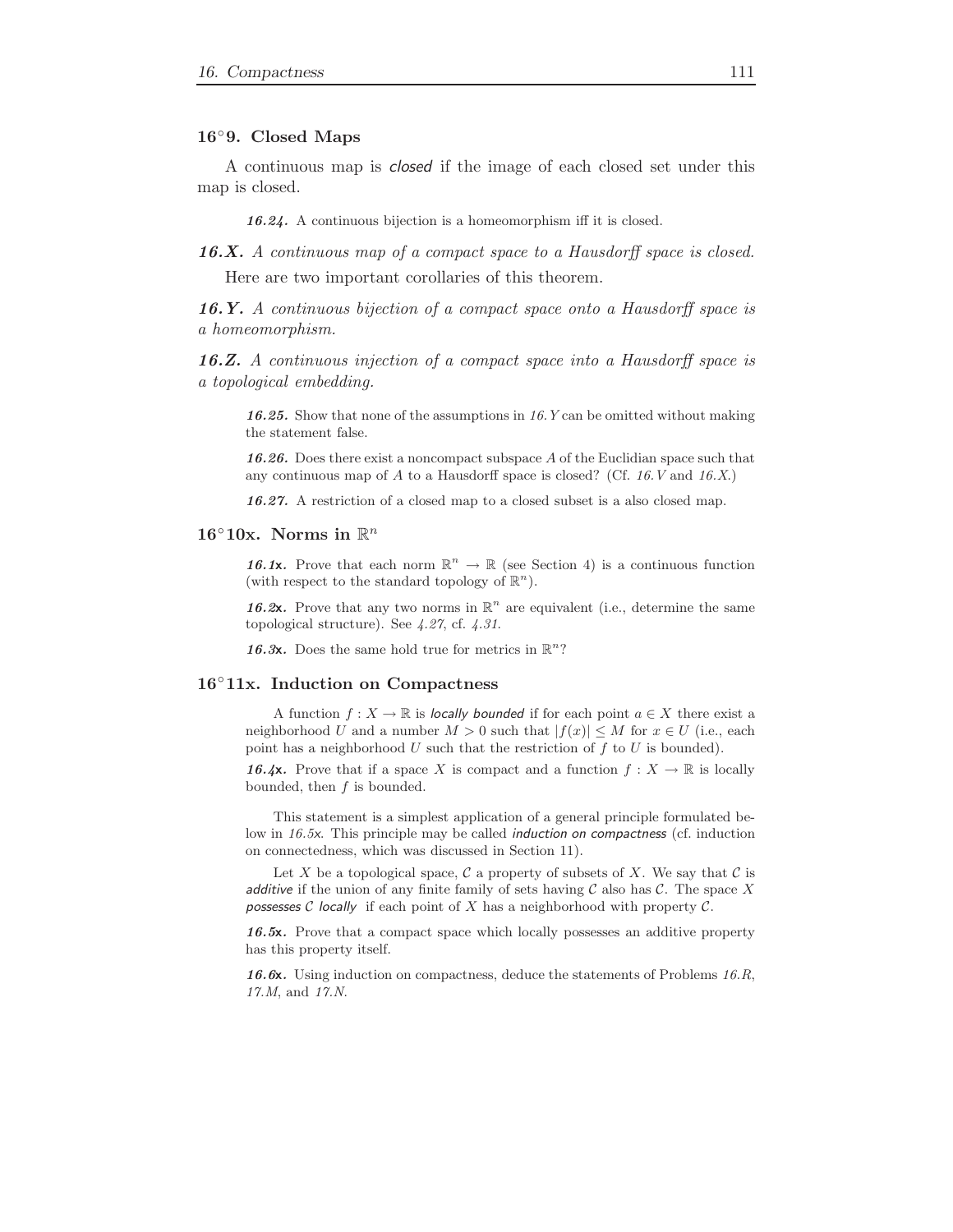# 17. Sequential Compactness

### 17◦1. Sequential Compactness Versus Compactness

A topological space is sequentially compact if every sequence of its points contains a convergent subsequence.

17.A. If a first countable space is compact, then it is sequentially compact.

A point  $b$  is an *accumulation point* of a set  $A$  if each neighborhood of  $b$ contains infinitely many points of A.

17.A.1. Prove that in a space satisfying the first separation axiom a point is an accumulation point iff it is a limit point.

17.A.2. In a compact space, any infinite set has an accumulation point.

17.A.3. A space in which each infinite set has an accumulation point is sequentially compact.

17.B. A sequentially compact second countable space is compact.

17.B.1. In a sequentially compact space a decreasing sequence of nonempty closed sets has a nonempty intersection.

17.B.2. Prove that each nested sequence of nonempty closed sets in a space  $X$ has nonempty intersection iff each countable collection of closed sets in Xthe finite intersection property has nonempty intersection.

17.B.3. Derive Theorem 17.B from 17.B.1 and 17.B.2.

17.C. For second countable spaces, compactness and sequential compactness are equivalent.

#### 17◦2. In Metric Space

A subset A of a metric space X is an  $\varepsilon$ -net (where  $\varepsilon$  is a positive number) if  $\rho(x, A) < \varepsilon$  for each point  $x \in X$ .

17.D. Prove that in any compact metric space for any  $\varepsilon > 0$  there exists a finite  $\varepsilon$ -net.

**17.E.** Prove that in any sequentially compact metric space for any  $\varepsilon > 0$ there exists a finite  $\varepsilon$ -net.

**17.F.** Prove that a subset A of a metric space is everywhere dense iff A is an  $\varepsilon$ -net for each  $\varepsilon > 0$ .

17.G. Any sequentially compact metric space is separable.

17.H. Any sequentially compact metric space is second countable.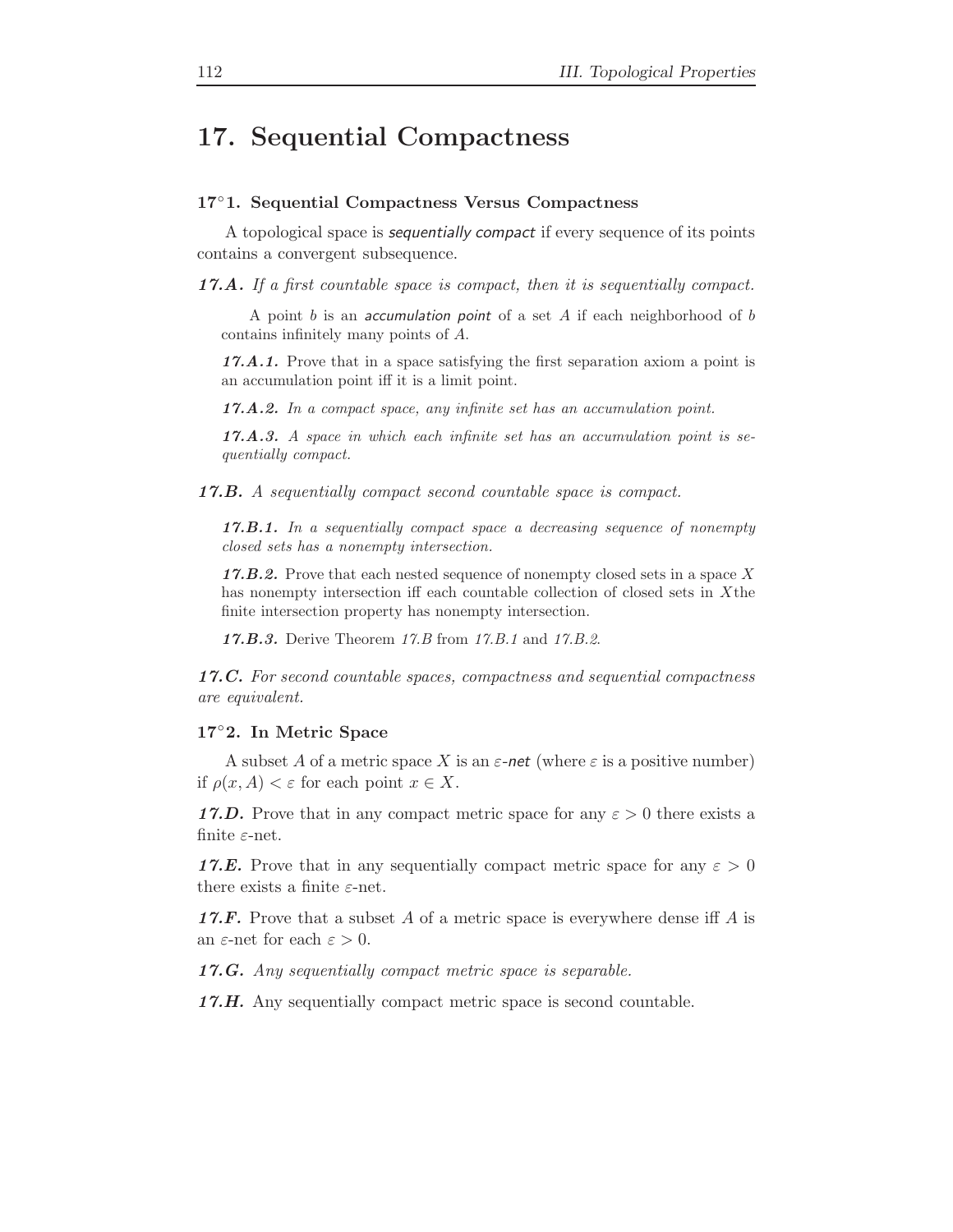17.I. For metric spaces compactness and sequential compactness are equivalent.

17.1. Prove that a sequentially compact metric space is bounded. (Cf.  $17.E$ ) and 17.I.)

17.2. Prove that in any metric space for any  $\varepsilon > 0$  there exists

- (1) a discrete  $\varepsilon$ -net and even
- (2) an  $\varepsilon$ -net such that the distance between any two of its points is greater than  $\varepsilon$ .

# 17◦3. Completeness and Compactness

A sequence  $\{x_n\}_{n\in\mathbb{N}}$  of points of a metric space is a *Cauchy sequence* if for every  $\varepsilon > 0$  there exists a number N such that  $\rho(x_n, x_m) < \varepsilon$  for any  $n, m \geq N$ . A metric space X is complete if every Cauchy sequence in X converges.

17.J. A Cauchy sequence containing a convergent subsequence converges.

**17.K.** Prove that a metric space  $M$  is complete iff every nested decreasing sequence of closed balls in  $M$  with radii tending to 0 has nonempty intersection.

17.L. Prove that a compact metric space is complete.

17.M. Prove that a complete metric space is compact iff for each  $\varepsilon > 0$  it contains a finite  $\varepsilon$ -net.

17.N. Prove that a complete metric space is compact iff for any  $\varepsilon > 0$  it contains a compact  $\varepsilon$ -net.

# 17◦4x. Noncompact Balls in Infinite Dimension

By  $l^{\infty}$  denote the set of all bounded sequences of real numbers. This is a vector space with respect to the component-wise operations. There is a natural norm in it:  $||x|| = \sup{ |x_n| | n \in \mathbb{N} }$ .

17.1x. Are closed balls of  $l^{\infty}$  compact? What about spheres?

17.2x. Is the set  $\{x \in l^{\infty} \mid |x_n| \leq 2^{-n}, n \in \mathbb{N}\}\)$  compact?

17.3x. Prove that the set  $\{x \in l^{\infty} \mid |x_n| = 2^{-n}, n \in \mathbb{N}\}\$ is homeomorphic to the Cantor set K introduced in Section 2.

 $17.4x^*$ . Does there exist an infinitely dimensional normed space in which closed balls are compact?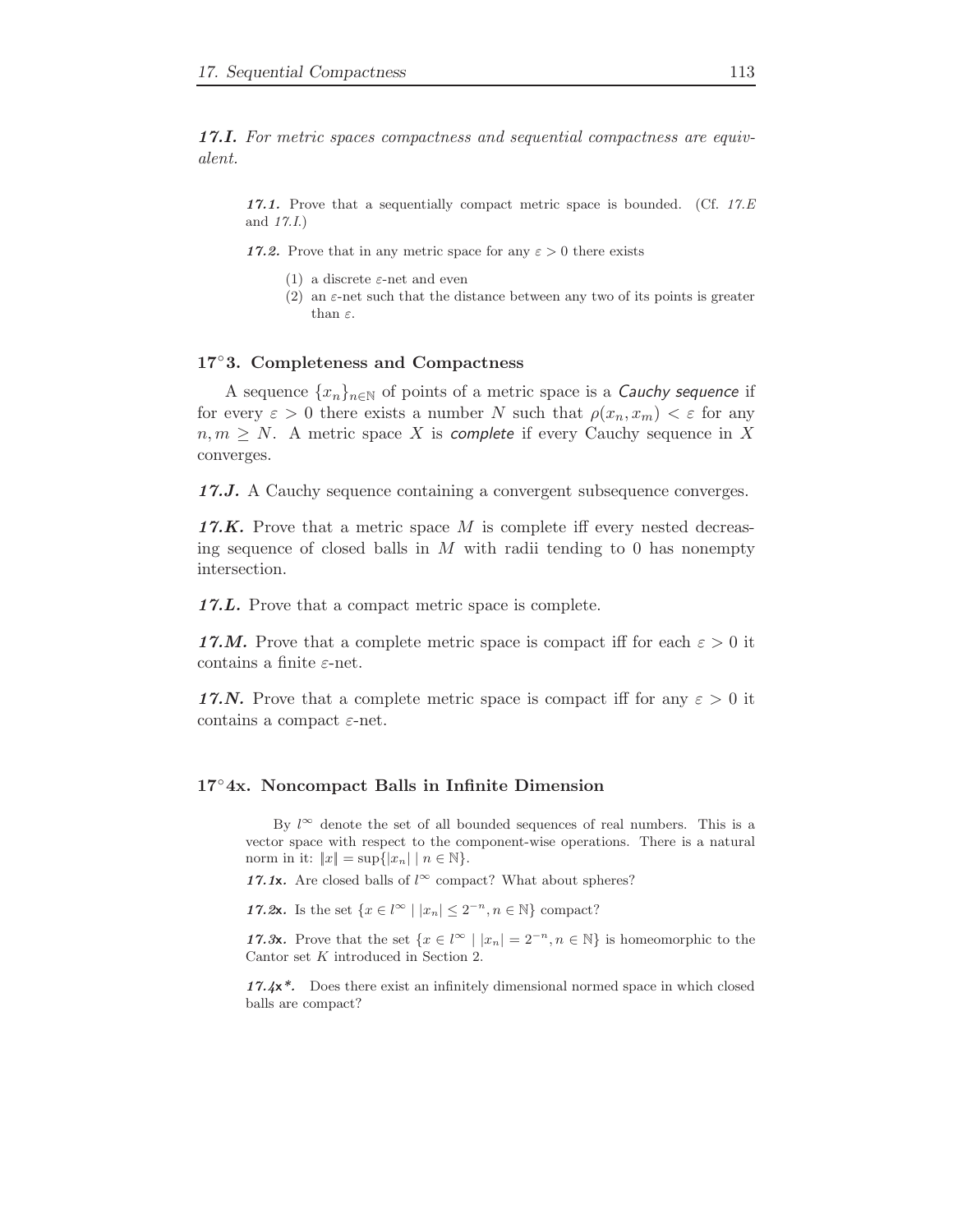### 17◦5x. p-Adic Numbers

Fix a prime integer p. By  $\mathbb{Z}_p$  denote the set of series of the form  $a_0 + a_1 p +$  $\cdots + a_n p^n + \ldots$  with  $0 \le a_n < p$ ,  $a_n \in \mathbb{N}$ . For  $x, y \in \mathbb{Z}_p$ , put  $\rho(x, y) = 0$  if  $x = y$ , and  $\rho(x, y) = p^{-m}$  if m is the smallest number such that the mth coefficients in the series  $x$  and  $y$  differ.

17.5x. Prove that  $\rho$  is a metric in  $\mathbb{Z}_p$ .

This metric space is the space of integer  $p$ -adic numbers. There is an injection  $\mathbb{Z} \to \mathbb{Z}_p$  assigning to  $a_0 + a_1 p + \cdots + a_n p^n \in \mathbb{Z}$  with  $0 \le a_k < p$  the series

$$
a_0 + a_1 p + \dots + a_n p^n + 0p^{n+1} + 0p^{n+2} + \dots \in \mathbb{Z}_p
$$

and to  $-(a_0 + a_1p + \cdots + a_np^n) \in \mathbb{Z}$  with  $0 \le a_k < p$  the series

$$
b_0+b_1p+\cdots+b_np^n+(p-1)p^{n+1}+(p-1)p^{n+2}+\ldots,
$$

where

$$
b_0 + b_1 p + \dots + b_n p^n = p^{n+1} - (a_0 + a_1 p + \dots + a_n p^n).
$$

Cf. 4.Ix.

17.6x. Prove that the image of the injection  $\mathbb{Z} \to \mathbb{Z}_p$  is dense in  $\mathbb{Z}_p$ .

17.7x. Is  $\mathbb{Z}_p$  a complete metric space?

17.8x. Is  $\mathbb{Z}_p$  compact?

### 17◦6x. Spaces of Convex Figures

Let  $D \subset \mathbb{R}^2$  be a closed disk of radius p. Consider the set  $\mathcal{P}_n$  of all convex polygons P with the following properties:

- the perimeter of  $P$  is at most  $p$ ;
- $P$  is contained in  $D$ ;
- $P$  has at most  $n$  vertices (the cases of one and two vertices are not excluded; the perimeter of a segment is twice its length).

See 4.Ax, cf. 4.Cx.

17.9x. Equip  $P_n$  with a natural topological structure. For instance, define a natural metric on  $\mathcal{P}_n$ .

17.10x. Prove that  $\mathcal{P}_n$  is compact.

17.11x. Prove that there exists a polygon belonging to  $\mathcal{P}_n$  and having the maximal area.

17.12 $x$ . Prove that this polygon is a regular *n*-gon.

Consider now the set  $\mathcal{P}_{\infty}$  of all convex polygons that have perimeter at most p and are contained in D. In other words,  $\mathcal{P}_{\infty} = \bigcup_{n=1}^{\infty} \mathcal{P}_n$ .

17.13x. Construct a topological structure in  $\mathcal{P}_{\infty}$  inducing the structures introduced above in the spaces  $\mathcal{P}_n$ .

17.14x. Prove that the space  $\mathcal{P}_{\infty}$  is not compact.

Consider now the set  $P$  of all convex closed subsets of the plane that have perimeter at most  $p$  and are contained in  $D$ . (Observe that all sets in  $\mathcal P$  are compact.)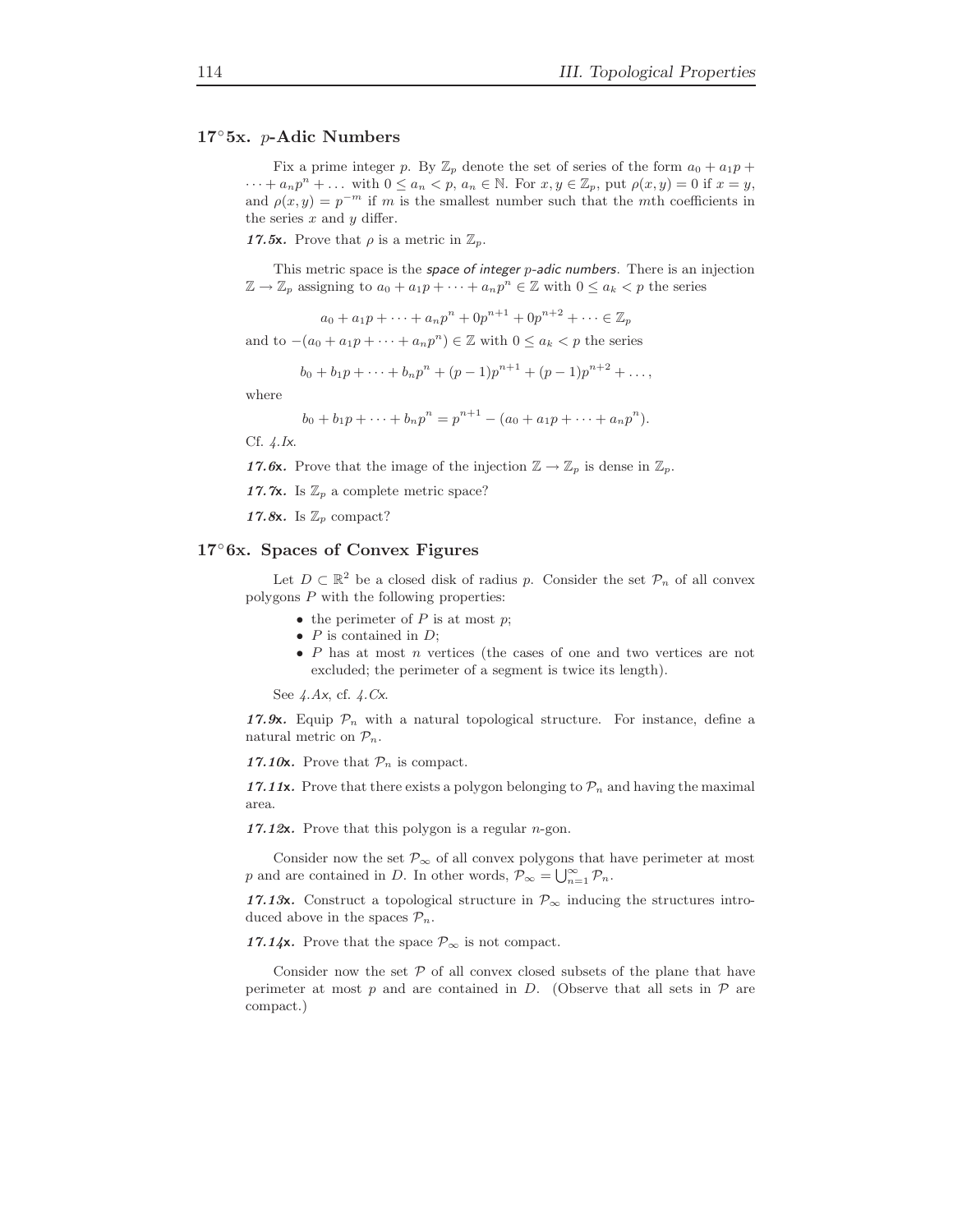17.15x. Construct a topological structure in  $P$  that induces the structure introduced above in the space  $\mathcal{P}_\infty.$ 

17.16x. Prove that the space  $P$  is compact.

17.17**x**. Prove that there exists a convex plane set with perimeter at most  $p$  having a maximal area.

17.18x. Prove that this is a disk of radius  $\frac{p}{2\pi}$ .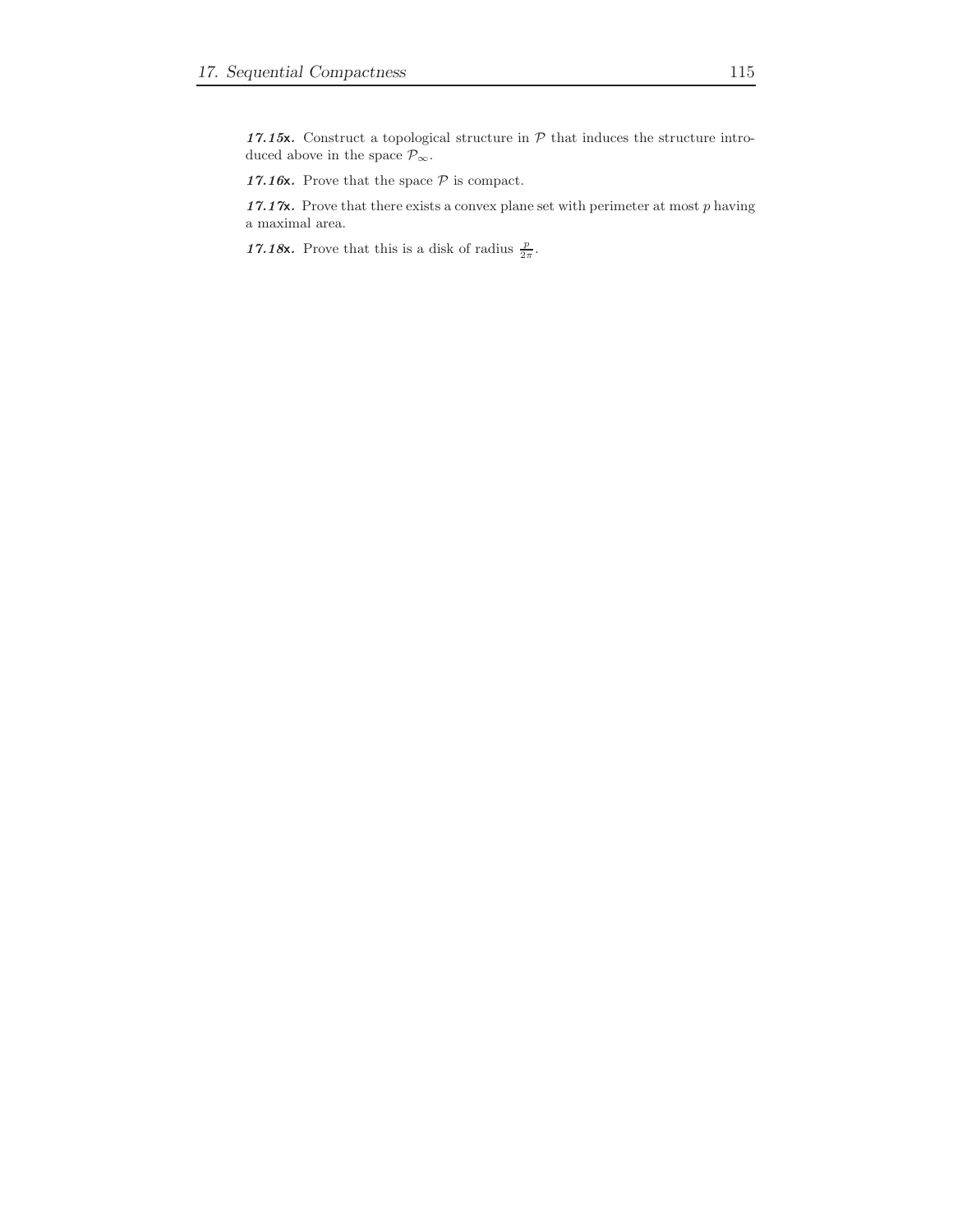# 18x. Local Compactness and Paracompactness

#### 18◦1x. Local Compactness

A topological space X is locally compact if each point of X has a neighborhood with compact closure.

18.1x. Compact spaces are locally compact.

18.2x. Which of the following spaces are locally compact: (a)  $\mathbb{R}$ ; (b)  $\mathbb{Q}$ ; (c)  $\mathbb{R}^{n}$ ; (d) a discrete space?

18.3x. Find two locally compact sets on the line such that their union is not locally compact.

18.Ax. Is the local compactness hereditary?

18.Bx. A closed subset of a locally compact space is locally compact.

18. Cx. Is it true that an open subset of a locally compact space is locally compact?

18.Dx. A Hausdorff locally compact space is regular.

18.Ex. An open subset of a locally compact Hausdorff space is locally compact.

18.Fx. Local compactness is a local property for a Hausdorff space, i.e., a Hausdorff space is locally compact iff each of its points has a locally compact neighborhood.

#### 18◦2x. One-Point Compactification

Let  $(X, \Omega)$  be a Hausdorff topological space. Let  $X^*$  be the set obtained by adding a point  $x_*$  to X (of course,  $x_*$  does not belong to X). Let  $\Omega^*$  be the collection of subsets of  $X^*$  consisting of

- sets open in  $X$  and
- sets of the form  $X^* \setminus C$ , where  $C \subset X$  is a compact set:

 $\Omega^* = \Omega \cup \{X^* \setminus C \mid C \subset X \text{ is a compact set}\}.$ 

18.Gx. Prove that  $\Omega^*$  is a topological structure on  $X^*$ .

18.Hx. Prove that the space  $(X^*, \Omega^*)$  is compact.

18.Ix. Prove that the inclusion  $(X, \Omega) \hookrightarrow (X^*, \Omega^*)$  is a topological embedding.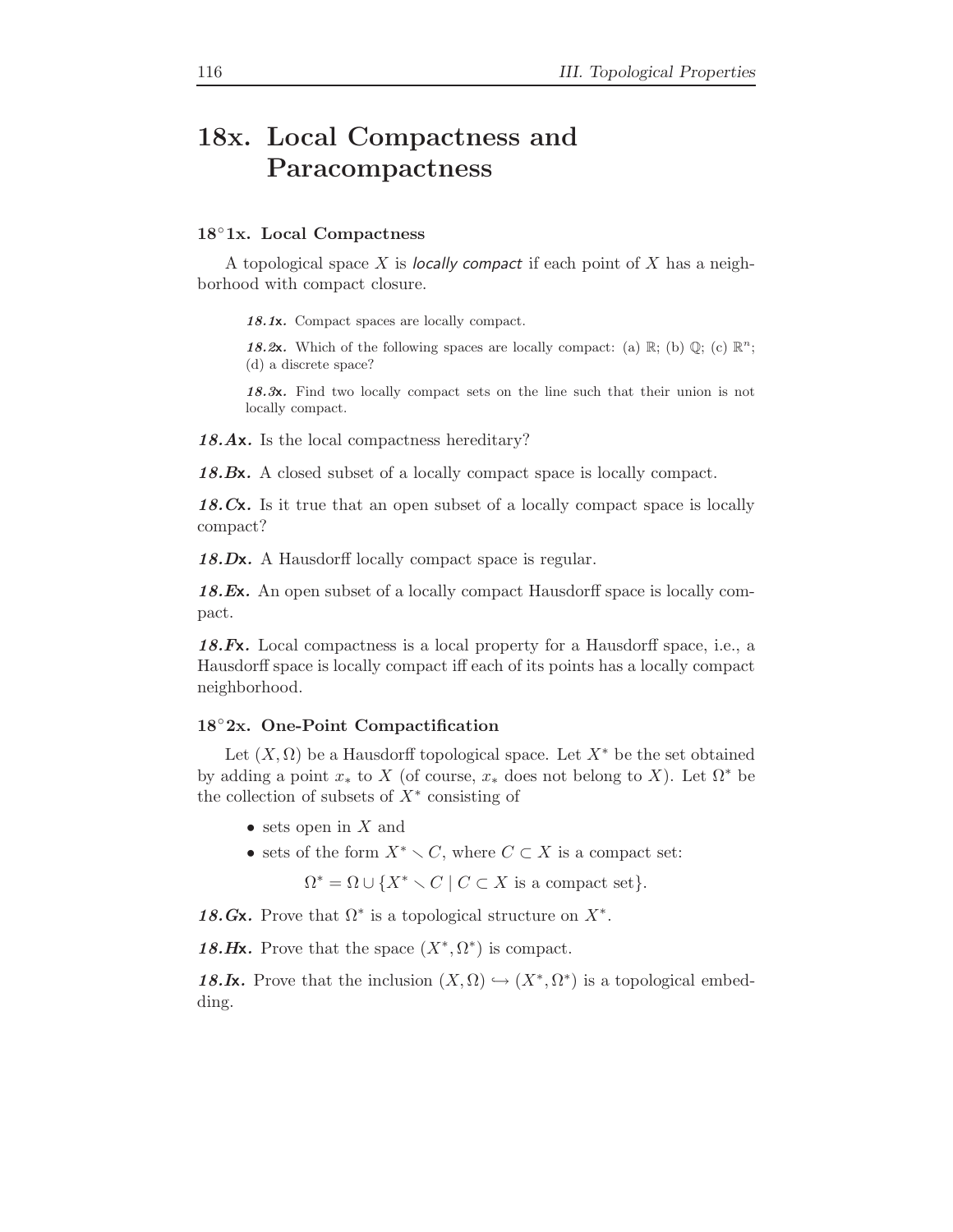18. Jx. Prove that if X is locally compact, then the space  $(X^*, \Omega^*)$  is Hausdorff. (Recall that in the definition of  $X^*$  we assumed that X is Hausdorff.)

A topological embedding of a space  $X$  into a compact space  $Y$  is a compactification of  $X$  if the image of  $X$  is dense in  $Y$ . In this situation,  $Y$ is also called a *compactification* of  $X$ . (To simplify the notation, we identify  $X$  with its image in  $Y$ .)

18.Kx. Prove that if X is a locally compact Hausdorff space and Y is a compactification of X with one-point  $Y \setminus X$ , then there exists a homeomorphism  $Y \to X^*$  which is the identity on X.

Any space Y of Problem 18.Kx is called a one-point compactification or Alexandrov compactification of  $X$ . Problem 18. $Kx$  says  $Y$  is essentially unique.

18.Lx. Prove that the one-point compactification of the plane is homeomorphic to  $S^2$ .

18.4x. Prove that the one-point compactification of  $\mathbb{R}^n$  is homeomorphic to  $S^n$ .

18.5x. Give explicit descriptions of one-point compactifications of the following spaces:

- (1) annulus  $\{(x, y) \in \mathbb{R}^2 \mid 1 < x^2 + y^2 < 2\};$
- (2) square without vertices  $\{(x, y) \in \mathbb{R}^2 \mid x, y \in [-1, 1], |xy| < 1\};$
- (3) strip  $\{(x, y) \in \mathbb{R}^2 \mid x \in [0, 1]\};$
- (4) a compact space.

18. Mx. Prove that a locally compact Hausdorff space is regular.

18.6x. Let X be a locally compact Hausdorff space,  $K$  a compact subset of  $X$ , U a neighborhood of K. Then there exists a neighborhood V of K such that the closure Cl V is compact and contained in U.

# 18◦3x. Proper Maps

A continuous map  $f: X \to Y$  is *proper* if each compact subset of Y has compact preimage.

Let X, Y be Hausdorff spaces. Any map  $f: X \to Y$  obviously extends to the map

$$
f^*: X^* \to Y^* : x \mapsto \begin{cases} f(x) & \text{if } x \in X, \\ y^* & \text{if } x = x^*. \end{cases}
$$

18.Nx. Prove that  $f^*$  is continuous iff f is a proper continuous map.

18.Ox. Prove that any proper map of a Hausdorff space to a Hausdorff locally compact space is closed.

Problem 18.0x is related to Theorem 16.X.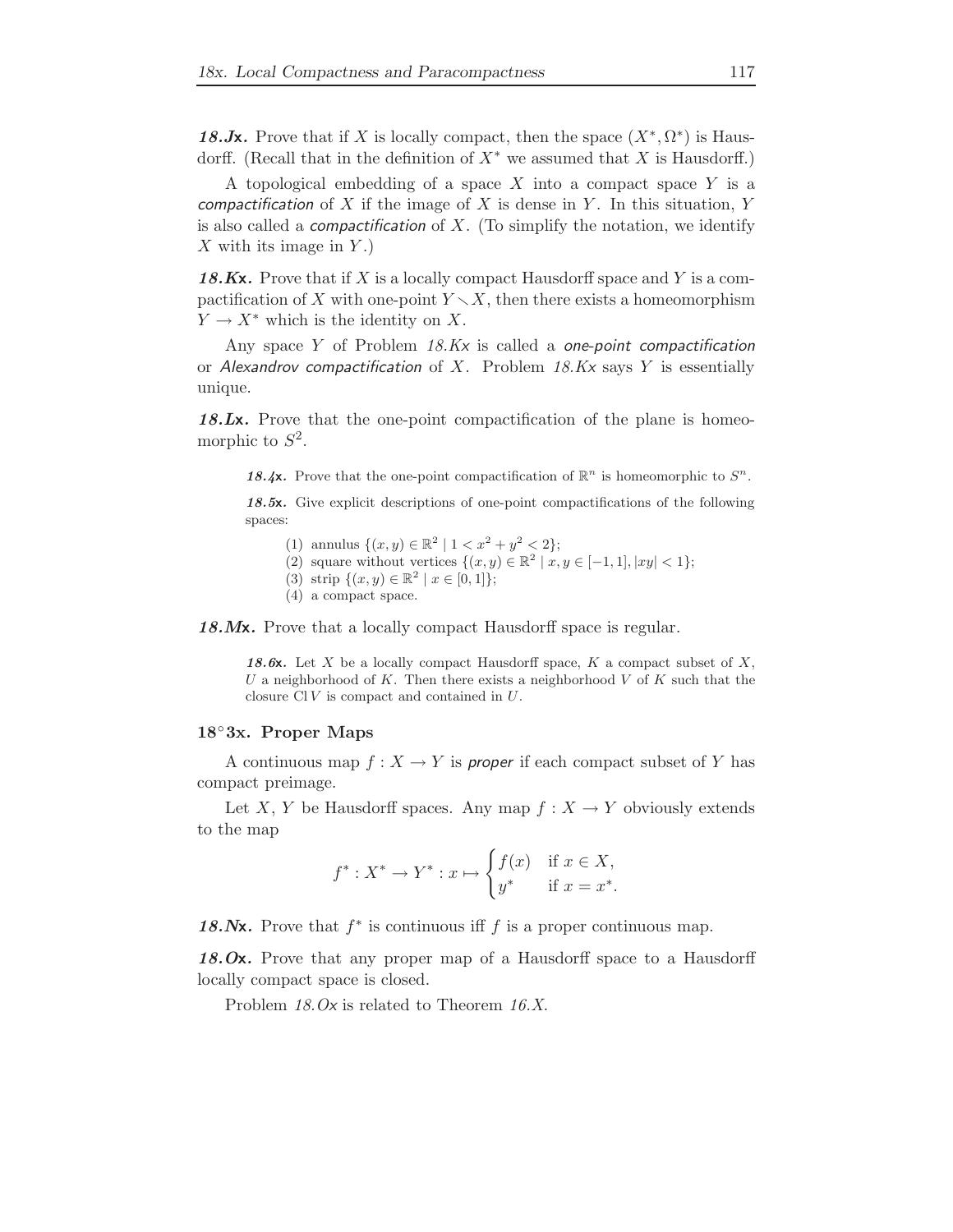18.Px. Extend this analogy: formulate and prove statements corresponding to Theorems 16.Z and 16.Y.

### 18◦4x. Locally Finite Collections of Subsets

A collection  $\Gamma$  of subsets of a space X is locally finite if each point  $b \in X$ has a neighborhood U such that  $A \cap U = \emptyset$  for all sets  $A \in \Gamma$  except, maybe, a finite number.

18.Qx. A locally finite cover of a compact space is finite.

18.7x. If a collection  $\Gamma$  of subsets of a space X is locally finite, then so is  $\{Cl A \mid$  $A \in \Gamma$ .

18.8x. If a collection  $\Gamma$  of subsets of a space X is locally finite, then each compact set  $A \subset X$  intersects only a finite number of elements of  $\Gamma$ .

18.9x. If a collection  $\Gamma$  of subsets of a space X is locally finite and each  $A \in \Gamma$ has compact closure, then each  $A \in \Gamma$  intersects only a finite number of elements of Γ.

18.10 $x$ . Any locally finite cover of a sequentially compact space is finite.

18.Rx. Find an open cover of  $\mathbb{R}^n$  that has no locally finite subcovering.

Let  $\Gamma$  and  $\Delta$  be two covers of a set X. The cover  $\Delta$  is a refinement of  $\Gamma$ if for each  $A \in \Delta$  there exists  $B \in \Gamma$  such that  $A \subset B$ .

18.Sx. Prove that any open cover of  $\mathbb{R}^n$  has a locally finite open refinement.

18.Tx. Let  $\{U_i\}_{i\in\mathbb{N}}$  be a (locally finite) open cover of  $\mathbb{R}^n$ . Prove that there exists an open cover  $\{V_i\}_{i\in\mathbb{N}}$  of  $\mathbb{R}^n$  such that  $\text{Cl } V_i \subset U_i$  for each  $i \in \mathbb{N}$ .

#### 18◦5x. Paracompact Spaces

A space  $X$  is *paracompact* if every open cover of  $X$  has a locally finite open refinement.

18.Ux. Any compact space is paracompact.

18. Vx.  $\mathbb{R}^n$  is paracompact.

18.Wx. Let  $X = \bigcup_{i=1}^{\infty} X_i$ , where  $X_i$  are compact sets such that  $X_i \subset$ Int  $X_{i+1}$ . Then X is paracompact.

18.Xx. Let X be a locally compact space. If X has a countable cover by compact sets, then X is paracompact.

18.11x. Prove that if a locally compact space is second countable, then it is paracompact.

18.12x. A closed subspace of a paracompact space is paracompact.

18.13x. A disjoint union of paracompact spaces is paracompact.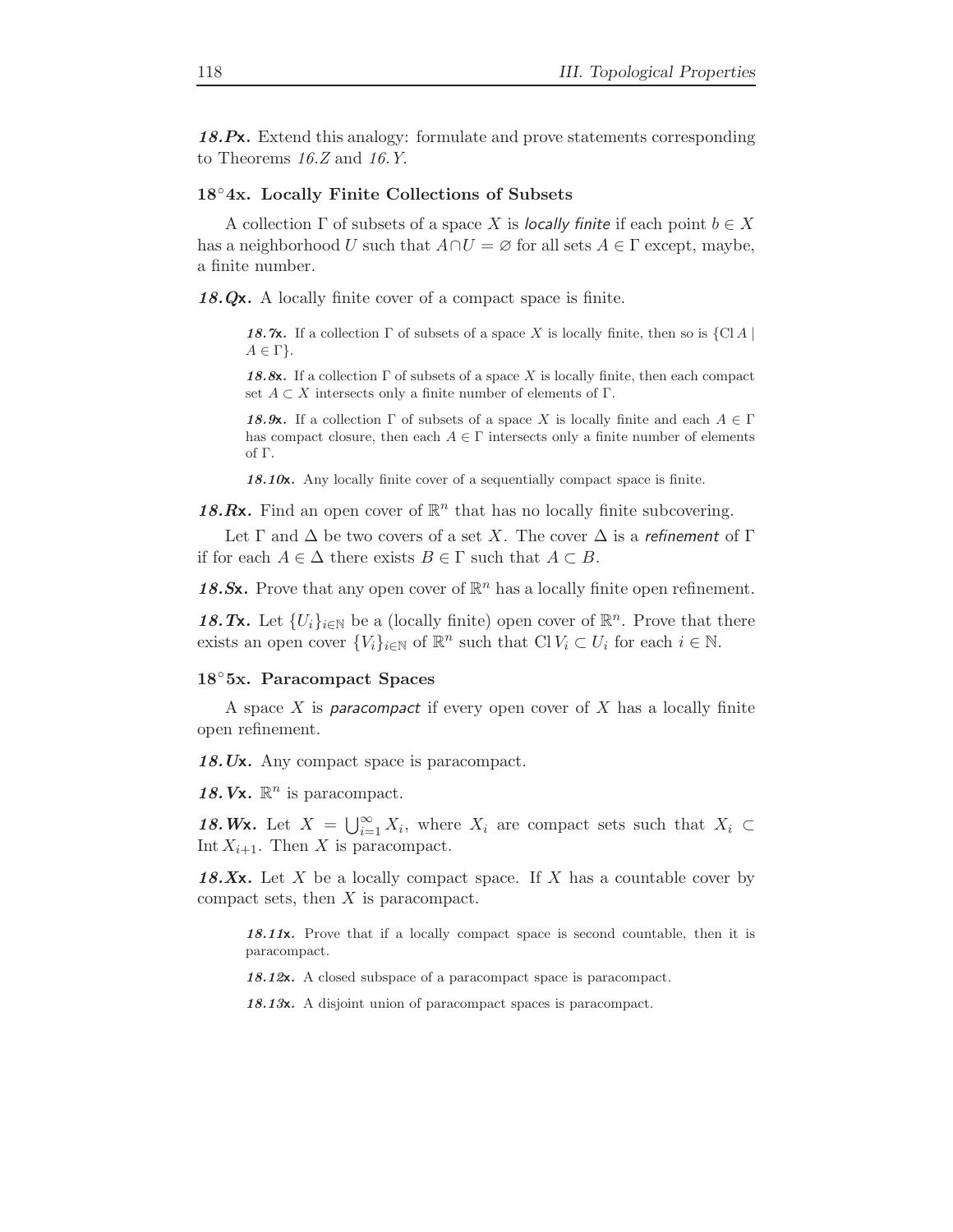#### 18◦6x. Paracompactness and Separation Axioms

18.14x. Let X be a paracompact topological space, and let F and M be two disjoint subsets of  $X$ , where  $F$  is closed. Suppose that  $F$  is covered by open sets  $U_{\alpha}$  whose closures are disjoint with M: Cl  $U_{\alpha} \cap M = \emptyset$ . Then F and M have disjoint neighborhoods.

18.15x. A Hausdorff paracompact space is regular.

18.16x. A Hausdorff paracompact space is normal.

18.17x. Let X be a Hausdorff locally compact and paracompact space,  $\Gamma$  a locally finite open cover of X. Then X has a locally finite open cover  $\Delta$  such that the closures Cl V, where  $V \in \Delta$ , are compact sets and  $\{ \text{Cl} V \mid V \in \Delta \}$  is a refinement of Γ.

Here is a more general (though formally weaker) fact.

18.18x. Let X be a normal space,  $\Gamma$  a locally finite open cover of X. Then X has a locally finite open cover  $\Delta$  such that  $\{Cl\, V \mid V \in \Delta\}$  is a refinement of  $\Gamma$ .

Information. Metrizable spaces are paracompact.

#### 18◦7x. Partitions of Unity

Let X be a topological space,  $f : X \to \mathbb{R}$  a function. Then the set  $\text{supp } f = \text{Cl}\{x \in X \mid f(x) \neq 0\}$  is the *support* of f.

**18.19x.** Let X be a topological space, and let  $\{f_{\alpha}: X \to \mathbb{R}\}_{\alpha \in \Lambda}$  be a family of continuous functions whose supports  $\text{supp}(f_\alpha)$  constitute a locally finite cover of X. Prove that the formula

$$
f(x) = \sum_{\alpha \in \Lambda} f_{\alpha}(x)
$$

determines a continuous function  $f: X \to \mathbb{R}$ .

A family of nonnegative functions  $f_{\alpha}: X \to \mathbb{R}_+$  is a partition of unity if the supports  $\text{supp}(f_\alpha)$  constitute a locally finite cover of the space X and  $\sum_{\alpha \in \Lambda} f_{\alpha}(x) = 1.$ 

A partition of unity  $\{f_\alpha\}$  is subordinate to a cover  $\Gamma$  if supp $(f_\alpha)$  is contained in an element of Γ for each α. We also say that Γ dominates  ${f_\alpha}$ .

18. Yx. Let X be a normal space. Then each locally finite open cover of X dominates a certain partition of unity.

18.20 $x$ . Let X be a Hausdorff space. If each open cover of X dominates a certain partition of unity, then X is paracompact.

**Information.** A Hausdorff space  $X$  is paracompact iff each open cover of X dominates a certain partition of unity.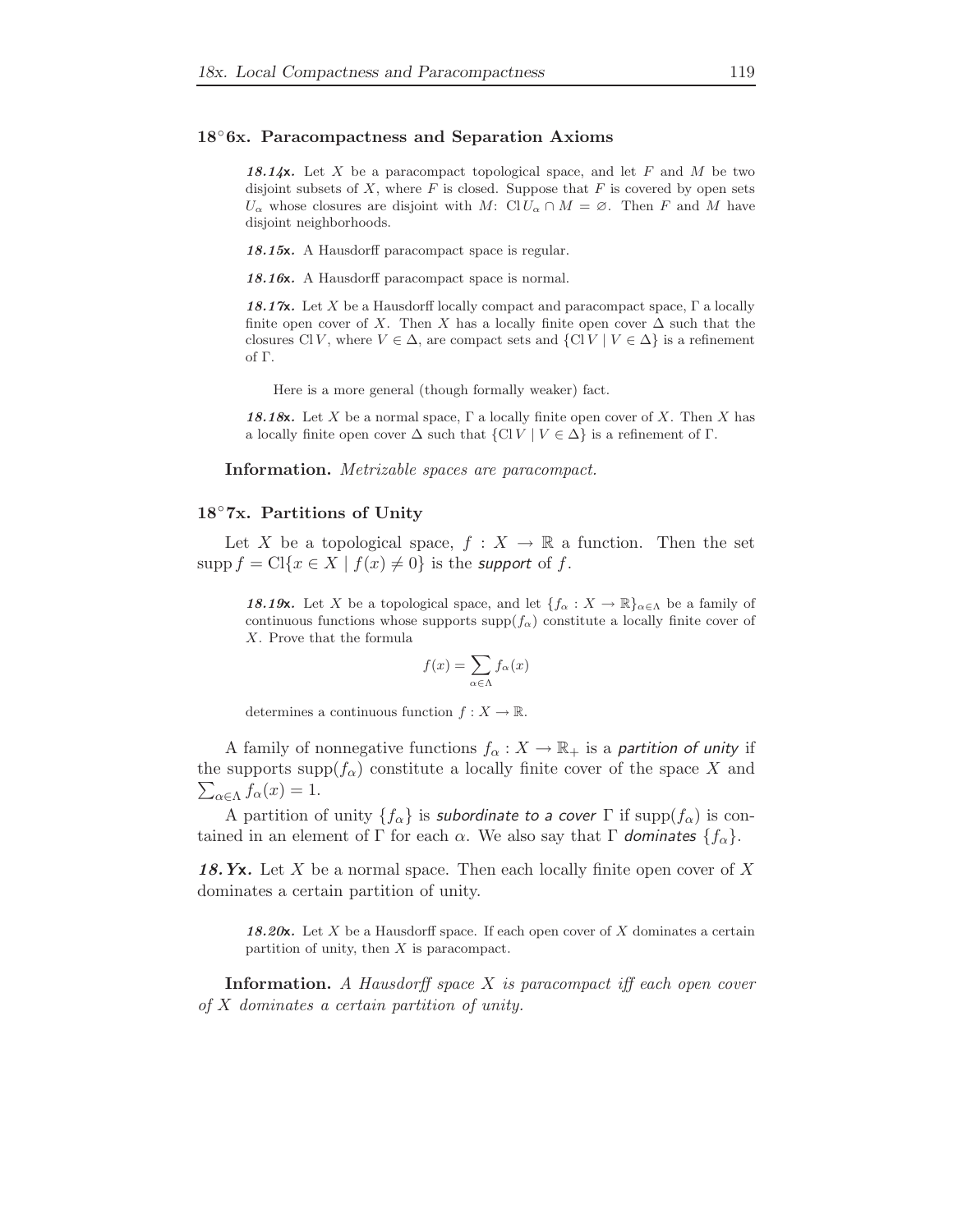# 18◦8x. Application: Making Embeddings From Pieces

**18.21x.** Let X be a topological space,  $\{U_i\}_{i=1}^k$  an open cover of X. If  $U_i$  can be embedded in  $\mathbb{R}^n$  for each  $i = 1, ..., k$ , then X can be embedded in  $\mathbb{R}^{k(n+1)}$ .

18.21x.1. Let  $h_i: U_i \to \mathbb{R}^n$ ,  $i = 1, ..., k$ , be embeddings, and let  $f_i: X \to \mathbb{R}$  form a partition of unity subordinate to the cover  $\{U_i\}_{i=1}^k$ . We put  $\hat{h}_i(x) = (h_i(x), 1) \in \mathbb{R}^{n+1}$ . Show that the map  $X \to \mathbb{R}^{k(n+1)}$ :  $x \mapsto (f_i(x)\hat{h}_i(x))_{i=1}^k$  is an embedding.

18.22x. Riddle. How can you generalize 18.21x?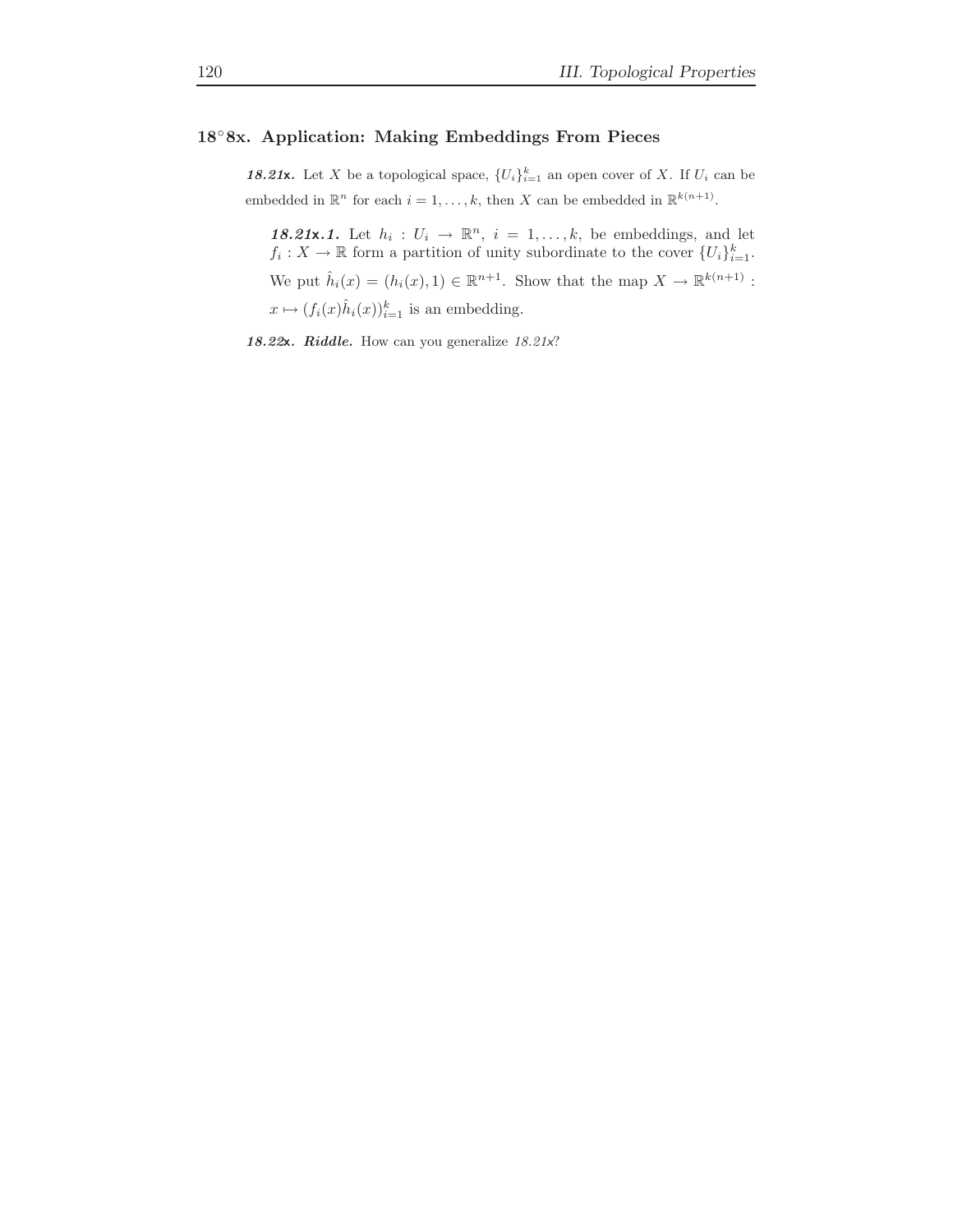# Proofs and Comments

11.A A set A is open and closed, iff A and  $X \setminus A$  are open, iff A and  $X \setminus A$  are closed.

11.B It suffices to prove the following apparently less general assertion: A space having a connected everywhere dense subset is connected. (See 6.3.) Let  $X \supseteq A$  be the space and the subset. To prove that X is connected, let  $X = U \cup V$ , where U and V are disjoint sets open in X, and prove that one of them is empty (cf. 11.A).  $U \cap A$  and  $V \cap A$  are disjoint sets open in A, and

$$
A = X \cap A = (U \cup V) \cap A = (U \cap A) \cup (V \cap A).
$$

Since A is connected, one of these sets, say  $U \cap A$ , is empty. Then U is empty since  $A$  is dense, see 6. $M$ .

11.C To simplify the notation, we may assume that  $X = \bigcup_{\lambda} A_{\lambda}$ . By Theorem 11.A, it suffices to prove that if  $U$  and  $V$  are two open sets partitioning X, then either  $U = \emptyset$  or  $V = \emptyset$ . For each  $\lambda \in \Lambda$ , since  $A_{\lambda}$  is connected, we have either  $A_{\lambda} \subset U$  or  $A_{\lambda} \subset V$  (see 11.14). Fix a  $\lambda_0 \in \Lambda$ . To be definite, let  $A_{\lambda_0} \subset U$ . Since each of the sets  $A_{\lambda}$  meets  $A_{\lambda_0}$ , all sets  $A_{\lambda}$ also lie in  $U$ , and so none of them meets  $V$ , whence

$$
V = V \cap X = V \cap \bigcup_{\lambda} A_{\lambda} = \bigcup_{\lambda} (V \cap A_{\lambda}) = \varnothing.
$$

11.E Apply Theorem 11.C to the family  $\{A_{\lambda} \cup A_{\lambda_0}\}_{{\lambda \in \Lambda}}$ , which consists of connected sets by 11.D. (Or just repeat the proof of Theorem 11.C.)

11.F Using 11.D, prove by induction that  $\bigcup_{n=1}^{n} A_k$  is connected, and apply Theorem 11.C.

11.G The union of all connected sets containing a given point is connected (by 11.C) and obviously maximal.

11.H Let A and B be two connected components with  $A \cap B \neq \emptyset$ . Then  $A \cup B$  is connected by 11.D. By the maximality of connected components, we have  $A \supset A \cup B \subset B$ , whence  $A = A \cup B = B$ .

11. $I \quad \implies \quad$  This is obvious since the component is connected.  $\circled{=}$ Since the components of the points are not disjoint, they coincide.

11.K If A is a connected component, then its closure  $\mathbb{C}[A]$  is connected by 11.B. Therefore, Cl  $A \subset A$  by the maximality of connected components. Hence,  $A = \text{Cl } A$ , because the opposite inclusion holds true for any set A.

11.M See 11.10.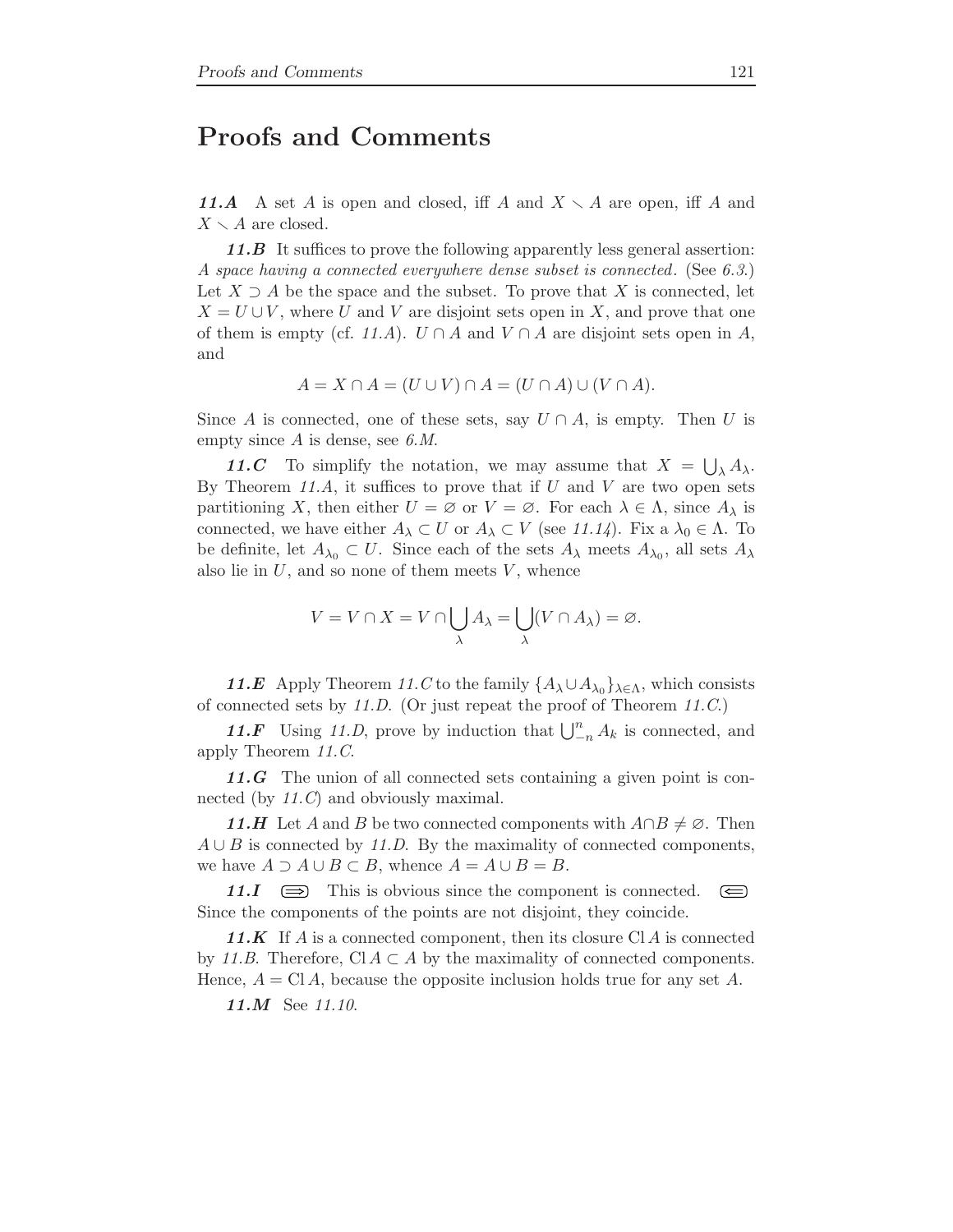11.N Passing to the map ab  $f: X \to f(X)$ , we see that it suffices to prove the following theorem:

If X is a connected space and  $f: X \to Y$  is a continuous surjection, then Y is also connected.

Consider a partition of  $Y$  in two open sets  $U$  and  $V$  and prove that one of them is empty. The preimages  $f^{-1}(U)$  and  $f^{-1}(V)$  are open by continuity of f and constitute a partition of X. Since X is connected, one of them, say  $f^{-1}(U)$ , is empty. Since f is surjective, we also have  $U = \emptyset$ .

11.Q  $\implies$  Let  $X = U \cup V$ , where U and V are nonempty disjoint sets open in X. Set  $f(x) = -1$  for  $x \in U$  and  $f(x) = 1$  for  $x \in V$ . Then f is continuous and surjective, is it not?  $\implies$  Assume the contrary: let X be connected. Then  $S^0$  is also connected by 11.N, a contradiction.

11. $R$  By Theorem 11.Q, this statement follows from Cauchy Intermediate Value Theorem. However, it is more natural to deduce Intermediate Value Theorem from 11.Q and the connectedness of I.

Thus assume the contrary: let  $I = [0, 1]$  be disconnected. Then  $[0, 1] =$  $U \cup V$ , where U and V are disjoint and open in [0, 1]. Suppose  $0 \in U$ , consider the set  $C = \{x \in [0,1] \mid [0,x) \subset U\}$  and put  $c = \sup C$ . Show that each of the possibilities  $c \in U$  and  $c \in V$  gives rise to contradiction. A slightly different proof of Theorem 11.R is sketched in Lemmas 11.R.1 and 11.R.2.

11.R.1 Use induction: for  $n = 1, 2, 3, \ldots$ , put

$$
(a_{n+1}, b_{n+1}) := \begin{cases} \left(\frac{a_n + b_n}{2}, b_n\right) & \text{if } \frac{a_n + b_n}{2} \in U, \\ \left(a_n, \frac{a_n + b_n}{2}\right) & \text{if } \frac{a_n + b_n}{2} \in V. \end{cases}
$$

11.R.2 On the one hand, we have  $c \in U$  since  $c \in Cl{a_n \mid n \in \mathbb{N}}$ , and  $a_n$  belong to U, which is closed in I. On the other hand, we have  $c \in V$ since  $c \in \mathrm{Cl}\{b_n \mid n \in \mathbb{N}\}\$ , and  $b_n$  belong to V, which is also closed in I. The contradiction means that  $U$  and  $V$  cannot be both closed, i.e.,  $I$  is connected.

11.S Every open set on a line is a union of disjoint open intervals (see 2.Ax), each of which contains a rational point. Therefore each open subset U of a line is a union of a countable collection of open intervals. Each of them is open and connected, and thus is a connected component of U (see  $11.T$ ).

11.T Apply 11.R and 11.J. (Cf. 11.U and 11.X.)

11.U Apply 11.R and 11.J. (Recall that a set  $K \subset \mathbb{R}^n$  is said to be convex if for any  $p, q \in K$  we have  $[p, q] \subset K$ .)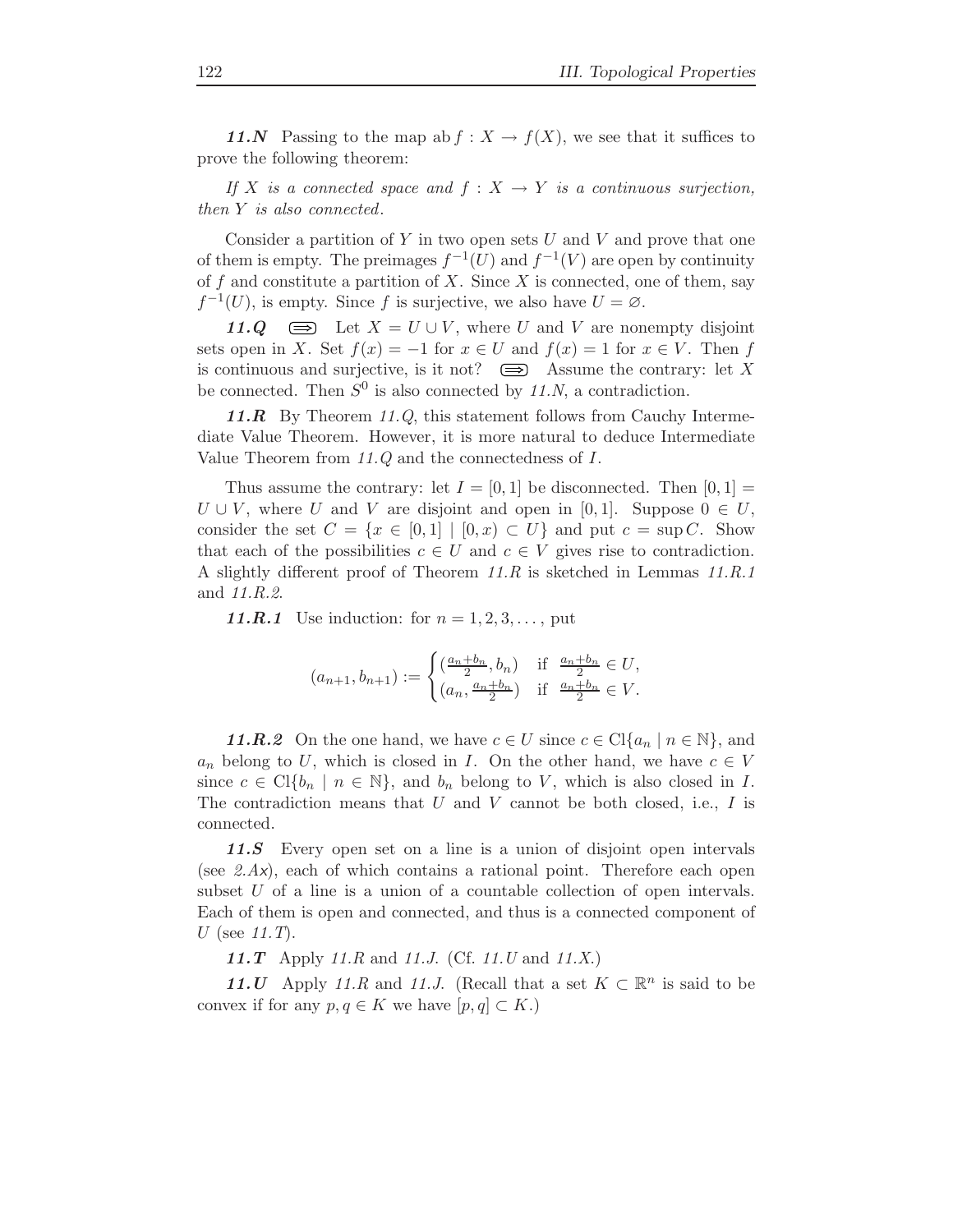11.V Combine 11.R and 11.C.

11.X  $\implies$  This is 11.10.  $\iff$  This is 11.V.

11. Y Singletons and all kinds of intervals (including open and closed rays and the whole line).

**11.Y** Use 10.R, 11.U, and, say Theorem 11.B (or 11.I).

**12.A** Since the segment [a, b] is connected by 11.R, its image is an interval by 11.29. Therefore, it contains all points between  $f(a)$  and  $f(b)$ .

**12.B** Combine 11.N and 11.10.

12.C Combine 11.V and 11.29.

12.D One of them is connected, while the other one is not.

 $12.E$  For each of the spaces, find the number of points with connected complement. (This is obviously a topological invariant.)

12.F Cf. 12.4.

13.A Since the cover  $\{0, \frac{1}{2}\}$  $\frac{1}{2}$ ,  $[\frac{1}{2}]$  $\left\{\frac{1}{2}, 1\right\}$  of  $[0, 1]$  is fundamental and the restriction of uv to each element of the cover is continuous, the entire map uv is also continuous.

13.B If  $x, y \in I$ , then  $I \to I : t \mapsto (1-t)x + ty$  is a path connecting x and  $y$ .

13.C If  $x, y \in \mathbb{R}^n$ , then  $[0, 1] \to \mathbb{R}^n : t \mapsto (1 - t)x + ty$  is a path connecting  $x$  and  $y$ .

13.D Use 10.R and 13.C.

13.E Combine 11.R and 11.Q.

**13.7** Use (the formula of) 13.C, 13.A, and 13.5.

13.F Let x and y be two points in the union, and let A and B be the sets in the family that contain x and y. If  $A = B$ , there is nothing to prove. If  $A \neq B$ , take  $z \in A \cap B$ , join x with z in A by a path u, and join y with  $z$  in B by a path v. Then the path uv joins x and y in the union, and it remains to use 13.5.

13.G Consider the union of all path-connected sets containing the point and use  $13.F.$  (Cf.  $11.G.$ )

13.H Similarly to 11.H, only instead of 11.D use  $13.F$ .

13.I  $\implies$  Recall the definition of a path-connected component.  $\implies$ This follows from (the proof of) 13.G.

13.J Let X be path-connected, let  $f: X \to Y$  be a continuous map, and let  $y_1, y_2 \in f(X)$ . If  $y_i = f(x_i)$ ,  $i = 1, 2$ , and u is a path joining  $x_1$  and  $x_2$ , then how can you construct a path joining  $y_1$  and  $y_2$ ?

13.M Combine 13.8 and 11.J.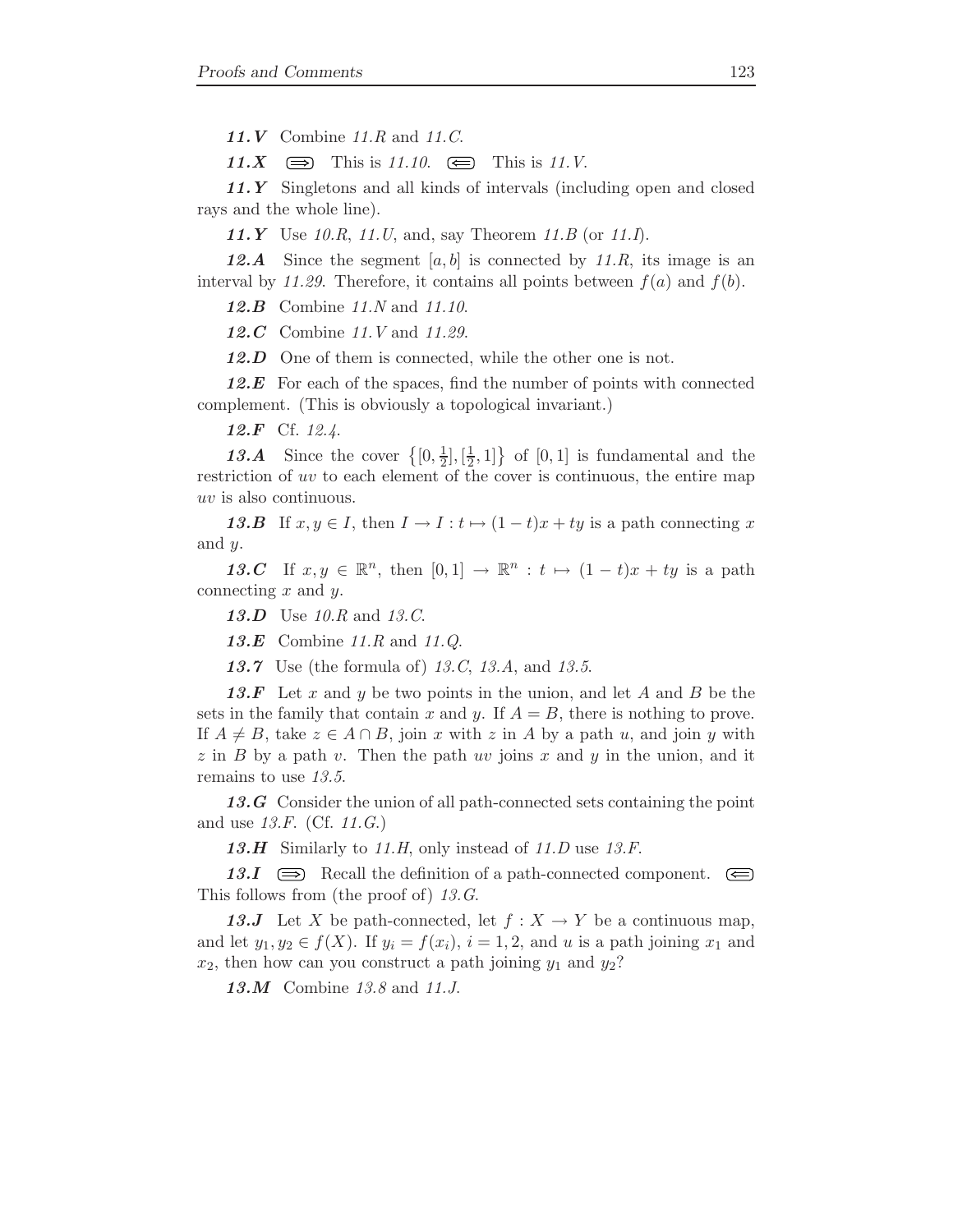13.N By 10.Q, A is homeomorphic to  $(0, +\infty) \cong \mathbb{R}$ , which is pathconnected by 13.C, and so A is also path-connected by 13.K. Since A is connected (combine 11.T and 11.O, or use 13.M) and, obviously,  $A \subset$  $X \subset \text{Cl } A$  (what is Cl A, by the way?), it follows form 11.15 that X is also connected.

13.O This is especially obvious for A since  $A \cong (0,\infty)$  (you can also use 11.2).

13.P Prove that any path in X starting at  $(0,0)$  is constant.

13.Q Let A and X be as above. Check that A is dense in X (cf. the solution to  $13.N$ ) and plug in Problems  $13.N$  and  $13.P$ .

13.R See 13.Q.

13.S Let C be a path-connected component of X,  $x \in C$  an arbitrary point. If  $U_x$  is a path-connected neighborhood of x, then  $U_x$  lies entirely in  $C$  (by the definition of a path-connected component!), and so  $x$  is an interior point of C, which is thus open.

13.T  $\implies$  This is 13.M.  $\implies$  Since path-connected components of X are open (see Problem 13.S) and X is connected, there can be only one path-connected component.

13.U This follows from 13.T because spherical neighborhoods in  $\mathbb{R}^n$ (i.e., open balls) are path-connected (by  $13.6$  or  $13.7$ ).

**14.A** If  $r_1 + r_2 \le \rho(x_1, x_2)$ , then the balls  $B_{r_1}(x_1)$  and  $B_{r_2}(x_2)$  are disjoint.

14.B Certainly, I is Hausdorff since it is metrizable. The intervals  $\left[0,\frac{1}{2}\right]$  $\frac{1}{2}$  and  $\left(\frac{1}{2}\right)$  $\frac{1}{2}$ , 1] are disjoint neighborhoods of 0 and 1, respectively.

14.  $C \implies$  If  $y \neq x$ , then there exist disjoint neighborhoods  $U_x$  and  $V_y$ . Therefore,  $y \notin \text{Cl} U_x$ , whence  $y \notin \bigcap$  $\overline{U}$ ∋x  $ClU.$ 

If  $y \neq x$ , then  $y \notin \bigcap$  $\overline{U}$ ∋x  $ClU$ , it follows that there exists a neighborhood

 $U_x$  such that  $y \notin \text{Cl} U_x$ . Set  $V_y = X \setminus \text{Cl} U_x$ .

**14.D** Assume the contrary: let  $x_n \to a$  and  $x_n \to b$ , where  $a \neq b$ . Let  $U$  and  $V$  be disjoint neighborhoods of  $a$  and  $b$ , respectively. Then for sufficiently large *n* we have  $x_n \in U \cap V = \emptyset$ , a contradiction.

14.E A neighborhood of a point in  $\mathbb{R}_{T_1}$  has the form  $U = \mathbb{R}$  ${x_1, \ldots, x_N}$ , where, say,  $x_1 < x_2 < \cdots < x_N$ . Then, obviously,  $a_n \in U$  for each  $n > x_N$ .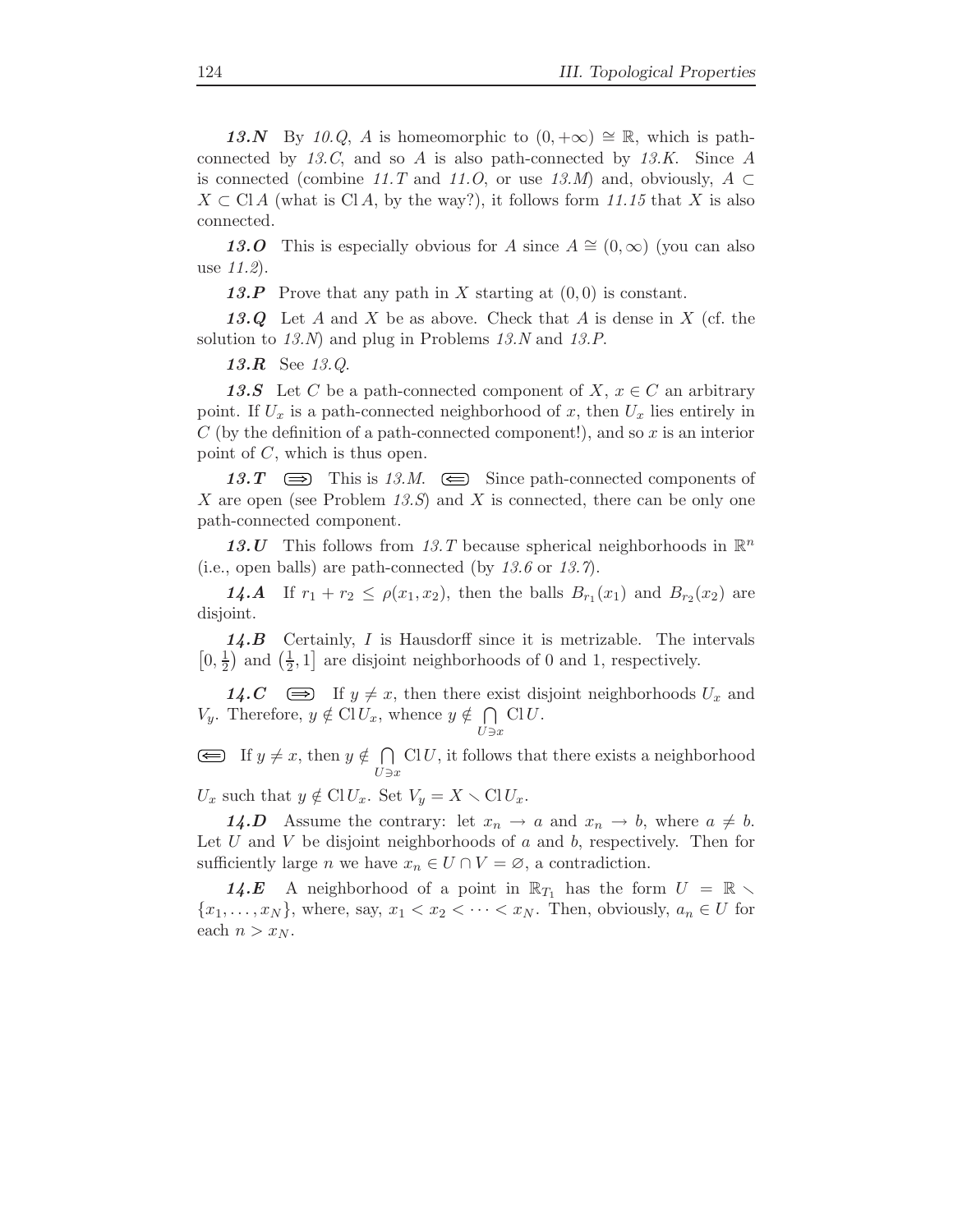**14.F** Assume that X is a space,  $A \subset X$  is a subspace, and  $x, y \in A$  are two distinct points. If X is Hausdorff, then x and y have disjoint neighborhoods U and V in X. In this case,  $U \cap A$  and  $V \cap A$  are disjoint neighborhoods of x and y in A. (Recall the definition of the relative topology!)

**14.G** (a)  $\implies$  Let X satisfy  $T_1$  and let  $x \in X$ . By Axiom  $T_1$ , each point  $y \in X \setminus x$  has a neighborhood U that does not contain x, i.e.,  $U \subset X \setminus x$ , which means that all points in  $X \setminus x$  are inner. Therefore,  $X \setminus x$ is open, and so its complement  $\{x\}$  is closed.  $\iff$  If singletons in X are closed and  $x, y \in X$  are two distinct points, then  $X \setminus x$  is a neighborhood of y that does not contain x, as required in  $T_1$ .

(b)  $\implies$  If singletons in X are closed, then so are finite subsets of X, which are finite unions of singletons.  $\bigoplus$  Obvious.

**14.H** Combine  $14.12$  and  $14.G$ .

**14.I** Combine  $14.A$  and  $14.12$ .

**14.J** Each point in  $\mathbb{R}_{T_1}$  is closed, as required by  $T_1$ , but any two nonempty sets intersect, which contradicts  $T_2$ .

**14.K** Combine 14.G and 5.4, and once more use  $14.G$ ; or just modify the proof of  $14.F$ .

14.N (a)  $\Rightarrow$  (b) Actually, T<sub>0</sub> precisely says that at least one of the points does not lie in the closure of the other (to see this, use Theorem  $(6. F)$ ). (b)  $\Rightarrow$  (a) Use the above reformulation of T<sub>0</sub> and the fact that if  $x \in \text{Cl}(y)$ and  $y \in \text{Cl}\{x\}$ , then  $\text{Cl}\{x\} = \text{Cl}\{y\}$ .

(a)  $\Leftrightarrow$  (c) This is obvious. (Recall the definition of the relative topology!)  $(c) \Leftrightarrow (d)$  This is also obvious.

14.0  $\implies$  This is obvious.  $\iff$  Let X be a  $T_0$  space such that each point  $x \in X$  has a smallest neighborhood  $C_x$ . Then we say that  $x \preceq y$  if  $y \in C_x$ . Let us verify the axioms of order. Reflexivity is obvious. Transitivity: assume that  $x \preceq y$  and  $y \preceq z$ . Then  $C_x$  is a neighborhood of y, whence  $C_y \subset C_x$ , and so also  $z \in C_x$ , which means that  $x \preceq z$ . Antisymmetry: if  $x \preceq y$  and  $y \preceq x$ , then  $y \in C_x$  and  $x \in C_y$ , whence  $C_x = C_y$ . By  $T_0$ , this is possible only if  $x = y$ . Verify that this order generates the initial topology.

**14.P** Let X be a regular space, and let  $x, y \in X$  be two distinct points. Since X satisfies  $T_1$ , the singleton  $\{y\}$  is closed, and so we can apply  $T_3$  to x and  $\{y\}.$ 

14.Q  $\implies$  See Problem 14.P.  $\ominus$  See Problem 14.12.

**14.R** Let X be a metric space,  $x \in X$ , and  $r > 0$ . Prove that, e.g.,  $Cl B_r(x) \subset B_{2r}(x)$ , and use 14.19.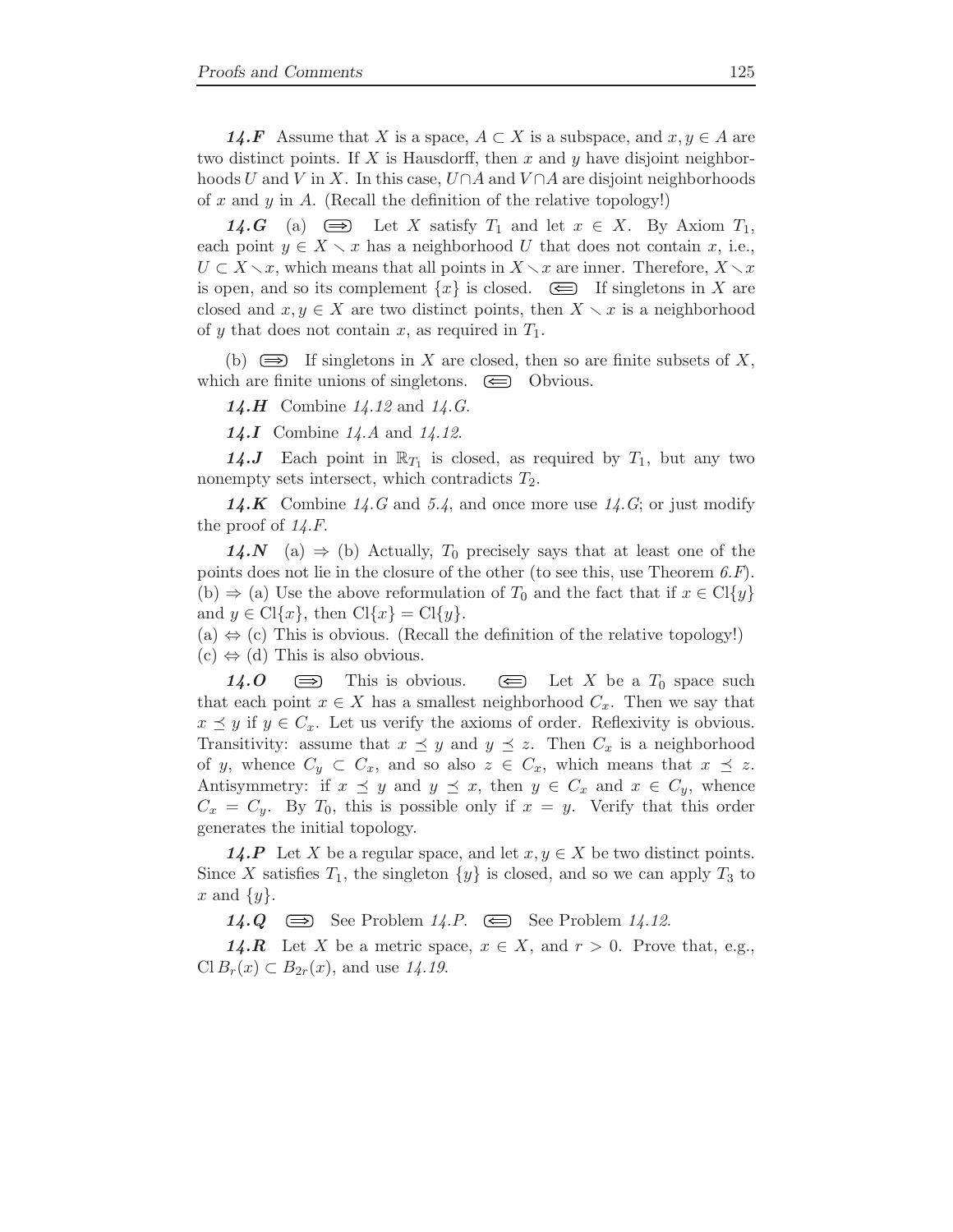14.S Apply  $T_4$  to a closed set and a singleton, which is also closed by  $T_1$ .

14.  $T \implies$  See Problem 14.  $S \implies$  See Problem 14. 12.

14.U Let A and B be two disjoint closed sets in a metric space  $(X, \rho)$ . Then, obviously,  $A \subset U = \{x \in X \mid \rho(x, A) < \rho(x, B)\}\$ and  $B \subset V = \{x \in$  $X | \rho(x, A) > \rho(x, B)$ . U and V are open (use 9.*L*) and disjoint.

**14.Ax.1** Put  $U_1 = X \setminus B$ . Since X is normal, there exists an open neighborhood  $U_0 \supset A$  such that  $Cl U_0 \subset U_1$ . Let  $U_{1/2}$  be an open neighborhood of ClU<sub>0</sub> such that ClU<sub>1/2</sub>  $\subset U_1$ . Repeating the process, we obtain the required collection  $\{U_p\}_{p\in\Lambda}$ .

**14.Ax** Put  $f(x) = \inf\{\lambda \in \Lambda \mid x \in \text{Cl}(U_\lambda)\}\)$ . We easily see that f continuous.

14.Bx Slightly modify the proof of  $14.9x$ , using Urysohn Lemma  $14.4x$ instead of  $14.9x.1$ .

15.A Let  $f : X \to \mathbb{N}$  be an injection and let  $A \subset X$ . Then the restriction  $f|_A : A \to \mathbb{N}$  is also an injection. Use 15.1.

**15.B** Let X be a countable set, and let  $f : X \to Y$  be a map. Taking each  $y \in f(X)$  to a point in  $f^{-1}(y)$ , we obtain an injection  $f(X) \to X$ . Hence,  $f(X)$  is countable by 15.1.

15.D Suggest an algorithm (or even a formula!) for enumerating elements in  $\mathbb{N}^2$ .

15.E Use 15.D.

15.G Derive this from  $6.44$ .

**15.H** Construct a countable set A intersecting each base set (at least) at one point and prove that  $A$  is everywhere dense.

**15.I** Let X be a second countable space,  $A \subset X$  a subspace. If  $\{U_i\}_1^{\infty}$ is a countable base in X, then  $\{U_i \cap A\}^{\infty}_1$  is a countable base in A. (See 5.1.)

15.J Show that if the set  $A = \{x_n\}_{n=1}^{\infty}$  is everywhere dense, then the collection  ${B_r(x) \mid x \in A, r \in \mathbb{Q}, r > 0}$  is a countable base of X. (Use Theorems  $\angle A$ . I and 3.A to show that this is a base and 15.E to show that it is countable.)

**15.L** Use 15.K and 15.I.

15.M By 15.K and 15.I (or, more to the point, combine 15.J, 15.I, and 15.H, it is sufficient to find a countable everywhere-dense set in  $\mathbb{R}^n$ . For example, take  $\mathbb{Q}^n = \{x \in \mathbb{R}^n \mid x_i \in \mathbb{Q}, i = 1, \ldots, n\}$ . To see that  $\mathbb{Q}^n$ is dense in  $\mathbb{R}^n$ , use the metric  $\rho^{(\infty)}$ . To see that  $\mathbb{Q}^n$  is countable, use 15.F and 15.E.

15.N Use 9.15.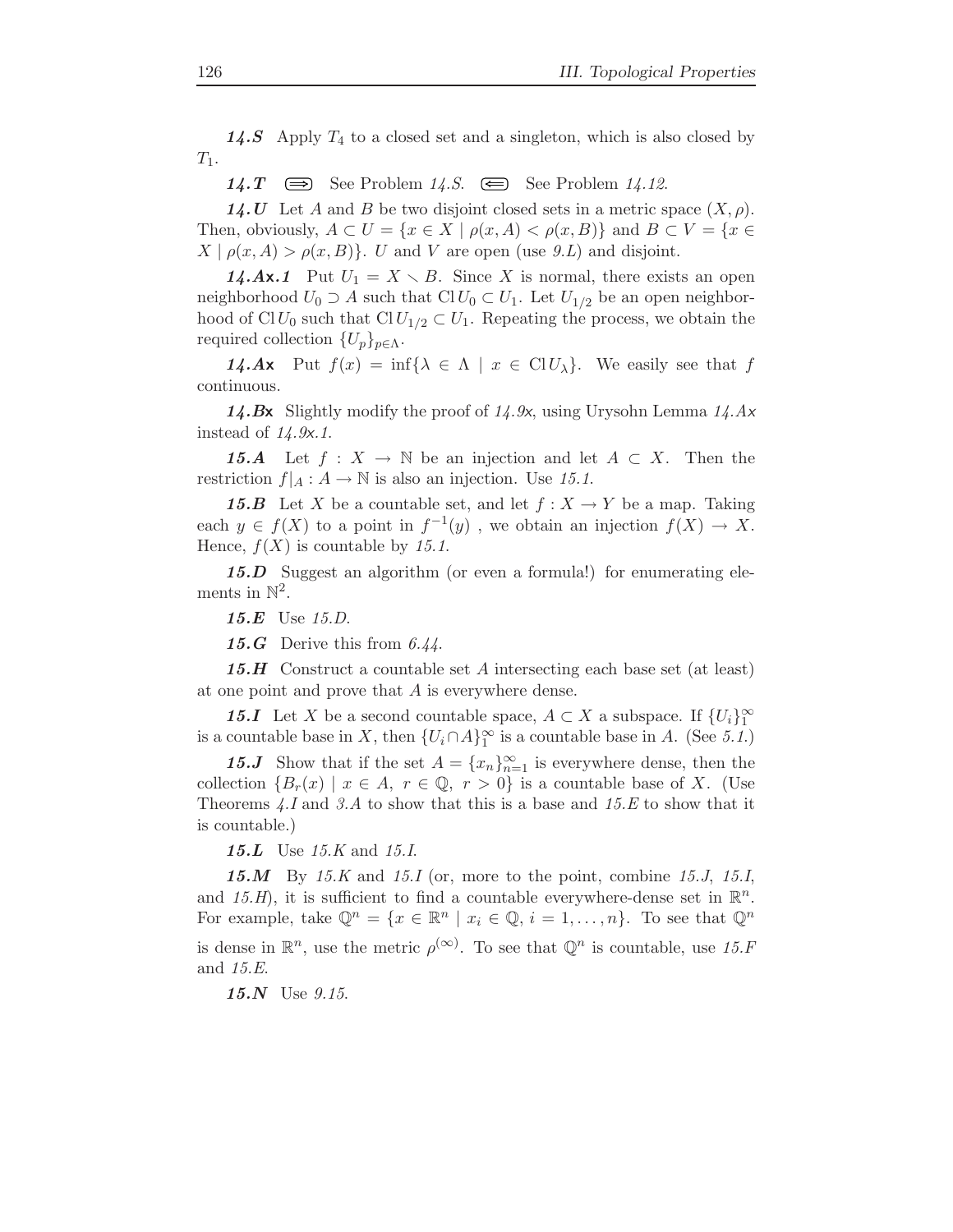15.O Let X be the space, let  $\{U\}$  be a countable base in X, and let  $\Gamma = \{V\}$  be a cover of X. Let  $\{U_i\}_{i=1}^{\infty}$  be the base sets that are contained in at least element of the cover: let  $U_i \subset V_i$ . Using the definition of a base, we easily see that  $\{U_i\}_{i=1}^{\infty}$  is a cover of X. Then  $\{V_i\}_{i=1}^{\infty}$  is the required countable subcovering of Γ.

15.P Use 3.A.

15.Q Use 15.12

**15.R** Use  $15.P$  and  $15.A$ .

15.S Consider an uncountable discrete space.

15.T If  $x_n \in A$  and  $x_n \to a$ , then, obviously, a is an adherent point for A.

15.U Let  $a \in \text{Cl } A$ , and let  $\{U_n\}_{n\in\mathbb{N}}$  be a decreasing neighborhood base at a (see 15.16). For each n, there is  $x_n \in U_n \cap A$ , and we easily see that  $x_n \to a$ .

15. V Indeed, let  $f: X \to Y$  be a continuous map, let  $b \in X$ , and let  $a_n \to b$  in X. We must prove that  $f(a_n) \to f(b)$  in Y. Let  $V \subset Y$  be a neighborhood of  $f(b)$ . Since f is continuous,  $f^{-1}(V) \subset X$  is a neighborhood of b, and since  $a_n \to b$ , we have  $a_n \in f^{-1}(V)$  for  $n > N$ . Then also  $f(a_n) \in V$ for  $n > N$ , as required.

15.W Assume that  $f: X \to Y$  is a sequentially continuous map and  $A \subset Y$  is a sequentially closed set. To prove that  $f^{-1}(A)$  is sequentially closed, we must prove that if  $\{x_n\} \subset f^{-1}(A)$  and  $x_n \to a$ , then  $a \in f^{-1}(A)$ . Since f is sequentially continuous, we have  $f(x_n) \to f(a)$ , and since A is sequentially closed, we have  $f(a) \in A$ , whence  $a \in f^{-1}(A)$ , as required.

15.X It suffices to check that if  $F \subset Y$  is a closed set, then so is the preimage  $f^{-1}(F) \subset X$ , i.e.,  $Cl(f^{-1}(F)) \subset f^{-1}(F)$ . Let  $a \in Cl(f^{-1}(F))$ . Since X is first countable, we also have  $a \in \text{SCI}(f^{-1}(F))$  (see 15.*U*), and so there is a sequence  $\{x_n\} \subset f^{-1}(F)$  such that  $x_n \to a$ , whence  $f(x_n) \to f(a)$ because f is sequentially continuous. Since F is closed, we have  $f(a) \in F$ (by 15.T), i.e.,  $a \in f^{-1}(F)$ , as required.

**15.Ax** Since  $l_2$  is a metric space, it is sufficient to prove that  $l_2$  is separable (see 15.K), i.e., to find a countable everywhere dense set  $A \subset l_2$ . The first idea here might be to consider the set of sequences with rational components, but this set is uncountable! Instead of this, let A be the set of all rational sequences  $\{x_i\}$  such that  $x_i = 0$  for all sufficiently large i. (To show that A is countable, use  $15.F$  and  $15.E$ . To show that A is everywhere dense, use the fact that if a series  $\sum x_i^2$  converges, then for each  $\varepsilon > 0$  there is k such that  $\sum_{i=k}^{\infty} x_i^2 < \varepsilon$ .)

16.A Each of the spaces has only a finite number of open sets, and so each open cover is finite.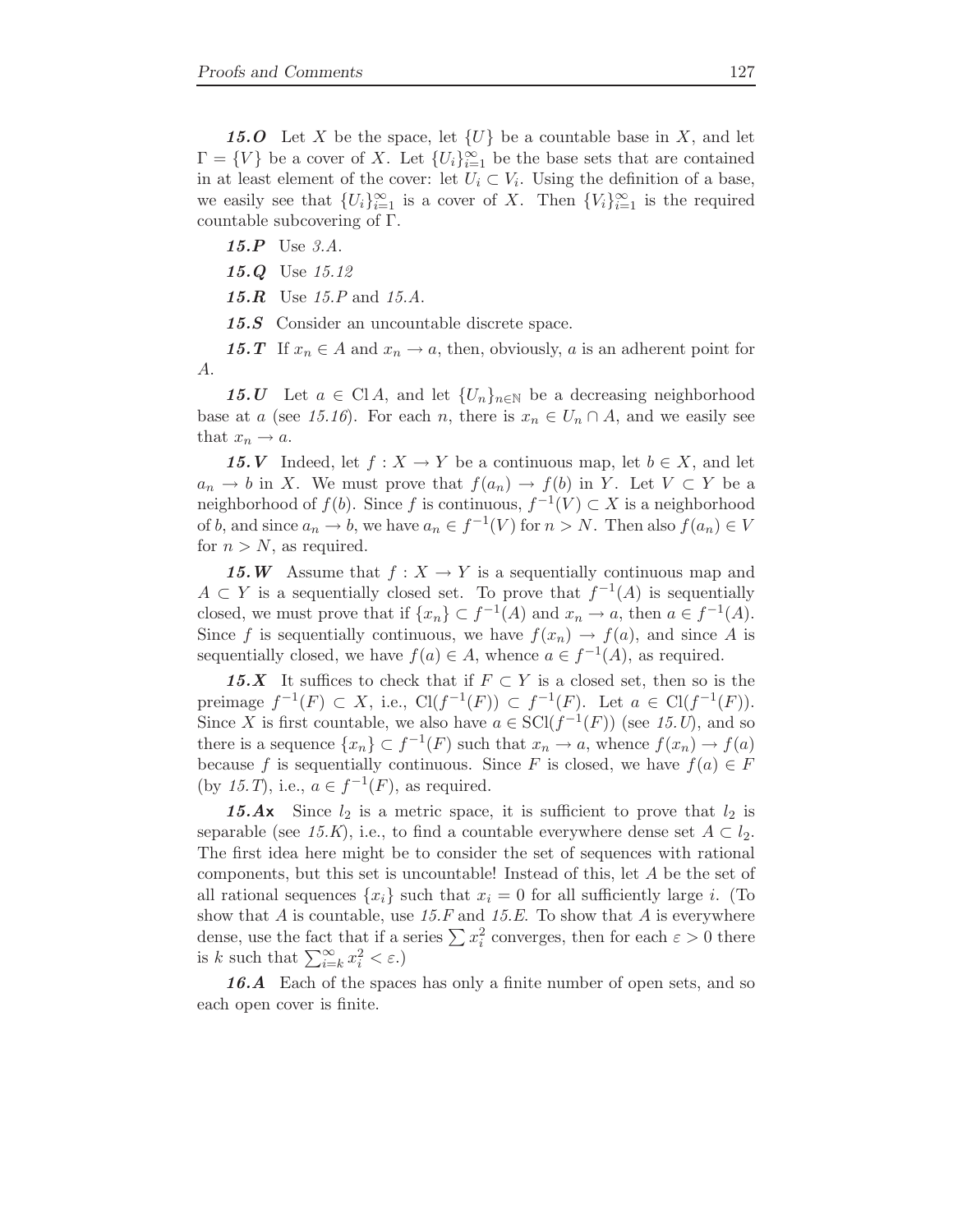16.B Only the finite ones. (Consider the cover consisting of all singletons.)

**16.C** Consider the cover of R by the open intervals  $(-n, n)$ ,  $n \in \mathbb{N}$ .

16.D The latter condition is precisely the negation of compactness.

16.E This follows from the Lindelöf theorem  $15.0$ .

**16.F** This follows from the second De Morgan formula (see  $2.E$ ). Indeed,  $\bigcap A_{\lambda} \neq \emptyset$  iff  $\bigcup (X \setminus A_{\lambda}) = X \setminus \bigcap A_{\lambda} \neq X$ .

**16.G**  $\implies$  Let X be a compact space and let  $\Gamma = \{F_{\lambda}\}\$ be a family of closed subsets of  $X$  with the finite intersection property. Assume the contrary: let  $\bigcap F_{\lambda} = \emptyset$ . Then by the second De Morgan formula we have  $\bigcup (X \setminus F_\lambda) = X \setminus \bigcap F_\lambda = X$ , i.e.,  $\{X \setminus F_\lambda\}$  is an open cover of X. Since X is compact, this cover contains a finite subcovering:  $\bigcup_{1}^{n}(X \setminus F_i) = X$ , whence  $\bigcap_{1}^{n} F_i = \emptyset$ , which contradicts the finite intersection property of  $\Gamma$ . Frove the converse implication on your own.

**16.H**  $\implies$  Let  $\Gamma = \{U_\alpha\}$  be a cover of A by open subsets of X. Since A is a compact set, the cover of A with the sets  $A \cap U_{\alpha}$  contains a finite subcovering  $\{A \cap U_{\alpha_i}\}_1^n$ . Hence  $\{U_{\alpha_i}\}\$ is a finite subcovering of  $\Gamma$ .

Frove the converse implication on your own.

16.I Certainly not.

**16.J** Let X be a compact space,  $F \subset X$  a closed subset, and  $\{U_{\alpha}\}\$ an open cover of A. Then  $\{X \setminus F\} \cup \{U_\alpha\}$  is an open cover of X, which contains a finite subcovering  $\{X \setminus F\} \cup \{U_i\}_{1}^{n}$ . Clearly,  $\{U_i\}_{1}^{n}$  is a cover of F.

16.K This follows from  $16.L$ .

**16.L** Since X is Hausdorff, for each  $x \in A$  the points x and b possess disjoint neighborhoods  $U_x$  and  $V_b(x)$ . Obviously,  $\{U_x\}_{x \in A}$  is an open cover of A. Since A is compact, the cover contains a finite subcovering  $\{U_{x_i}\}_1^n$ . Put  $U = \bigcup_{i=1}^{n} U_{x_i}$  and  $V = \bigcap_{i=1}^{n} V_b(x_i)$ . Then U and V are the required sets. (Check that they are disjoint.)

**16.M** Combine 16.J and 16.L.

16.N This follows from  $16.0$ .

**16.O** (Cf. the proof of Lemma 16.L.) Let  $X$  be a Hausdorff space, and let  $A, B \subset X$  be two compact sets. By Lemma 16.L, each  $x \in B$  has a neighborhood  $V_x$  disjoint with a certain neighborhood  $U(x)$  of A. Obviously,  ${V_x}_{x \in B}$  is an open cover of B. Since B is compact, the cover contains a finite subcovering  $\{U_{x_i}\}_1^n$ . Put  $V = \bigcup_{1}^{n} V_{x_i}$  and  $U = \bigcap_{1}^{n} U_b(x_i)$ . Then U and V are the required neighborhoods. (Check that they are disjoint.)

**16.P** Let us argue by contradiction. If I is not compact, then I has a cover  $\Gamma_0$  such that no finite part of  $\Gamma_0$  covers I (see 16.D). We bisect I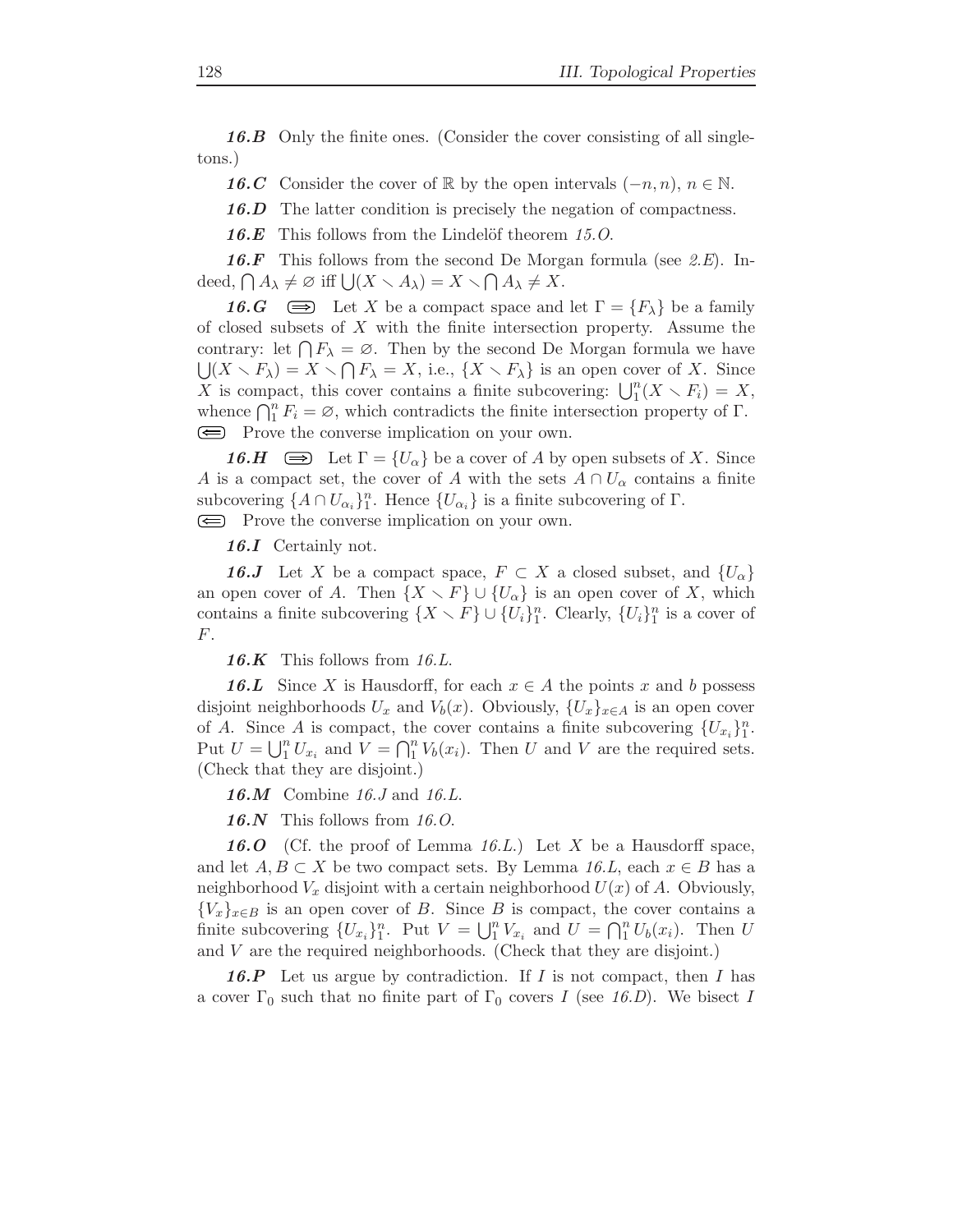and denote by  $I_1$  the half that also is not covered by any finite part of  $\Gamma_0$ . Then we bisect  $I_1$ , etc. As a result, we obtain a sequence of nested segments  $I_n$ , where the length of  $I_n$  is equal to  $2^{-n}$ . By the completeness axiom, they have a unique point in common:  $\bigcap_{1}^{\infty} I_n = \{x_0\}$ . Consider an element  $U_0 \in \Gamma_0$  containing  $x_0$ . Since  $U_0$  is open, we have  $I_n \subset U_0$  for sufficiently large n, in contradiction to the fact that, by construction,  $I_n$  is covered by no finite part of  $\Gamma_0$ .

16.Q Repeat the argument used in the proof of Theorem 16.P, only instead of bisecting the segment each time subdivide the current cube into  $2^n$  equal smaller cubes.

**16.R** Consider the cover by open balls,  ${B_n(x_0)}_{n=1}^{\infty}$ .

**16.S** Let, e.g.,  $X = [0, 1) \cup [2, 3]$ . (Or just put  $X = [0, 1]$ .) The set  $[0, 1)$  is bounded, it is also closed in X, but it is not compact.

16.  $T \implies$  Combine Theorems 14.A, 16.K, and 16.R.

If a subset  $F \subset \mathbb{R}^n$  is bounded, then F lies in a certain cube, which is compact (see Theorem 16.Q). If, in addition,  $F$  is closed, then  $F$  is also compact by 16.J.

**16.U** We use Theorem 16.H. Let  $\Gamma = \{U_\lambda\}$  be a cover of  $f(X)$  by open subsets of Y. Since f is continuous,  $\{f^{-1}(U_\lambda)\}\)$  is an open cover of X. Since X is compact, this cover has a finite subcovering  $\{f^{-1}(U_{\lambda_i})\}_{i=1}^n$ . Then  $\{U_{\lambda_i}\}_{i=1}^n$  is a finite subcovering of  $\Gamma$ .

**16.V** By 16.U and 16.T, the set  $f(X) \subset \mathbb{R}$  is closed and bounded. Since  $f(X)$  is bounded, there exist finite numbers  $m = \inf f(X)$  and  $M =$ sup  $f(X)$ , whence, in particular,  $m \le f(x) \le M$ . Since  $f(X)$  is closed, we have  $m, M \in f(X)$ , whence it follows that there are  $a, b \in X$  with  $f(a) = m$ and  $f(b) = M$ , as required.

**16.** W This follows from 16.23: consider the cover  $\{f^{-1}(U) \mid U \in \Gamma\}$  of X.

16.X This immediately follows from 16.J, 16.K, and 16.U.

16.Y Combine 16.X and 16.24.

16.Z See Problem 16.Y.

17.A.1  $\implies$  This is obvious.  $\iff$  Let x be a limit point. If x is not an accumulation point of A, then x has a neighborhood  $U_x$  such that the set  $U_x \cap A$  is finite. Show that x has a neighborhood  $W_x$  such that  $(W_x \setminus x) \cap A = \varnothing$ .

17.A.2 Argue by contradiction: consider the cover of the space by neighborhoods having finite intersections with the infinite set.

**17.A.3** Let X be a space, and let  $\{a_n\}$  be a sequence of points in X. Let  $A$  be the set of all points in the sequence. If  $A$  is finite, there is not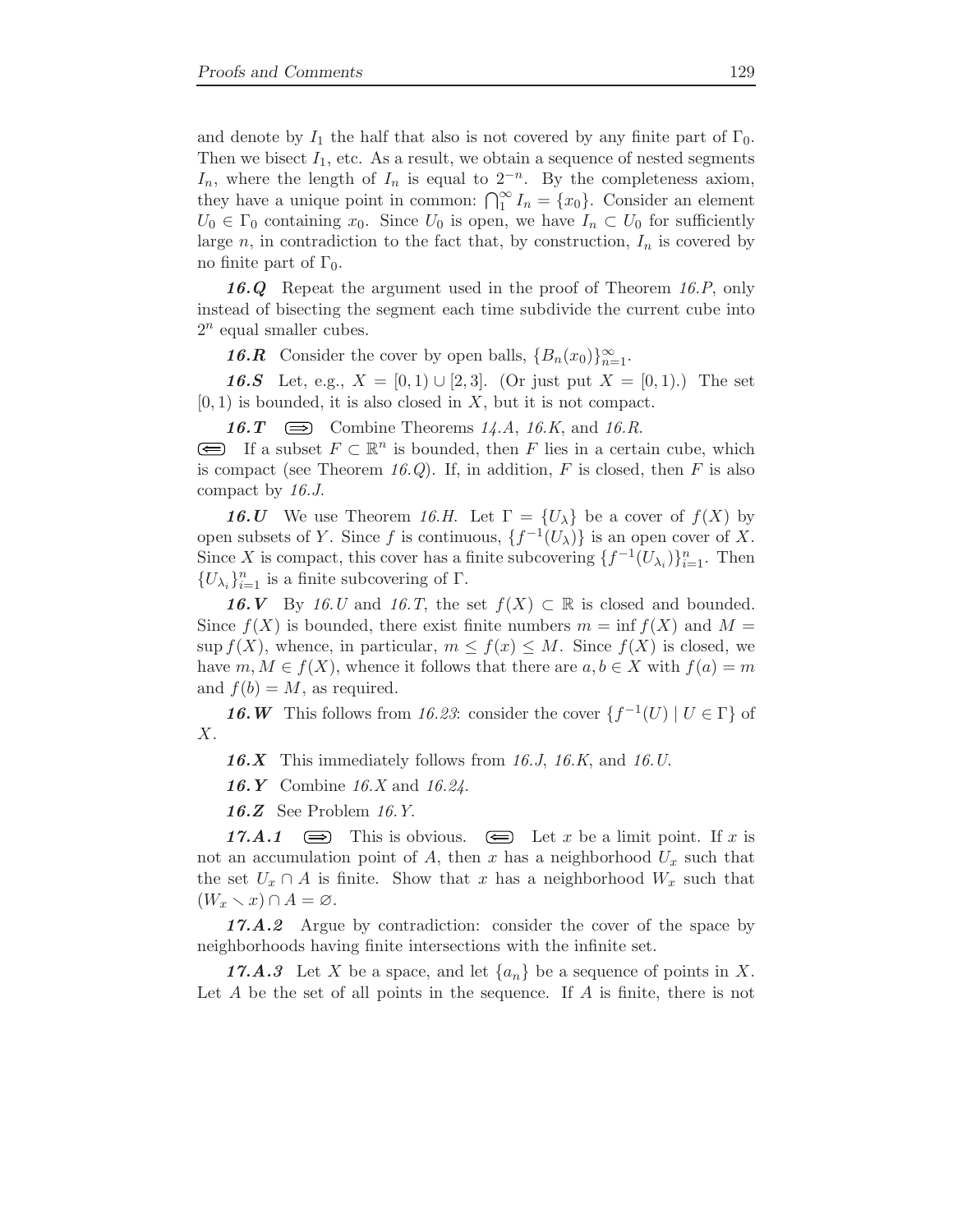much to prove. So, we assume that A is infinite. By Theorem  $17.A.2, A$ has an accumulation point  $x_0$ . Let  $\{U_n\}$  be a countable neighborhood base of  $x_0$  and  $x_{n_1} \in U_1 \cap A$ . Since the set  $U_2 \cap A$  is infinite, there is  $n_2 > n_1$ such that  $x_{n_2} \in U_2 \cap A$ . Prove that the subsequence  $\{x_{n_k}\}\)$  thus constructed converges to  $x_0$ . If A is finite, then the argument simplifies a great deal.

**17.B.1** Consider a sequence  $\{x_n\}$ ,  $x_n \in F_n$  and show that if  $x_{n_k} \to x_0$ , then  $x_n \in F_n$  for all  $n \in \mathbb{N}$ .

17.B.2  $\implies$  Let  ${F_k}$  ⊂ X be a sequence of closed sets the finite intersection property. Then  $\{\bigcap_{1}^{n} F_{k}\}\$ is a nested sequence of nonempty closed sets, whence  $\bigcap_{1}^{\infty} F_k \neq \emptyset$ .  $\quad \textcircled{\equiv}$  This is obvious.

 $17.B.3$  By the Lindelöf theorem 15.0, it is sufficient to consider countable covers  $\{U_n\}$ . If no finite collection of sets in this cover is not a cover, then the closed sets  $F_n = X \setminus U_n$  form a collection with the finite intersection property.

17. $C$  This follows from 17. $B$  and 17. $A$ .

17.D Reformulate the definition of an  $\varepsilon$ -net: A is an  $\varepsilon$ -net if  ${B_{\varepsilon}(x)}_{x\in A}$ is a cover of  $X$ . Now the proof is obvious.

**17.E** We argue by contradiction. If  $\{x_i\}_{i=1}^{k-1}$  is not an  $\varepsilon$ -net, then there is a point  $x_k$  such that  $\rho(x_i, x_k) \geq \varepsilon$ ,  $i = 1, \ldots, k-1$ . As a result, we obtain a sequence in which the distance between any two points is at least  $\varepsilon$ , and so it has no convergent subsequences.

17. $F \implies$  This is obvious because open balls in a metric space are open sets.  $\epsilon$  Use the definition of the metric topology.

17.G The union of finite  $\frac{1}{n}$ -nets of the space is countable and everywhere dense. (see  $17.E$ ).

17.H Use 13.82.

17.I If X is compact, then X is sequentially compact by 17.A. If X is sequentially compact, then  $X$  is separable, and hence  $X$  has a countable base. Then  $17.C$  implies that X is compact.

17.J Assume that  $\{x_n\}$  is a Cauchy sequence and its subsequence  $x_{n_k}$ converges to a point a. Find a number m such that  $\rho(x_l, x_k) < \frac{\varepsilon}{2}$  for  $k, l \ge m$ , and i such that  $n_i > m$  and  $\rho(x_{n_i}, a) < \frac{\varepsilon}{2}$  $\frac{\varepsilon}{2}$ . Then for all  $l \geq m$  we have the inequality  $\rho(x_l, a) \leq \rho(x_l, x_{n_i}) + \rho(x_{n_i}, a) < \varepsilon$ .

17.K  $\quad \equiv \quad$  Obvious.  $\equiv \quad$  Let  $\{x_n\}$  be a Cauchy sequence. Let  $n_1$  be such that  $\rho(x_n, x_m) < \frac{1}{2}$  $\frac{1}{2}$  for all  $n, m \geq n_1$ . Therefore,  $x_n \in B_{1/2}(x_{n_1})$  for all  $n \geq n_1$ . Further, take  $n_2 > n_1$  so that  $\rho(x_n, x_m) < \frac{1}{4}$  $\frac{1}{4}$  for all  $n, m \geq n_2$ , then  $B_{1/4}(x_{n_2}) \subset B_{1/2}(x_{n_1})$ . Proceeding the construction, we obtain a sequence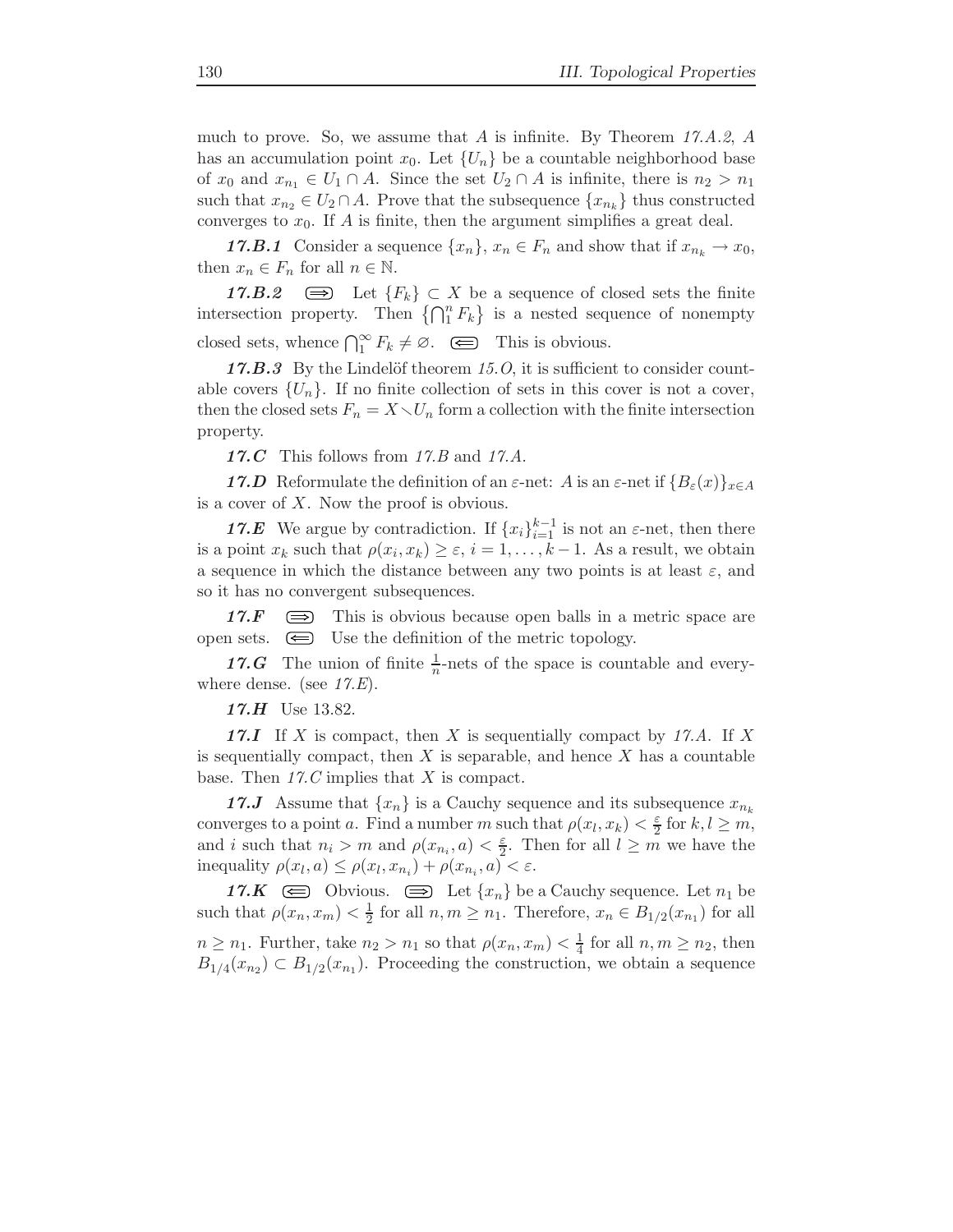of decreasing disks such that their unique common point  $x_0$  satisfies  $x_n \rightarrow$  $x_0$ .

17.L Let  $\{x_n\}$  be a Cauchy sequence of points of a compact metric space X. Since X is also sequentially compact,  $\{x_n\}$  contains a convergent subsequence, and then the initial sequence also converges.

17.M  $\implies$  Each compact space contains a finite  $\varepsilon$ -net.

 $\circledcirc$ Let us show that the space is sequentially compact. Consider an arbitrary sequence  $\{x_n\}$ . We denote by  $A_n$  a finite  $\frac{1}{n}$ -net in X. Since  $X = \bigcup_{x \in A_1} B_1(x)$ , one of the balls contains infinitely many points of the sequence; let  $x_{n_1}$  be the first of them. From the remaining members lying in the first ball, we let  $x_{n_2}$  be the first one of those lying in the ball  $B_{1/2}(x)$ ,  $x \in A_2$ . Proceeding with this construction, we obtain a subsequence  $\{x_{n_k}\}.$ Let us show that the latter is fundamental. Since by assumption the space is complete, the constructed sequence has a limit. We have thus proved that the space is sequentially compact, hence, it is also compact.

17.N  $\implies$  Obvious.  $\implies$  This follows from assertion 17.M because an  $\frac{\varepsilon}{2}$ -net for a  $\frac{\varepsilon}{2}$ -net is an  $\varepsilon$ -net for the entire space.

18.Ax No, it is not: consider  $\mathbb{Q} \subset \mathbb{R}$ .

**18.Bx** Let X be a locally compact space,  $F \subset X$  a closed subset space,  $x \in F$ . Let  $U_x \subset X$  be a neighborhood of x with compact closure. Then  $U_x \cap F$  is a neighborhood of x in F. Since F is closed, the set  $\text{Cl}_F(U \cap F)$  =  $(C|U) \cap F$  (see 6.3) is compact as a closed subset of a compact set.

18.Cx No, this is wrong in general. Take any space  $(X, \Omega)$  that is not locally compact (e.g., let  $X = \mathbb{Q}$ ). We put  $X^* = X \cup x_*$  and  $\Omega^* = \{X^*\} \cup \Omega$ . The space  $(X^*, \Omega^*)$  is compact for a trivial reason (which one?), hence, it is locally compact. Now, X is an open subset of  $X^*$ , but it is not locally compact by our choice of X.

**18.Dx** Let X be the space, W be a neighborhood of a point  $x \in X$ . Let  $U_0$  be a neighborhood of x with compact closure. Since X is Hausdorff, it follows that  $\{x\} = \bigcap_{U \ni x} \text{Cl } U$ , whence  $\{x\} = \bigcap_{U \ni x} (\text{Cl } U_0 \cap \text{Cl } U)$ . Since each of the sets  $Cl U_0 \cap Cl U$  is compact, 16.11 implies that x has neighborhoods  $U_1, \ldots, U_n$  such that  $\text{Cl } U_0 \cap \text{Cl } U_1 \cap \ldots \cap \text{Cl } U_n \subset W$ . Put  $V = U_0 \cap U_1 \cap$  $\ldots \cap U_n$ . Then Cl  $V \subset W$ . Therefore, each neighborhood of x contains the closure of a certain neighborhood (a "closed neighborhood") of x. By  $14.19$ ,  $X$  is regular.

**18.Ex** Let X be the space,  $V \subset X$  the open subset,  $x \in V$  a point. Let U be a neighborhood of x such that ClU is compact. By 18.Dx and 14.19, x has a neighborhood W such that Cl  $W \subset U \cap V$ . Therefore, Cl<sub>V</sub>  $W = \text{Cl } W$ is compact, and so the space V is locally compact.

18.Fx  $\implies$  Obvious.  $\implies$  See the idea used in 18.Ex.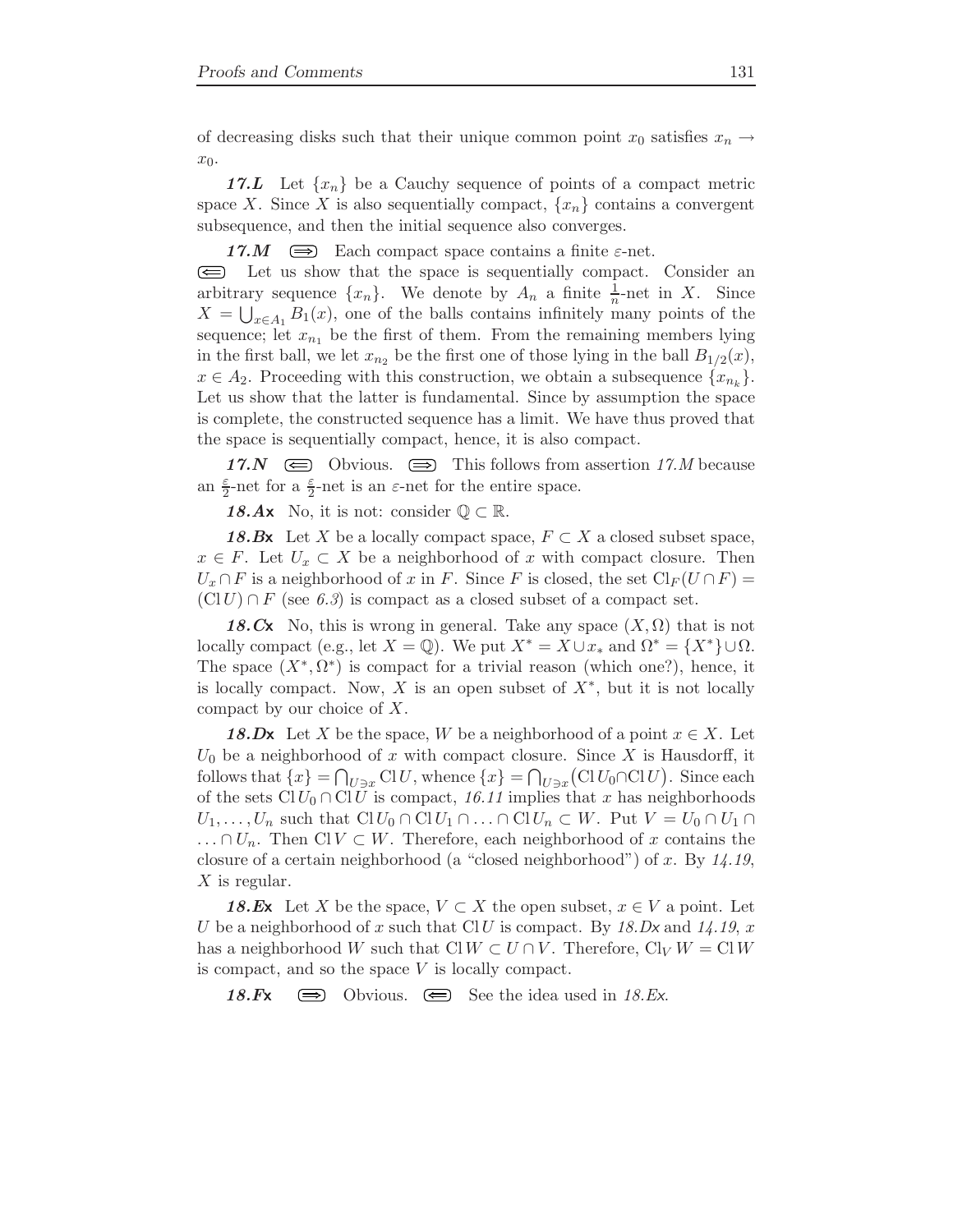18.Gx Since  $\emptyset$  is both open and compact in X, we have  $\emptyset, X^* \in \Omega^*$ . Let us verify that unions and finite intersections of subsets in  $\Omega^*$  lie in  $\Omega^*$ . This is obvious for subsets in  $\Omega$ . Let  $X^* \setminus K_\lambda \in \Omega^*$ , where  $K_\lambda \subset X$  are compact sets,  $\lambda \in \Lambda$ . Then we have  $\bigcup (X^* \setminus K_\lambda) = X^* \setminus \bigcap K_\lambda \in \Omega^*$  because X is Hausdorff and so  $\bigcap K_{\lambda}$  is compact. Similarly, if  $\Lambda$  is finite, then we also have  $\bigcap (X^* \setminus K_\lambda) = X^* \setminus \bigcup K_\lambda \in \Omega^*$ . Therefore, it suffices to consider the case where a set in  $\Omega^*$  and a set in  $\Omega$  are united (intersected). We leave this as an exercise.

18.Hx Let  $U = X^* \setminus K_0$  be an element of the cover that contains the added point. Then the remaining elements of the cover provide an open cover of the compact set  $K_0$ .

18.Ix In other words, the topology of  $X^*$  induced on X the initial topology of X (i.e.,  $\Omega^* \cap 2^X = \Omega$ ). We must check that there arise no new open sets in  $X$ . This is true because compact sets in the Hausdorff space  $X$ are closed.

18.Jx If  $x, y \in X$ , this is obvious. If, say,  $y = x_*$  and  $U_x$  is a neighborhood of x with compact closure, then  $U_x$  and  $X \setminus \mathrm{Cl} U_x$  are neighborhoods separating x and  $x_*$ .

18.Kx Let  $X^* \setminus X = \{x_*\}$  and  $Y \setminus X = \{y\}$ . We have an obvious bijection

$$
f: Y \to X^* : x \mapsto \begin{cases} x & \text{if } x \in X, \\ x_* & \text{if } x = y. \end{cases}
$$

If  $U \subset X^*$  and  $U = X^* \setminus K$ , where K is a compact set in X, then the set  $f^{-1}(U) = Y \setminus K$  is open in Y. Therefore, f is continuous. It remains to apply 16.Y.

18.Lx Verify that if an open set  $U \subset S^2$  contains the "North Pole"  $(0, 0, 1)$  of  $S^2$ , then the complement of the image of U under the stereographic projection is compact in  $\mathbb{R}^2$ .

18. $Mx$  X<sup>\*</sup> is compact and Hausdorff by 18.Hx and 18.Jx, therefore,  $X^*$  is regular by 16.M. Since X is a subspace of  $X^*$  by 18.Ix, it remains to use the fact that regularity is hereditary by  $14.20$ . (Also try to prove the required assertion without using the one-point compactification.)

18.  $Nx \implies$  If1  $f^*$  is continuous, then, obviously, so is  $f$  (by 18.  $Ix$ ). Let  $K \subset Y$  be a compact set, and let  $U = Y \setminus K$ . Since  $f^*$  is continuous, the set  $(f^*)^{-1}(U) = X^* \setminus f^{-1}(K)$  is open in  $X^*$ , i.e.,  $f^{-1}(K)$  is compact in X. Therefore, f is proper.  $\epsilon$  Use a similar argument.

18.Ox Let  $f^*: X^* \to Y^*$  be the canonical extension of a map  $f: X \to Y^*$ Y. Prove that if F is closed in X, then  $F \cup \{x^*\}$  is closed in  $X^*$ , and hence compact. After that, use 18.Nx, 16.X, and 18.Ix.